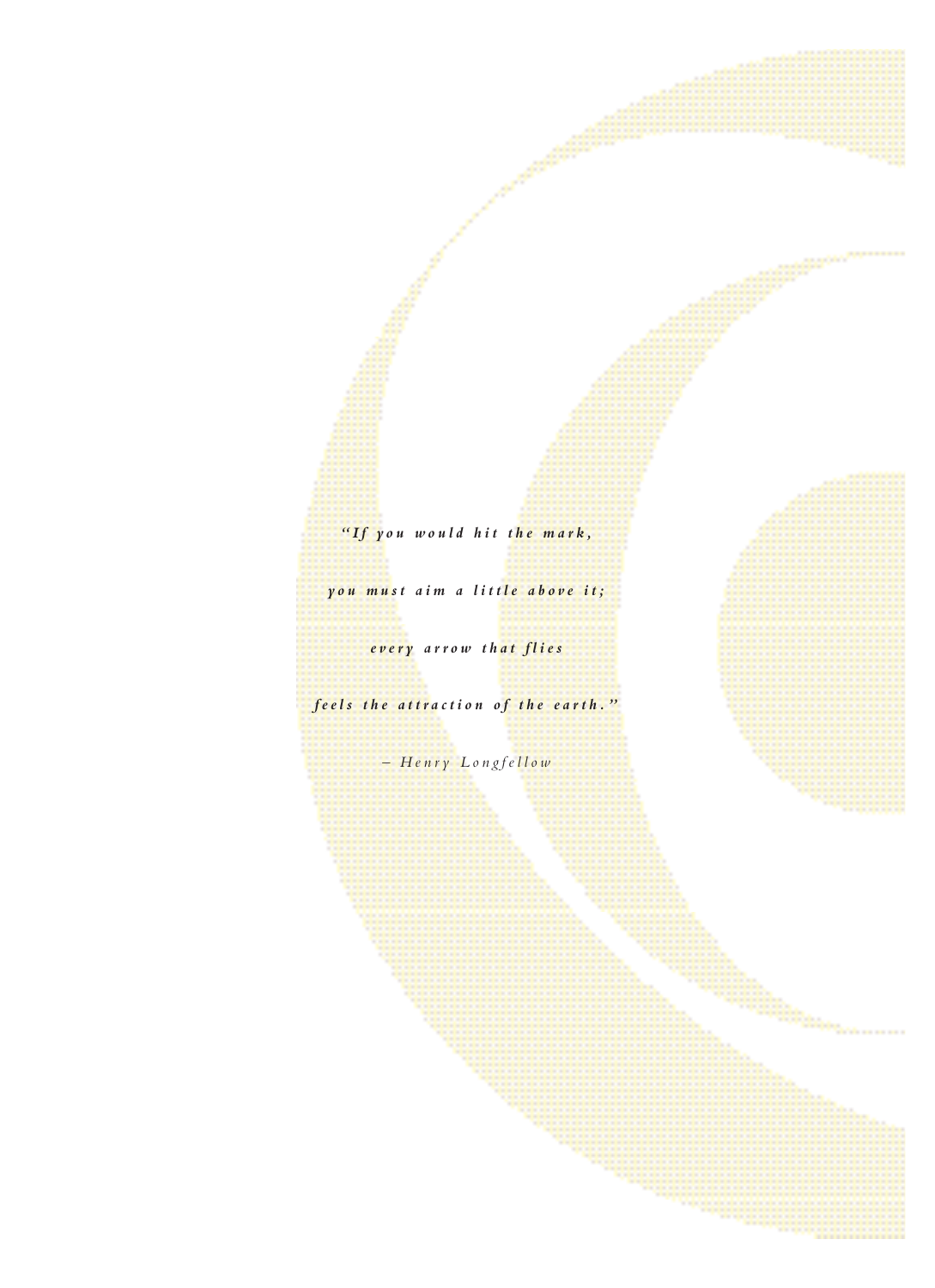# **CONTENTS**

| Board of Directors                                            | X           |
|---------------------------------------------------------------|-------------|
| Directors' Report to Shareholders,<br>Management Discussion & |             |
| Analysis Report                                               | $\mathbf X$ |
| Corporate Governance                                          | <b>XX</b>   |
| Your Company's Growth                                         | XX          |
| Auditors' Report to the Members<br>of Pokarna Limited         | <b>XX</b>   |
|                                                               |             |
| Balance Sheet as at 31st March, 2004                          | <b>XX</b>   |
| Profit & Loss Account for the<br>year ended 31st March, 2004  | <b>XX</b>   |
|                                                               |             |
| Schedules forming part of the Profit $\&$<br>Loss Account     | <b>XX</b>   |
| Cash flow statement of the                                    |             |
| year ended 31st March, 2004                                   | <b>XX</b>   |
| Balance Sheet Abstract and                                    |             |
| Company's General Business Profile                            | <b>XX</b>   |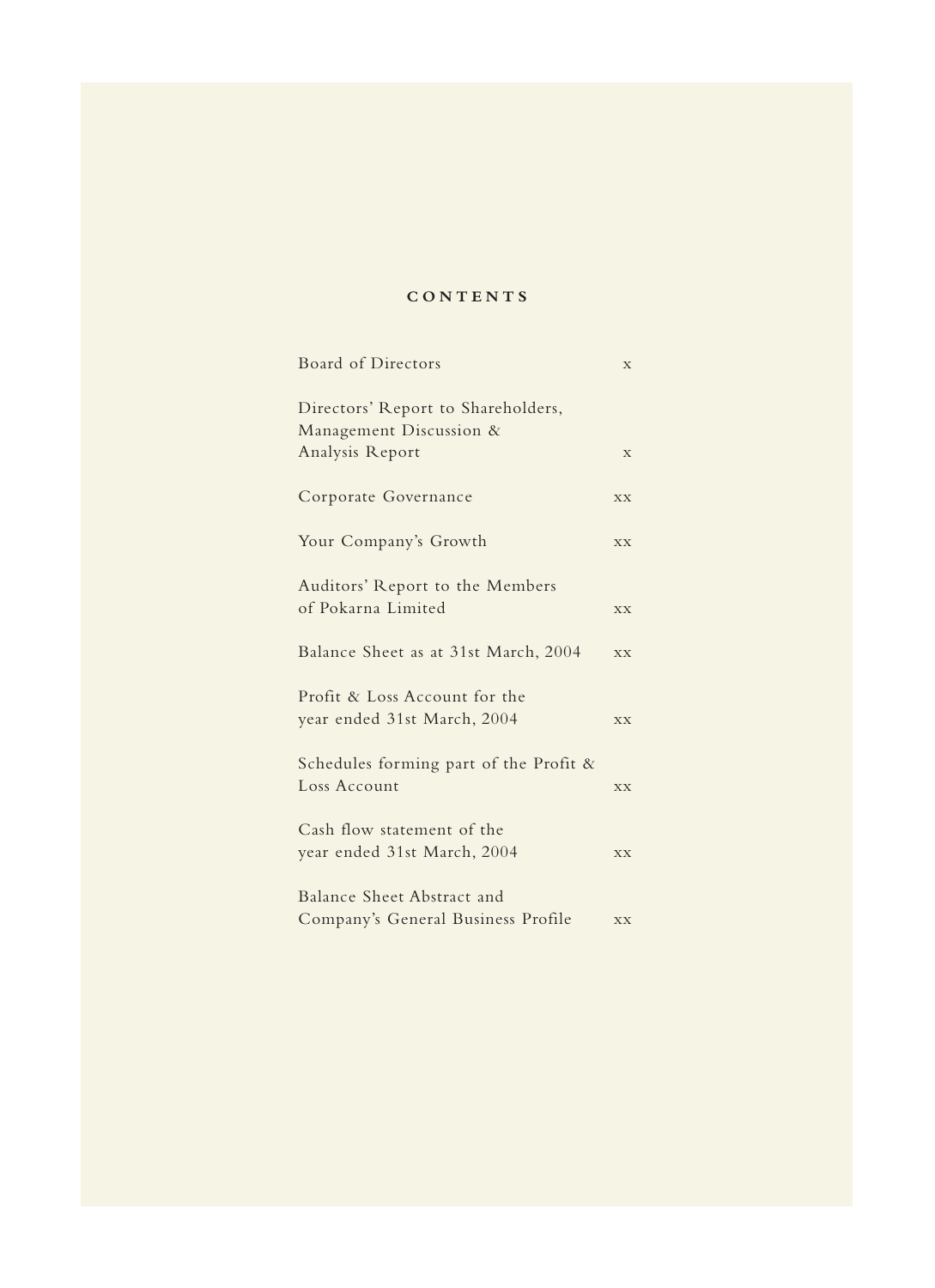## **BOARD OF DIRECTORS**

Mr. Gautam Chand Jain, *Chairman & Managing Director (w.e.f 30th July, 2004)* Mr. Prakash Chand Jain, *Director* Mr. M.Yugandhar, *Director* Mr. T.V. Chowdary*, Director*  Mr. Vinayak Rao Juvvadi*, Director*  Mr. Mahender Chand Chordia, *Director*  Mr. Dhanjibhai Sawla, *Director*  Mr. Rahul Jain, Executive *Director (w.e.f. 30th July, 2004)* Mr. Siddharth Jain, *Executive Director (w.e.f. 30th July, 2004)* .......•.......

# **COMPANY SECRETARY**

Mr. Paras Jain

.......•.......

#### **AUDITORS**

M/s Rao, Reddy & BVS Prakash, Chartered Accountants, Hyderabad

.......•.......

## **BANKERS**

Union Bank of India, R.P. Road Branch, Secunderabad-500 003

.......•.......

## **REGISTERED & CORPORATE OFFICE**

First Floor, Surya Towers, 105, Sardar Patel Road, Secunderabad-500 003, Andhra Pradesh, India. Tel: 91-40-27842182, 27844101, 27897722

Fax: 91-40-27842121

Email: contact@pokarna.com

Website: www.pokarna.com

.......•.......

#### **FACTORIES**

Survey No.123, Toopranpet (Village), Choutuppal (Mandal), Nalgonda (District), Andhra Pradesh Survey No. 563, 568 & 574,

Aliabad Village, Shameerpet (Mandal), R.R. District, Andhra Pradesh

Survey No. 33, 39, 50, 51, 55, 68 & 69, Apparels Export Park, Gundla Pochampally Village, Medchal Mandal, R. R. District, Andhra Pradesh

.......•.......

## **13th ANNUAL GENERAL MEETING**

Date: 30th September, 2004 • Time: 10:00 a.m.

Place: Hotel Grand Kakatiya Sheraton & Towers, Begumpet, Hyderabad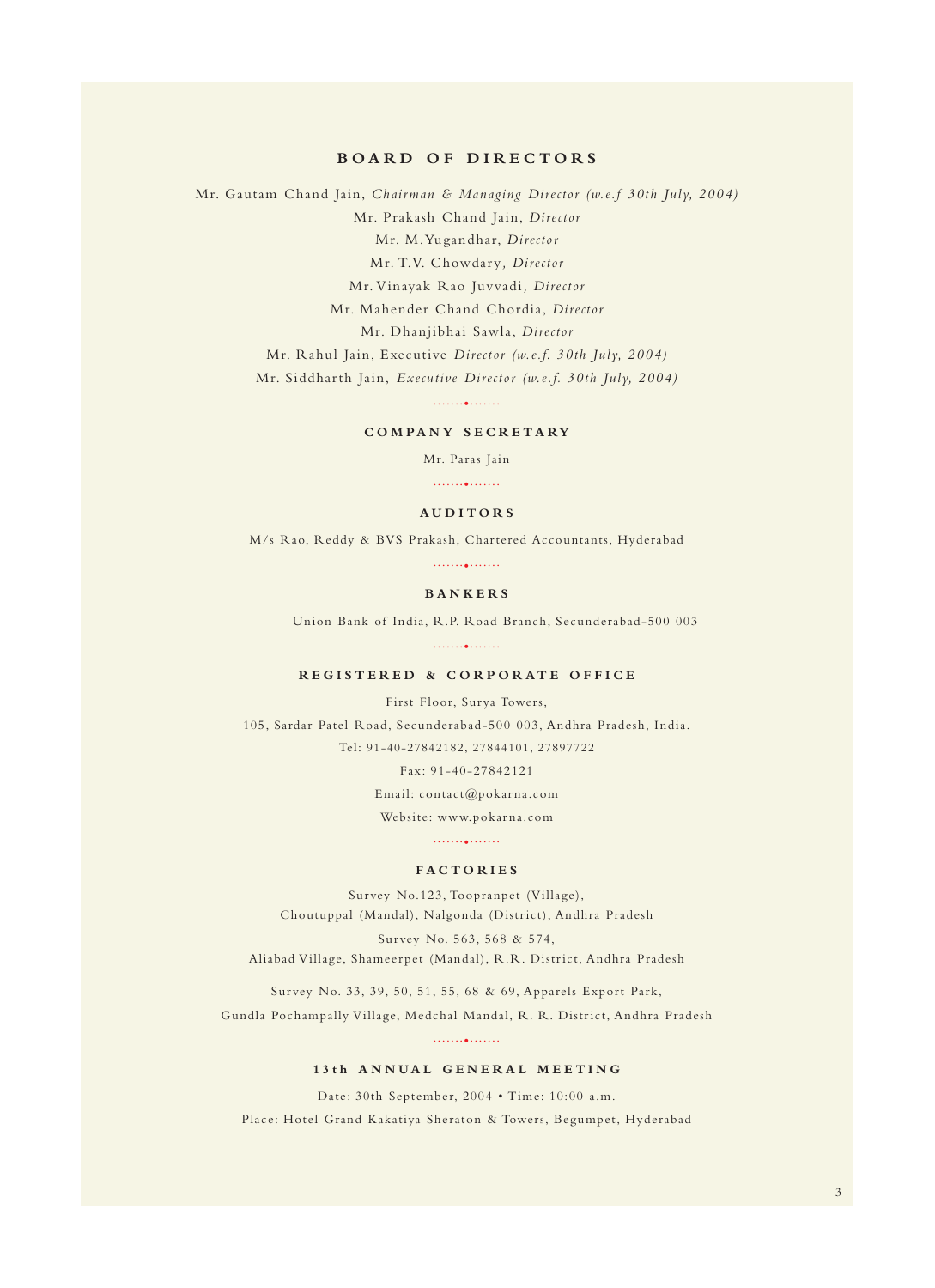# **DIRECTORS' REPORT TO THE SHAREHOLDERS**

#### .......•.......

Your Director's have pleasure in placing before the Stakeholders', the 13th Annual Report and Audited Accounts for the year ended March 31, 2004.

#### **Working Results**

The Financial Highlights are summarized below:

|                                                   |                  | Amount in Rupees |
|---------------------------------------------------|------------------|------------------|
| Particulars                                       | 2003-2004        | $2002 - 2003$    |
| Total Income                                      | 113, 54, 11, 545 | 100, 25, 27, 585 |
| Less: Expenditure                                 | 96,03,94,431     | 79, 77, 40, 843  |
| Profit/(Loss) before Tax                          | 17,50,17,114     | 20, 47, 86, 742  |
| Provision for Taxation                            | 2, 32, 81, 171   | 1,85,02,285      |
| Net Balance of Profit                             | 15, 17, 35, 943  | 18,62,84,457     |
| Balance of Profit brought over from previous year | 34, 12, 13, 816  | 20,77,14,029     |
| Appropriation                                     |                  |                  |
| Interim / Proposed Dividend                       | 2,17,02,800      | 3,10,04,000      |
| Corporate Dividend Tax                            | 27,80,671        | 27,80,671        |
| Transfer to General Reserve                       | 1,52,50,000      | 1,90,00,000      |
| Balance carried to Balance Sheet                  | 45, 32, 16, 288  | 34, 12, 13, 816  |

## **2. MANAGEMENT DISCUSSION AND ANALYSIS**

## **a. INDUSTRY STRUCTURE AND DEVELOPMENT**

## **Granites:**

India is one of the leading countries in the production and export of granite and other stones. Granite is a very hard crystalline, igneous or metamorphic rock primarily composed of feldspar, quartz and lesser amounts of dark minerals.These varieties are used to produce monuments, building slabs, tiles, surface plates, etc. About 110 variety of granites have been identified for processing as products for exports. The deposits are widely spread over the entire country. However, popular varieties are mainly found in South India.

Your Company is the largest exporters of Granite slabs from India dealing in over 55 premium colors and exporting more than 110 containers every month to the most reputed companies all over the world. We have our own quarries apart from two state of the art units processing both slabs and tiles. Besides Indian stones, your Company also process rough granite from other countries.

#### **Apparels:**

Textiles and clothing sector is the largest employer after agriculture and its importance in India's economy is recognized for its contribution to industrial production and export earnings. With the removal of Quantitative Restrictions and scheduled dismantling of tariff barriers by the end of 2004, the industry will be required to achieve a competitive strength for its survival in the global environment. In the globally integrated scenario new opportunities will emerge for the Indian textile industry while challenges in the form of credible threat of imports would also arise. The key to success will be a transformed mindset of the industry to get rid of technological obsolescence and pave way for modern industrial base.The garment industry comprises manufacturers of ready-made garments for either the domestic or export markets or, in certain cases, both. The constituents of this segment are very diverse in terms of their size, production facility, the type of apparel manufactured, the quality of output, fabric requirement, price sensitivity etc.

#### **Post Quota Regime 2005 scenario**

With January 2005, WTO provisions will come into force, and there will be no quota restrictions in any of the 137 exporting countries. A free-for-all regime will emerge. Then, only garment exporters, who are able to provide the best quality at the cheapest price, will succeed.

#### **b. OPPORUNITIES and THREATS**

#### **Granites:**

#### Opportunities

Andhra Pradesh is one of the largest producer of granites in the country, 17 out of 23 districts have several occurrences of different varieties of granites. Jet black, Black Galaxy, Blue and White coloured are exclusive varieties in the international market. There are a number of unexplored areas in the state, which contain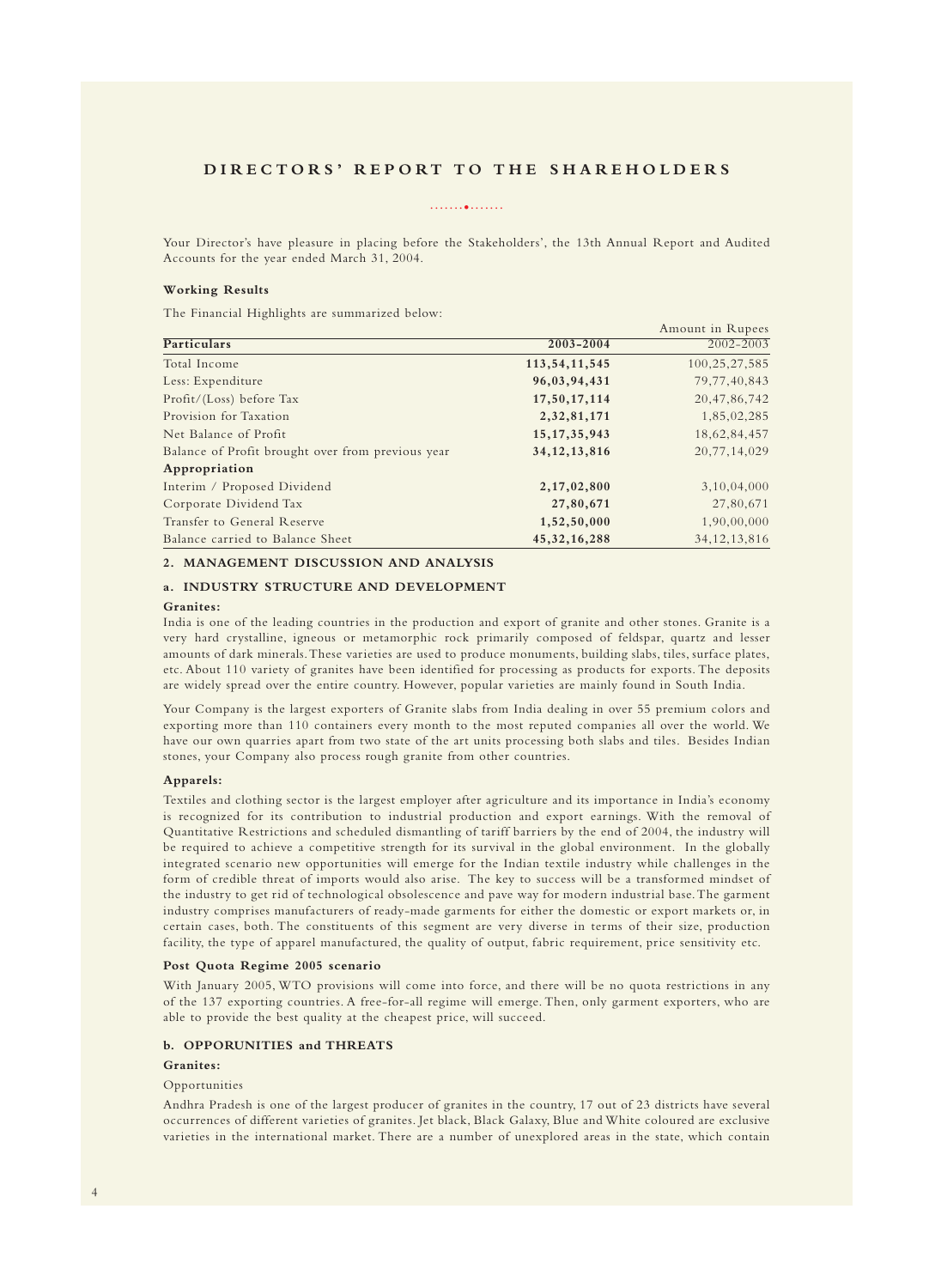workable and marketable deposits, Central and state Geological agencies have started exploration to identify new varieties and areas. Vast scope exists for development of granite industry in the state. The Govt. of Andhra Pradesh has the most progressive policy for granites in the country. World's rare and exclusive variety of black Galaxy Granite occur in Chimakurthy- Prakasam district. Your Company has almost all its quarrying operations in the State of Andhra Pradesh with Black Galaxy being the premium of all.

There is still an irrepressible attraction to the beauty of natural stone, which is proven by the expansion of the world's market. It's important that stone be made accessible, both in terms of market and in terms of image. Stone must look natural in all respects, and it must also be easy and close to the end consumer. But all this needs to be done in keeping with its value and features, which have gone with it all through its history.

The market potential is abundant and there are excellent prospects for the Indian granite industry to get its due share in the world market. The professional and realistic approach towards solving the practical problems and careful planning of facilities by the Industry and Government can make India the leading exporter of the world market.





*At Pokarna it is believed that the integrity of any company must come from a leadership committed to behavior that is honest, decent and fair and from directors and employees who share that commitment and bring it to life at all levels of the organization.*

We have challenging years ahead but the potential for growth is beyond any reasonable doubt.

#### Threats

There is also the continued marketing campaign being conducted against natural stone by the Ceramic Industry, which imitates the beauty of stone and boasts that they have the same attractiveness but none of their faults. This campaign contains all of the threats that an organized and cohesive industrial sector can pose to a small and objectively weaker one. But for the stone sector, this also acts as an indirect confirmation of the potentials that still exist in the tiling , flooring market and engineering stone.

## **Apparels:**

Opportunities

- Growing market
- Multifibre raw material base
- High labour cost in developed countries
- Large domestic market
- Quota absence after 2004

#### Threats

- Technological obsolescence
- High Import tariffs (40-65%)
- Non-proximity to markets
- Emerging Competition



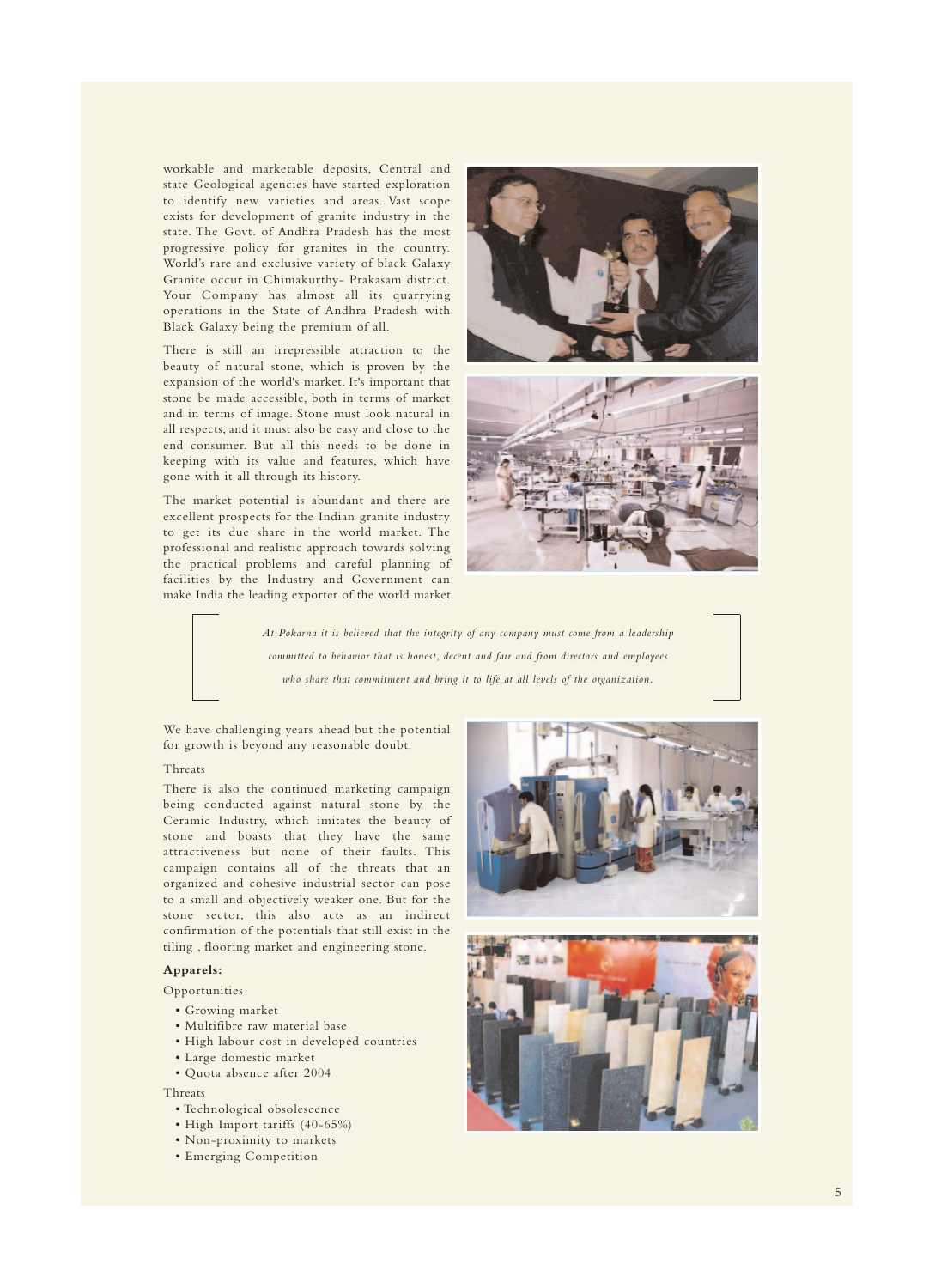## **c. SEGMENT WISE PERFORMANCE**

Company operates in two segments namely, Granite and Apparels. Since the Apparels division of the Company had commenced commercial production on 25th March, 2004, its performance vis-à-vis, the Granites division is not comparable. The financials for the said divisions of the Company are as under

|                                      |            | (Rs. in Lacs) |
|--------------------------------------|------------|---------------|
| Particulars                          | Year ended | Year ended    |
|                                      | 31.03.2004 | 31.03.2003    |
| 1. Segment Revenue                   |            |               |
| a) Granites                          | 11178.38   | 10052.24      |
| b) Apparels                          | 2.02       | 0.00          |
| Gross turnover                       | 11180.4    | 10052.24      |
| Less: Inter-segment revenue          | 57.32      | 0.00          |
| Less: Excise Duty recovered on sales | 77.71      | 40.32         |
| Gross sales / Income from operations | 11045.37   | 10011.92      |
| 2. Segment Results                   |            |               |
| a) Granites                          | 2148.65    | 2423.25       |
| b) Apparels                          | $-1.09$    | 0.00          |
| Total                                | 2147.56    | 2423.25       |
| Less: i) Interest                    | 397.39     | 375.38        |
| ii) Other un-allocable               | 0.00       | 0.00          |
| Total Segment Profit Before Tax      | 1750.17    | 2047.87       |
| Less: i) Provision for current tax   | 152.95     | 171.46        |
| ii) Provision for deferred tax       | 79.86      | 13.56         |
| Profit after tax                     | 1517.36    | 1862.85       |
| 3. Capital Employed                  |            |               |
| (Segment Assets-Segment Liabilities) |            |               |
| a) Granites                          | 5139.25    | 4642.16       |
| b) Apparels                          | 950.79     | 0.00          |
| c) Other Unallocable                 | 11.50      | 11.50         |
| Total Segment Capital Employed       | 6101.54    | 4653.66       |

#### **d. OUTLOOK**

Outlook for both the segments in which Company operates is encouraging. Focus of the Company in both the segment has been to improve sales realization and to implement cost cutting measures to the maximum extent possible.

#### Granite

India, which is blessed with various types of unique colours and large deposits of granite, is certain to get its due share in the ever-growing world market. Many countries are worried about the strong entrance of China in the market but the fact is that China landed up importing more rough blocks and finished products due to high domestic demand. It is widely expected that with the Olympics 2008 awarded to Beijing, China will import more of blocks, slabs and tiles and export less of them outside.

The world wide improvement of transportation system with more and more bulk vessels will also help many countries to import more thereby boosting our exports.

The market potential is abundant and there are excellent prospects for the Indian granite industry to get its due share in the world market.The professional and realistic approach towards solving the practical problems and careful planning of facilities by the Industry and Government can make India the leading exporter of the world market. We have challenging years ahead but the potential for growth is beyond any reasonable doubt.

#### Apparels

The Garmenting business is a fragmented industry.There are sourcing hubs all around the world. Each with its own plus points. Some have favored duty structures and some have inherent strengths in the price quality equation. The Quotas till now have restricted the export volumes, But Post 2004, quota abolition will give way to free market principles. Only the best players will survive in the Garmenting business.

India, in such a scenario has inherent advantages of fine cotton production coupled with cheap labor.These shall show India the way to higher garment exports, with major garmenting hubs coming up. This is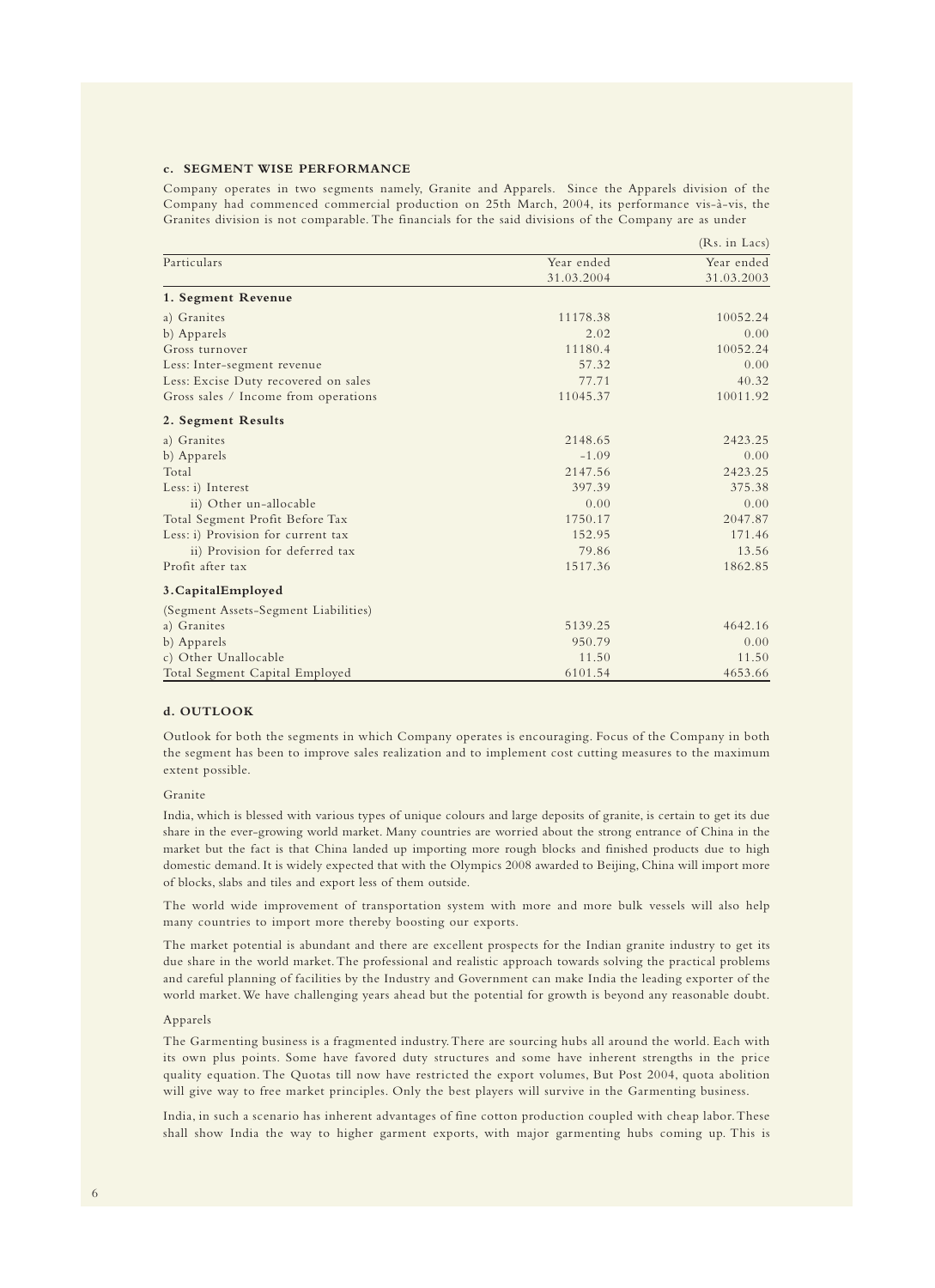evident from the foresight of many of the leading brands and retailers from the world over, who are setting up buying offices in India estimating India's potential in the near future.

#### **e. RISKS AND CONCERNS**

#### PRODUCTIVITY

The main problem of Granite Mining Industry in India is the low productivity and high wastage.The granite mining industry in India is far behind in terms of productivity compared to countries like Italy, Brazil, Spain, Norway, South Africa etc. The low productivity is mainly due to conventional methods of mining adopted at present

Mitigant:Your Company is fast in adopting the use of wire saws and slot drilling instead of conventional blasting burner. Mechanisation of Company's Quarries with modern machines and new techniques will increase the production of defect free blocks. This will result in high productivity and production of defect free blocks with less wastage.

#### LABOUR MANAGEMENT

The low productivity per worker and less man-hour utilisation is another problem. The lack of exposure to modern quarrying and training for the Indian workers is a major reason for the low productivity of the workers.

#### *Mitigant:*

Companys field supervisors' train and educate the work force, which helps to a great extent

#### AVAILABILITY OF BLOCKS

The major problem is the non-availability of best quality blocks for the processing. As exporting of blocks is more advantageous due to high value realization and tax benefit, the processing companies are finding it difficult to buy certain colour granite blocks as per their requirement.The first quality blocks, which are free from defects and larger in size, are always given preference for exports.

#### *Mitigant:*

Company has its own captive quarries and hence is able to get best of the Blocks for Export.The Company has also tied up with the other quarry owners for supply of Blocks.

#### EXPLORING NEW AREAS

As per the geological survey, India has a vast area of abundant granite deposits of various colours that are still to be explored.

Mitigant: Every effort is made by the Company to improve the company's share in the world market by exploring new areas.

#### INFRASTRUCTURE DEVELOPMENT

The existing infrastructure to meet the needs of the stone sector in India is extremely poor and inadequate for the growing demand. Transport strike during April – May 03 hit the economy very badly. Your Company would also be effected by such strikes for a short period.

Mitigant: Company has at its quarries and its own energy generation devices. With the existence of ICD facilities at Hyderabad, despatches of the containers are not effected much.

#### POST 2004 SCENARIO

'Life after 2005' is a big question which is hanging over the Apparels Industry around the world. The equations in the industry which is more determined by Quotas will come to an end on 31st December 2004. On this day, the Agreement on Textile & Clothing will end and along with it the 'Quota System'. It means that from the 'New Year Day' of 2005, the Clothing sector will be fully integrated into the GATT

#### Mitigant:

India has been described as a growing modern nation with warm tropical climate and secular outlook, with huge potential based on hard-core facts on the apparels industry and the confidence that international buyers have placed on India over the years, and has been termed as the major sourcing destination in the world. It is indeed an exciting phase in the evolution of the apparels industry in India, and to fulfill all the international specifications on labour and environment and provide the impetus for greater productivity and capacity.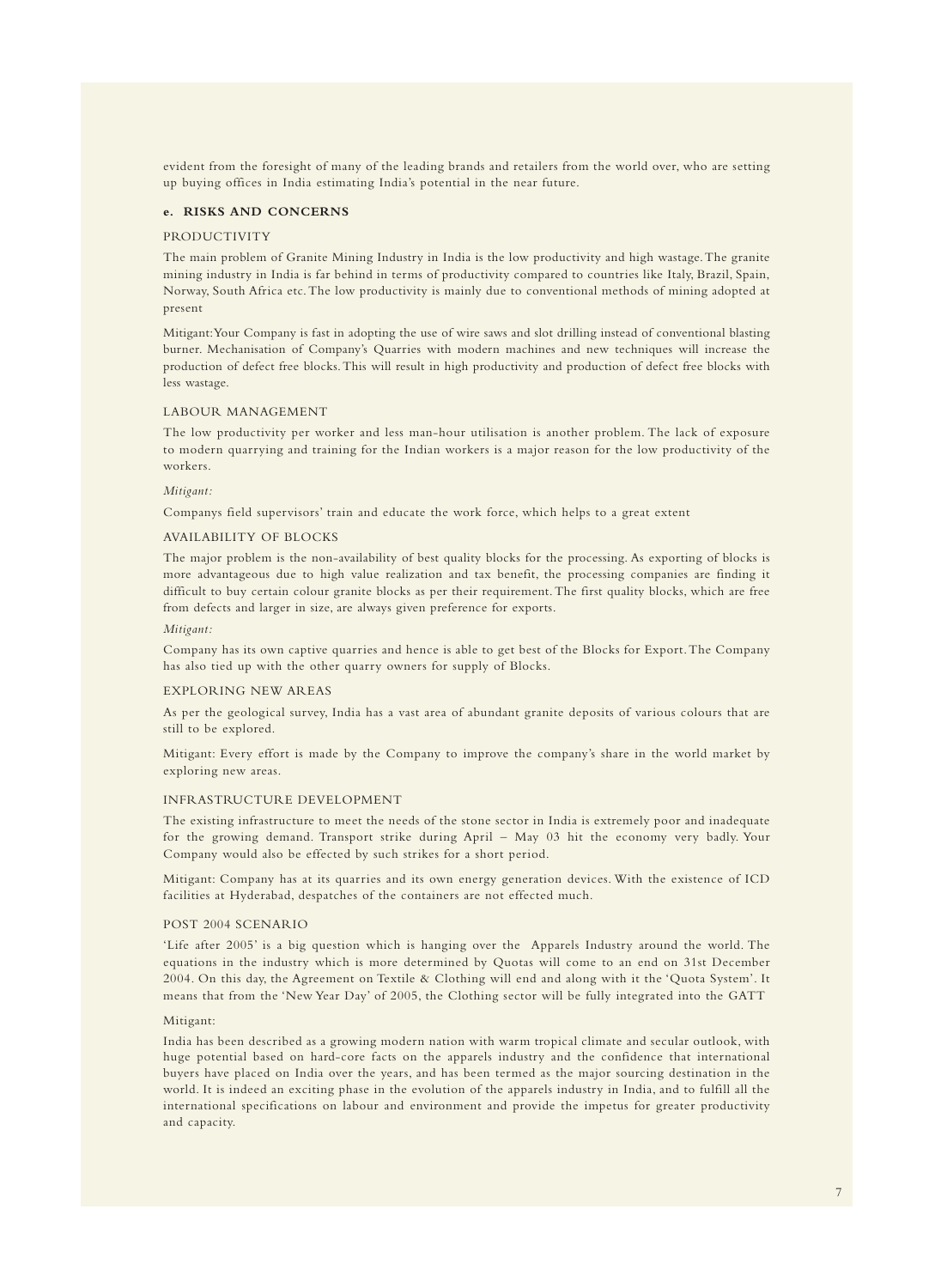We are cautiously optimistic about the future and feel that our committed team will meet the challenges of an extremely competitive environment.

#### CURRENCY FLUCTUATION

Being predominantly engaged in Exports, your Company is exposed to the risk of foreign exchange fluctuation.

Mitigant:While all possible steps are taken to contain and minimize losses, the Company cannot completely avoid, the negative effect of currency volatility.

#### COMPETITION

There are many companies competing with each other which ultimately leads to price cutting and price war.

Mitigant:The Company has to be alert to the market requirements, pricing, credit period and discount etc.

#### CREDIT RISK

While the Company conducts business with selected credit worthy parties, in some situations, beyond the control of the Company certain irrecoverable receivables may arise.

#### FIRE, EXPLOSION AND THEFT RISK

The Company is conscious of the risk inherent in these areas. Apart from hedging through underwriters, regular follow up and safety measures taken by the Company should also reduce the risk on this count.

#### **f. INTERNAL CONTROL SYTSTEMS AND ADEQUACY**

The Company has a well-established internal control system in all functional areas, and this is reviewed periodically. This system is further reinforced by an independent audit.

#### **g. FINANCIAL PERFORMANCE OF THE COMPANY / OPERATIONS**

Turnover for the year was Rs. 11102.69 Lacs, recording a growth of 10.89%over the corresponding period in the previous year, which was at Rs. 10011.93 Lacs. Net Profit after tax for the year stood at Rs.1517.36 Lacs. EPS for the year was Rs. 24.47. However the net profit of the Company was lower mainly on account of foreign exchange fluctuation.

#### **h. HUMAN RESOURCES**

The company has continued to strengthen its Human Resource practices and has maintained industrial harmony at all its facilities. There have been no violations or industrial unrest resulting in loss of production during the year under review.

#### **3. DIVIDEND**

The Board of Your Company had declared an interim dividend of Rs.1.50 per share in September, 2003.Your directors recommend a final dividend of Rs. 2.00 per share for the approval of the members. With the approval of the final dividend, the total dividend out flow would be Rs. 3.5 per share for the year under review.

#### **4. DIRECTORS / MANAGEMENT RESPONSIBILITY STATEMENT**

Pursuant to the requirement under Section 217(2AA) of the Companies Act, 1956, with respect to Directors Responsibility Statement, the Directors confirm:

i) That in the preparation of the annual accounts, the applicable accounting standards have been followed and no material departures have been made from the same;

ii) That they had selected such accounting policies and applied them consistently and made judgments and estimates that are reasonable and prudent so as to give true and fair view of the state of affairs of the company at the end of the financial year and of the profit of the company for that period;

iii) That they had taken proper and sufficient care for the maintenance of adequate accounting records in accordance with the provisions of the Companies Act, 1956 for safeguarding the assets of the company and for preventing and detecting fraud and other irregularities;

iv) That they had prepared the annual accounts on a going concern basis.

#### **5. AUDIT COMMITTEE**

In consonance with the requirement of Clause 49 of the Listing Agreement entered into with various Stock Exchanges and Section 292A of the Companies Act, 1956, your Company has constituted Audit Committee. The Composition of the Committee is given else where in the Report.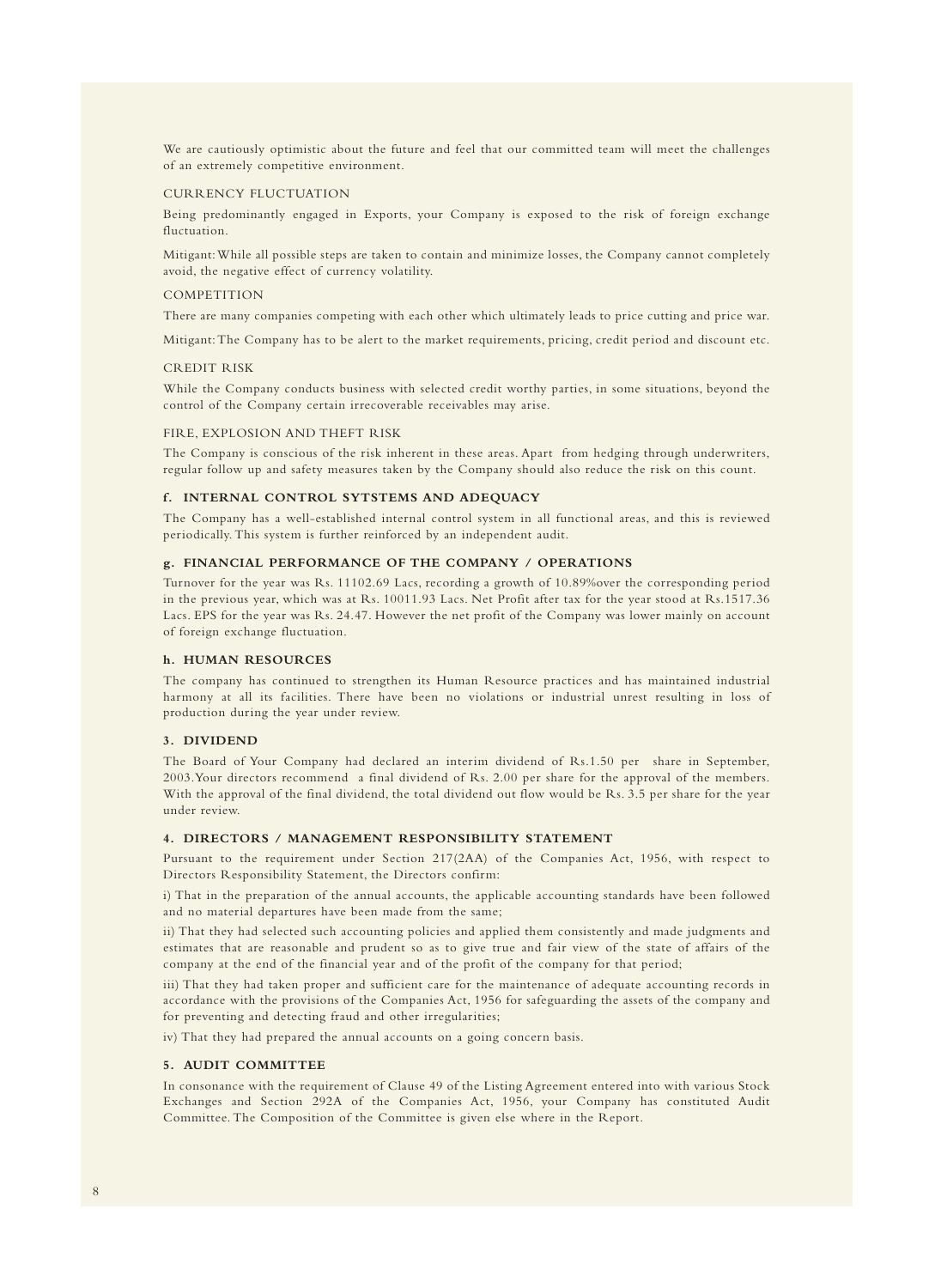#### **6. CORPORATE GOVERNANCE**

A separate report on Corporate Governance as prescribed by the Listing Agreement of the relevant Stock Exchanges forms part of the Annual Report 2003-2004 along with the Auditors' statement on its compliance. Management Discussion and Analysis provided herein form a part of this Annual Report.

Pursuant to the requirement of the Listing Agreements with the Stock Exchanges and the Accounting Standards in terms of Section 211 (3A) of the Act, 'Related Party Transactions' (AS-18), and "Deferred Taxation" (AS-22) have been incorporated in and/or annexed with these Accounts.

#### **7. AUDITORS**

Messrs. Rao, Reddy & BVS Prakash, Chartered Accountants, retire as auditors of the Company and have given their consent for re-appointment. The shareholders will be required to elect auditors for the current year and authorize Board to fix their remuneration.

As required under the provisions of section 224 of the Companies Act, 1956, the Company has obtained a written certificate from the above auditors proposed to be re-appointed to the effect that their reappointment, if made, would be in conformity with the limits specified in the said section.

#### **8. DIRECTORATE**

Shri. Prakash Chand Jain and Shri. Vinayak Rao Juvvadi retire by rotation and, being eligible, offer themselves for re-appointment.

Dr. J W Aurangabadkar, Mr. G Krishna Rao, Mr. A. Ramachandra Rao and Mr. B.V.S. Prakash resigned from the Board of Directors of the Company w.e.f 17th March, 2004, 3rd May, 2004, 30th July, 2004 and 30th July, 2004 respectively.

#### **9. CASH FLOW STATEMENT**

In conformity with the provisions of Clause 32 of the Listing Agreement with Stock Exchanges, the cash flow statement for the period 2003-04 is annexed hereto.

#### **10.FIXED DEPOSIT**

During the history of the Company, it has not accepted any fixed deposits and as such no amount of principal or interest was outstanding on the date of the Balance Sheet.

#### **11.AWARDS AND ACCOLADES**

Your Company was conferred 1st & 2nd Prize for Export Performance in Granite Sector for the year 2002- 2003 by the Visakhapatnam Special Economic Zone under the aegis of Ministry of Commerce,Govt. of India.

Your Company was confered Special Export Award by CAPEXIL for Export achievement in Granite Sector.

#### **12.PERSONNEL**

The particulars of employees as required to be disclosed in accordance with the provisions of Section 217 (2A) of the Companies Act, 1956 read with the Companies (Particulars of Employees) Rules, 1975 (as amended) are annexed to the Directors Report. However as per the provisions of Section 219(1)(b)(iv) of the Companies Act, 1956, the Report and the Accounts are being sent to all shareholders of the Company excluding the aforesaid information. Any shareholders interested in obtaining such particulars may write to the Company at the Registered Office of the Company.

#### **13.CONSERVATION OF ENERGY, TECHOLOGY ABSORPTION, FOREIGN EXCHANGE EARNINGS AND OUTGO:**

Disclosure under "Form A" pursuant to Companies (Disclosure of Particulars in the Report of the Board of Directors) Rules, 1988 is not applicable to the Company.

Company's quarry operations and manufacturing plants are designed to achieve high efficiency in the utilisation of energy. The key areas with regards to reduction of energy have been identified by us and necessary steps initiated. The Company has no specific Research & Development department.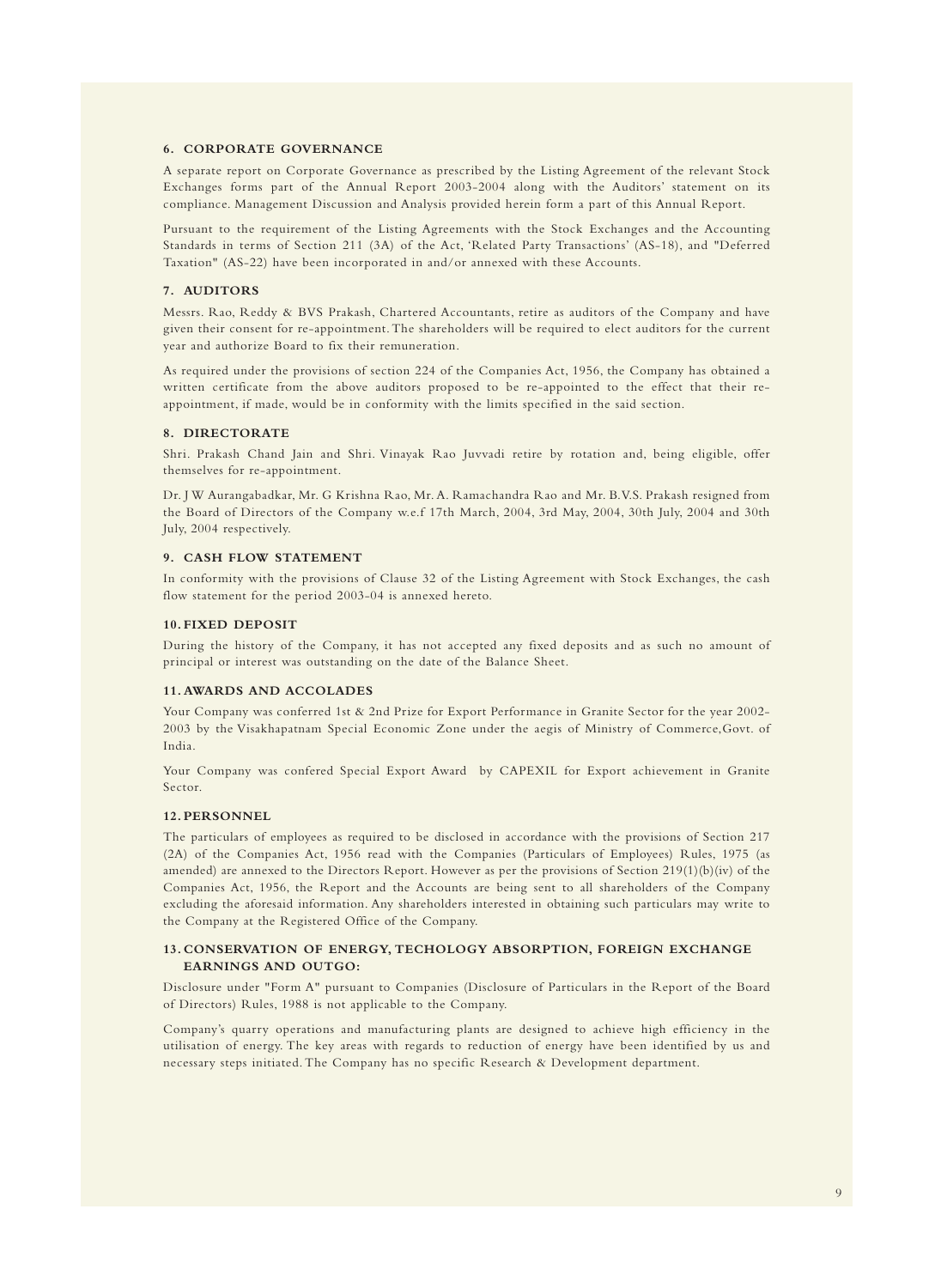#### **FORM B**

(Disclosure of particulars with respect to Technology Absorption)

Research and development (R & D)

- 1. Specific areas in which R & D carried out by the company- Not applicable having regard to the nature of the industry.
- 2. Benefits derived as a result of the above R&D Not applicable having regard to the nature of the industry.
- 3. Future plan of action Not applicable having regard to the nature of the industry.
- 4. Expenditure on R & D:
	- (a) Capital- Nil
	- (b) Recurring- Nil
	- (c) Total –Nil
	- (d) Total R & D expenditure as a percentage of total turnover Nil

The Company maintains a high level of information flow with various companies. Through visits of Executives to developed countries, the Company keeps abreast with the advanced Technology Developments and through specific programmes introduces, adopts and absorbs these sophisticated technologies. This has resulted in higher production, accuracy and perfection in cutting, polishing, etc.

Your Company is at present exporting to the USA, Europe, Australia, New Zealand, Palestine and China. Your Company is continuously exploring possibilities of exporting to different markets.

During the period under review:

- a) the foreign exchange earnings by the Company was Rs. 9274.12 Lacs
- b) the foreign exchange expenditure (which includes import of raw materials, spares, etc.) was Rs. 3284.53 Lacs.

#### **14.CAUTIONARY STATEMENT**

Statements in this Report, particularly those which relate to Outlook, Diversification and Management Discussion and Analysis, describing the Company's objectives, projections, estimates and expectations are mere assessments and this may constitute "forward looking statements" within the meaning of applicable laws and regulations, if any. Actual results might differ materially from those either expressed or implied

#### **15.ACKNOWLEDGEMENTS**

Your Directors acknowledge with gratitude the commitment and dedication of the employees at all levels, that has contributed to the growth and success of the Company. The Directors would also like to thank other stakeholders including bankers, business associates who have continued to provide support and encouragement to the Management. The Directors take this opportunity to record their appreciation for all those who contributed to the success of your Company and look forward to their continued support in the years to come.

For and on behalf of the Board

Place : Secunderabad Gautam Chand Jain Date : 30th July 2004 Chairman & Managing Director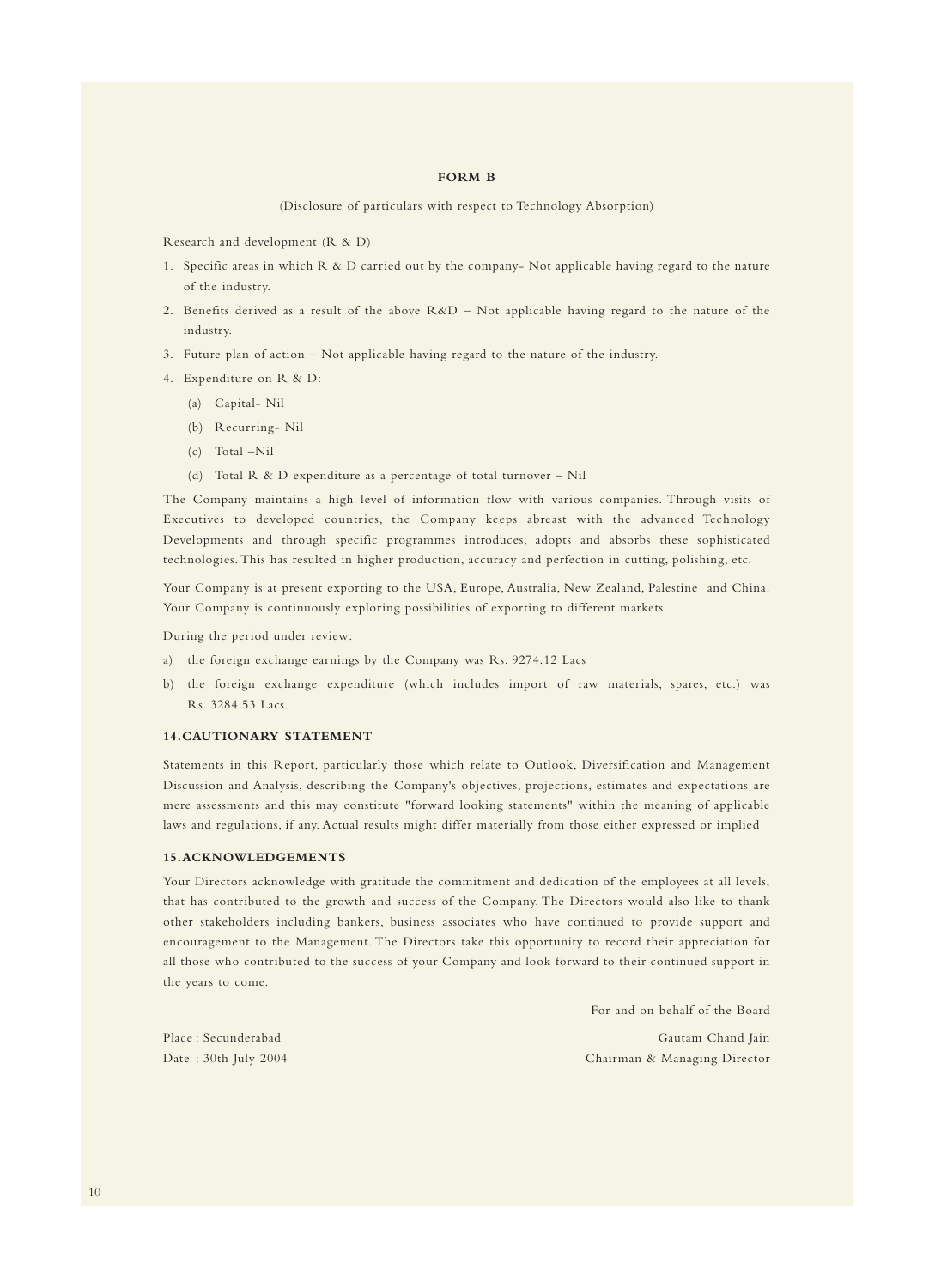# **CORPORATE GOVERNANCE REPORT FOR THE YEAR 2003-04** ......•......

Pokarna typically defines Corporate Governance as the system that allocates duties and authority among the company's Board of Directors. The end result of Good Corporate Governance is intended to be a well run, efficient company that identifies and deals with its problems in a timely manner, creates value for its Shareowners', and meets its legal and ethical responsibilities.

At Pokarna, our commitment to strong, responsible corporate governance begins with our Board of Directors. Each Board member is vitally concerned that we preserve the integrity that has characterized our company.

It's no surprise that we at Pokarna take the issue of corporate governance very seriously – from the boardroom to the manufacturing floor. Integrity has always been one of our values; it is the foundation of our reputation and one of our most precious assets. We govern ourselves with a rigorous system of checks and balances to ensure utmost compliance to fair and honest business practices. This ensures that our integrity is never compromised.

At Pokarna it is believed that the integrity of any company must come from a leadership committed to behavior that is honest, decent and fair and from directors and employees who share that commitment and bring it to life at all levels of the organization. At Pokarna Limited, that's exactly what we do.

#### **Composition and Meetings of the Board**

As at 31st March 2004, Pokarna Limited had 12 Directors on its Board, of whom 6 are Non Executive Directors. The Company has 6 Independent Non Executive Directors. Mr. Gautam Chand Jain, One of the promoters of the Company is Executive Chairman of the Company. Pokarna therefore, meets the criterion of at least One Third of the Board consisting of Independent Directors. It is believed that the Composition of the Board is balanced, consisting of Qualified Executive and Independent / Non Executive Directors. All the Directors of the Company have rich and varied experience in the areas of Finance, Law, Business, Industry, etc. None of the Director is a Member of more than Ten Board Level Committee of Public Companies, or is a Chairman of more than five such committees. Dr. J W Aurangabadkar, Mr. G Krishna Rao, Mr. BVS Prakash and Mr. A Ramachandra Rao resigned from the Board of Directors of the Company w.e.f 17<sup>th</sup> March, 2004 , 3<sup>rd</sup> May, 2004, 30<sup>th</sup> July, 2004 and 30th July, 2004 respectively.

The names and categories of the Directors on the Board, as also the number of Directorships and Committee Memberships held by them in other Companies are given below: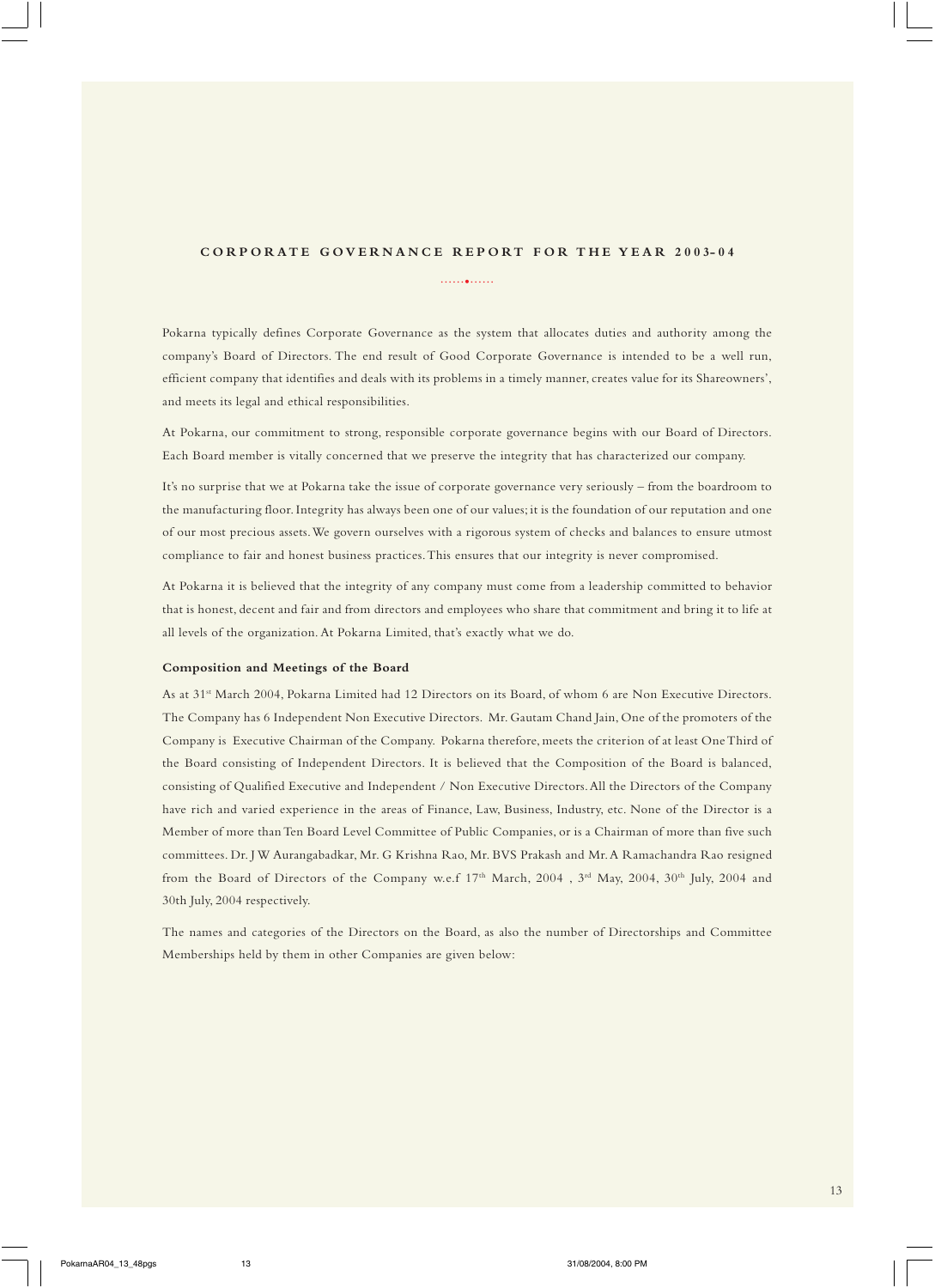| Director                      | Category of<br>Director                     | No. of<br>Directorships | No. of Memberships<br>Chairmanships of<br>other Board Committee |
|-------------------------------|---------------------------------------------|-------------------------|-----------------------------------------------------------------|
| Mr. Gautam Chand Jain         | Promoter - Executive<br>Non Independent     | $\overline{4}$          |                                                                 |
| Mr. Prakash Chand Jain        | Promoter - Non Executive<br>Non Independent | 3                       |                                                                 |
| *Mr. G Krishna Rao            | Executive<br>Non Independent                | $\mathbf{1}$            |                                                                 |
| *Mr. A Ramchandra Rao         | Executive<br>Non Independent                | 1                       |                                                                 |
| *Mr. BVS Prakash              | Executive<br>Non Independent                | 2                       |                                                                 |
| **Mr. Rahul Jain              | Non Executive<br>Non Independent            | $\mathbf{1}$            |                                                                 |
| Mr. M Yugandhar               | Non Executive<br>Independent                | 12                      |                                                                 |
| Mr. TV Chowdary               | Non Executive<br>Independent                | 5                       | 4 - Membership                                                  |
| Mr. Vinayak Rao Juvvadi       | Non Executive<br>Independent                | 2                       |                                                                 |
| Mr. Mahender Chand<br>Chordia | Non Executive<br>Independent                | 3                       |                                                                 |
| Mr. Dhanjibhai Sawla          | Non Executive<br>Independent                | $\overline{2}$          |                                                                 |
| *Dr. J W Aurangabdkar         | Non Executive<br>Independent                | 3                       |                                                                 |

(\* Resigned from the Board of the Company)

(\*\* Mr. Rahul Jain is an Executive Director w.e.f. 30th July, 2004)

There were Six Board Meetings held during 2003-2004. The intervening period between the Board Meetings was well within the maximum time gap of Four Months prescribed in Clause 49. The Minimum information as required under clause 49 of the Listing Agreement is being made available to the Board and is complied with. Details of the Board Meeting held during the year are as under:

| Serial No.     | Date             |  |
|----------------|------------------|--|
| 1              | $28 - 06 - 2003$ |  |
| 2              | $31 - 07 - 2003$ |  |
| 3              | $27 - 09 - 2003$ |  |
| $\overline{4}$ | $23 - 10 - 2003$ |  |
| 5              | $24 - 01 - 2004$ |  |
| 6              | $17 - 03 - 2004$ |  |

## **Attendance of Directors at the Board Meetings and Annual General Meeting**

| <b>Directors</b>       | No. of Board Meetings attended | Attendance at last AGM |
|------------------------|--------------------------------|------------------------|
| Mr. Gautam Chand Jain  |                                | <b>Yes</b>             |
| Mr. Prakash Chand Jain |                                | N <sub>o</sub>         |
| *Mr. G Krishna Rao     |                                | Yes                    |
| *Mr. A Ramchandra Rao  |                                | Yes                    |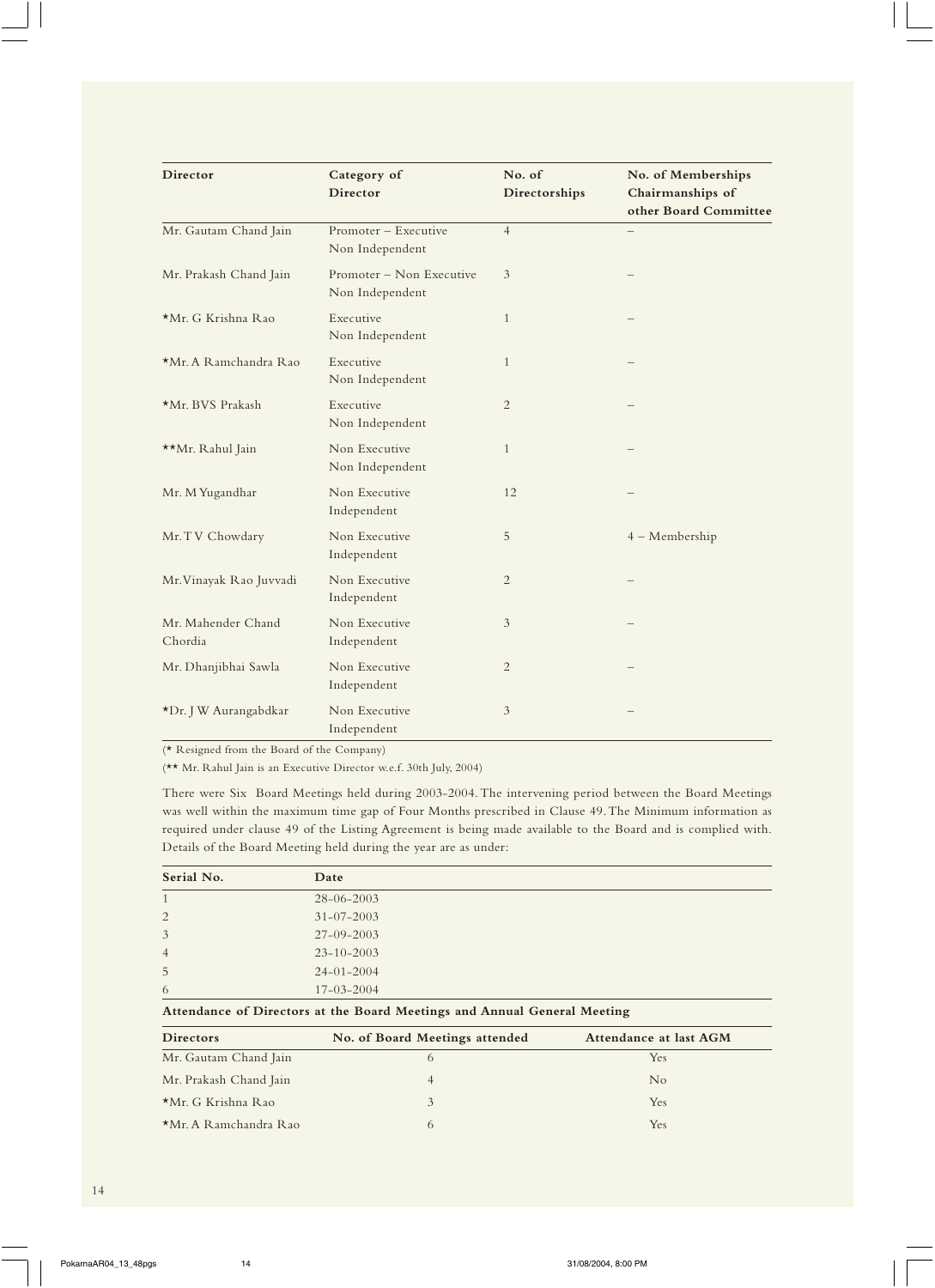| *Mr. BVS Prakash           | 6              | Yes |
|----------------------------|----------------|-----|
| Mr. M Yugandhar            | 3              | Yes |
| Mr. TV Chowdary            | $\overline{4}$ | Yes |
| Mr. Rahul Jain             | $\overline{4}$ | Yes |
| Mr. Vinayak Rao Juvvadi    | 5              | Yes |
| Mr. Mahender Chand Chordia | 5              | Yes |
| Mr. Dhanjibhai Sawla       | 5              | Yes |
| *Dr. J W Aurangabadkar     | 3              | Yes |

(\* Resigned from the Board of the Company)

#### **Audit Committee**

The Audit Committee consists of Three Non Executive Directors out of which Two Directors are Independent. The Chairman of the Committee is Mr. M Yugandhar, an Independent Director, who is Managing Director of Karvy Consultants Limited and is a Fellow Member of the Institute of Chartered Accountants of India. The other Members of the Committee are Mr. T V Chowdary (Independent Director), Retired Director, Department of Mines and Geology, Hyderabad and \*Mr. Rahul Jain a Graduate from University of Michigan, USA. Paras Jain, Company Secretary and Compliance Officer of the Company acts as the Secretary of the Audit Committee.

(\*Mr. Rahul Jain is an Executive Director w.e.f. 30th July, 2004)

At the Annual General Meeting held on 27<sup>th</sup> September, 2003, the Chairman of the Audit Committee, Mr. M Yugandhar was present.

The Audit Committee of the Company, inter alia, provides reassurance to the Board on the existence of an effective Internal Control Environment that ensures:

- Efficiency and Effectiveness of operations.
- Safeguarding of assets and adequacy of provisions for all liabilities.
- Reliability of Financial and other management information and adequacy of disclosures.
- Compliance with all relevant statues.

The role of the Committee includes the following:

- a) Overseeing the company's financial reporting process and the disclosure of its financial information to ensure that the financial statement is correct, sufficient and credible.
- b) Recommending the appointment and removal of external auditor, fixation of audit fee and also approval for payment for any other services.
- c) Reviewing with management the annual financial statements before submission to the board, focusing primarily on;
	- Any changes in accounting policies and practices.
	- Major accounting entries based on exercise of judgement by management.
	- Qualifications in draft audit report.
	- Significant adjustments arising out of audit.
	- The going concern assumption.
	- Compliance with accounting standards.
	- Compliance with stock exchange and legal requirements concerning financial statements
	- Any related party transactions i.e. transactions of the company of material nature, with promoters or the management, their subsidiaries or relatives etc. that may have potential conflict with the interests of company at large.
- d) Reviewing with the management, external and internal auditors, the adequacy of internal control systems.
- e) Reviewing the adequacy of internal audit function, including the structure of the internal audit department, staffing and seniority of the official heading the department, reporting structure coverage and frequency of internal audit.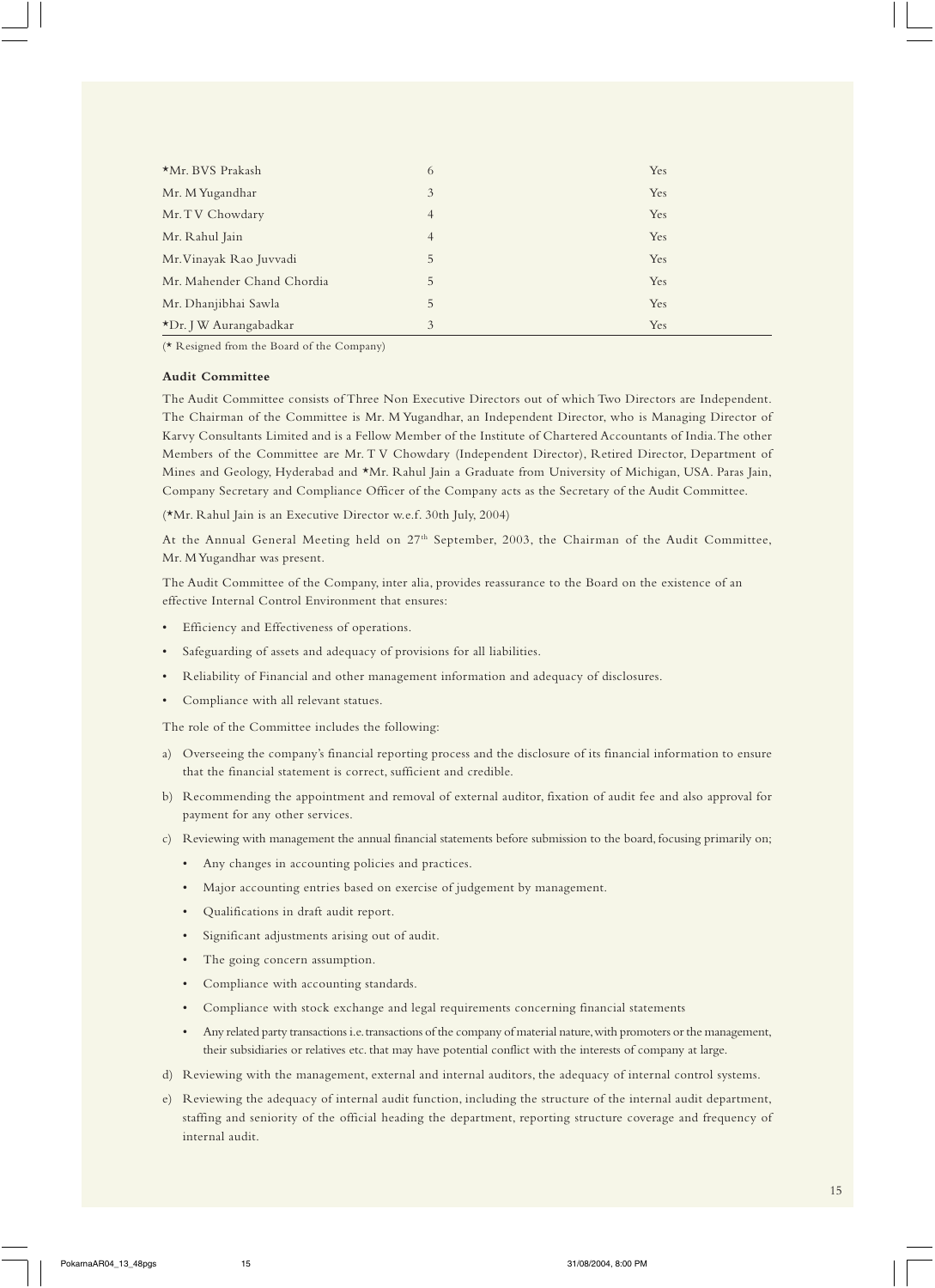- f) Discussion with internal auditors on any significant findings and follow up there on.
- g) Reviewing the findings of any internal investigations by the internal auditors into matters where there is suspected fraud or irregularity or a failure of internal control systems of a material nature and reporting the matter to the board.
- h) Discussion with external auditors before the audit commences nature and scope of audit as well as have postaudit discussion to ascertain any area of concern.
- i) Reviewing the company's financial and risk management policies.
- j) To look into the reasons for substantial defaults in the payment to the depositors, debenture holders, shareholders (in case of non payment of declared dividends) and creditors.
- K) Considering such topics as may be required by the Board
- L) Reviewing any other areas which may be specified as role of the Audit Committee under specified as role of the Audit Committee under specific amendments, if any, from time to time, to the Listing Agreement, Companies Act and other Statutes.

Details of Audit Committee Meetings held during the year:

| -1            | $28 - 06 - 2003$ |
|---------------|------------------|
| $\mathcal{L}$ | $23 - 10 - 2003$ |
| 3             | $24 - 01 - 2004$ |

Representatives of Statutory Auditors, Manager Finance, Manager Accounts and Internal Audit are being invited as and when required.

#### **Remuneration Committee**

Remuneration Committee consists of the following:

Mr. T V Chowdary, Chairman

Mr. Prakash Chand Jain, Member

Mr. Rahul Jain, Member

The Remuneration Committee recommends to the Board, the Compensation of the Directors of the Company keeping in view Company's Financial Status, past performance, past remuneration.

The Remuneration Committee met once during the year on 1<sup>st</sup> July 2003 and 27<sup>th</sup> July 2003.

The Independent and Non Executive Directors are paid sitting fees of Rs. 2000 per meeting attended as remuneration. In terms of the shareowners' approval obtained at the Annual General Meeting on 17<sup>th</sup> September 2001, Commission not exceeding 1% per annum of the profits of the Company can be paid to the Non Executive Directors of the Company. For the year 2003- 2004 Rs. 9.80 Lacs has been provided as Commission to Non Executive Directors.

#### **Directors**

|                            |               |                                                         |                                  |                                 |                 |                          | Rs. in Lakhs             |
|----------------------------|---------------|---------------------------------------------------------|----------------------------------|---------------------------------|-----------------|--------------------------|--------------------------|
| Name                       | <b>Salary</b> | Contri-<br>bution to<br>provident<br>and other<br>funds | Perquisites<br>and<br>incentives | Director<br><b>Sitting fees</b> | Comm-<br>ission | <b>Total</b><br>31.03.04 | <b>Total</b><br>31.03.03 |
| Chairman:                  |               |                                                         |                                  |                                 |                 |                          |                          |
| Gautam Chand Jain          | 27.00         | 0.07                                                    | 2.24                             | 0.04                            |                 | 29.35                    | 16.05                    |
| Managing Director:         |               |                                                         |                                  |                                 |                 |                          |                          |
| $\star$ G.Krishna Rao      | 36.00         | 0.09                                                    | 0.72                             |                                 |                 | 36.81                    | 19.13                    |
| <b>Executive Director:</b> |               |                                                         |                                  |                                 |                 |                          |                          |
| *A.Ramachandra Rao         | 36.00         | 0.09                                                    | 0.45                             | $\qquad \qquad -$               |                 | 36.54                    | 18.47                    |
| <b>Executive Director:</b> |               |                                                         |                                  |                                 |                 |                          |                          |
| $*B.V.S.Prakash$           | 36.00         | 0.09                                                    | 0.67                             | —                               |                 | 36.76                    | 18.46                    |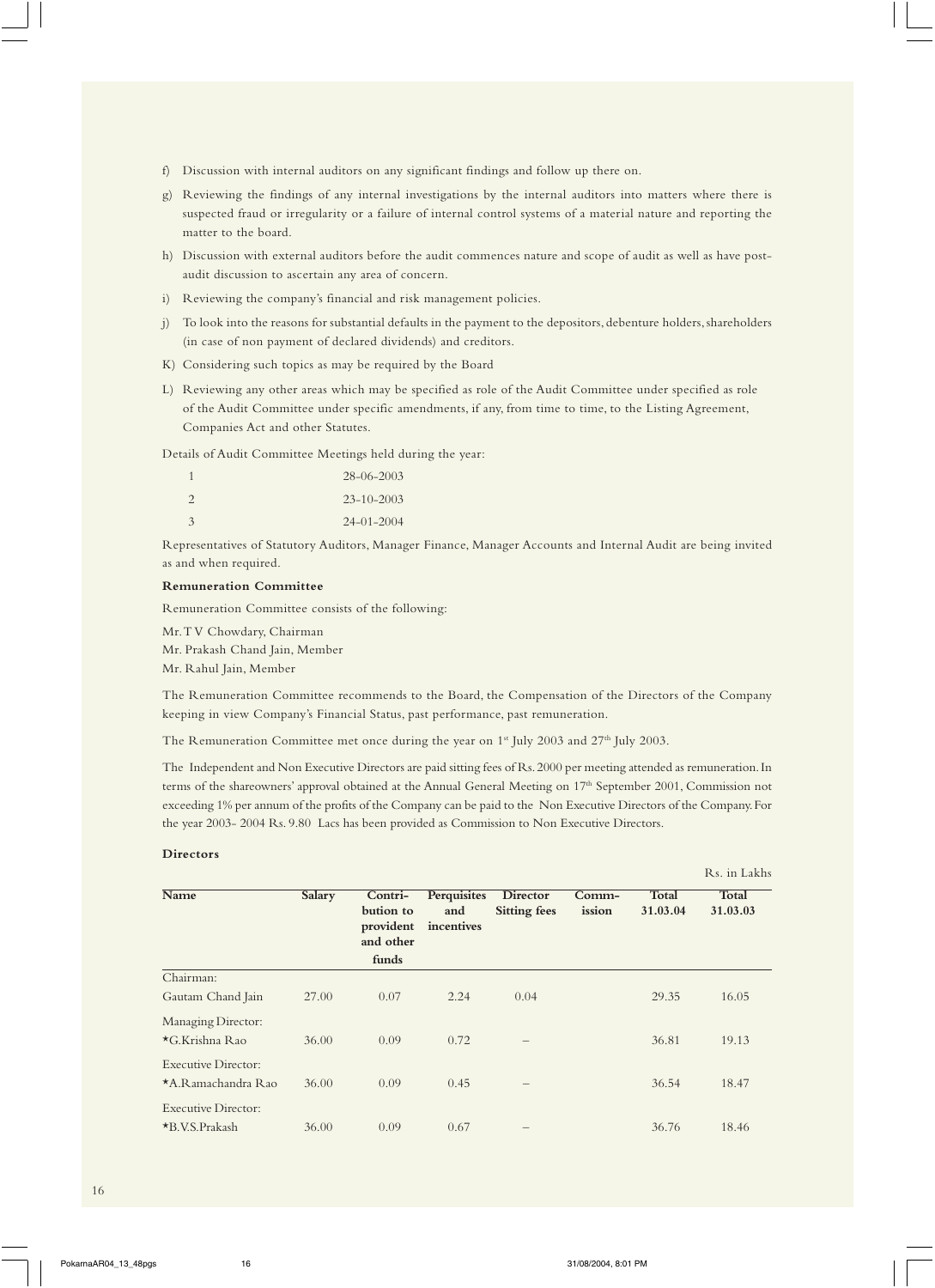| Director:                            |        |      |      |      |       |        |       |
|--------------------------------------|--------|------|------|------|-------|--------|-------|
| Prakash Chand Jain                   |        |      |      | 0.10 | 1.30  | 1.40   | 0.86  |
| Director:                            |        |      |      |      |       |        |       |
| Rahul Jain                           |        |      | 0.10 | 1.30 | 1.40  | 1.33   |       |
| Non-wholetime Independent Directors: |        |      |      |      |       |        |       |
| M. Yugandhar                         |        |      |      | 0.06 | 1.30  | 1.36   | 1.75  |
| T.V. Chowdary                        |        |      | 0.06 | 1.30 | 1.36  | 1.31   |       |
| Vinayak Rao Juvvadi                  |        |      | 0.10 | 1.30 | 1.40  | 0.43   |       |
| Mahender Chand Chordia               |        |      |      | 0.10 | 1.30  | 1.40   |       |
| DhanjiBhai Sawla                     |        |      |      | 0.10 | 1.30  | 1.40   |       |
| *Dr. J.W.Aurangabadkar               |        |      |      | 0.06 | 0.70  | 0.76   |       |
| Total                                | 135.00 | 0.34 | 4.08 | 0.72 | 9.80  | 149.94 | 77.79 |
| Previous Year                        | 54.00  | 0.27 | 1.79 | 0.46 | 21.27 | 77.79  | 57.77 |

\*Resigned from the Board of the Company.

Presently, the Company does not have a scheme for grant of Stock Options either to the Executive Directors or Employees.

The Agreement with the Executive Chairman is for a Period of Five Years. Either party to the agreement is entitled to terminate the agreement by giving not less than Three Months Notice in writing to the Other Party.

There is no separate provision for payment of severance fees under the resolution governing the appointment of Executive Chairman. The Statutory provisions however will apply.

#### **SHAREHOLDERS' GRIEVANCE COMMITTEE**

The investors Grievance Committee of the Company under the nomenclature 'Shareholders Grievance Committee' oversees redressal of Shareowners grievances, and approves sub division, transmission, issue of duplicate shares etc.

The Shareholders Grievance Committee comprises three directors with all of them being Non-executive Directors. Mr. T V Chowdary is Chairman of the Committee and Mr. M Yugandhar and Rahul Jain are the other Members. Mr. Paras Jain is the Company Secretary and Compliance Officer.

During the year, 19 Complaints regarding non-receipt of shares sent for transfer, demat queries, and non-receipt of the dividend warrant were received from the shareowners' all which have been resolved. The Company had no transfer pending at the close of the financial year.

#### **General Body Meetings**

The Location and time of last three Annual General Meetings are as follows:

## **1. Date of Meeting**

17.09.2001

Location, time and types of Resolutions

10th Annual General Meeting at Hotel Taj Krishna, Road No.1, Banjara Hills, Hyderabad at 10:30 am There were six resolutions (Three Special resolution)

#### Voting

All the resolutions were put to vote by show of hands and all the resolutions were carried unanimously.

#### **2. Date of Meeting**

31.08.2002

Location, time and types of Resolutions

11th Annual General Meeting at Hotel Grand Kakatiya, Sheraton Towers, Begumpet, Hyderabad at 10: 30 am There were Eleven resolutions (Six Special resolution)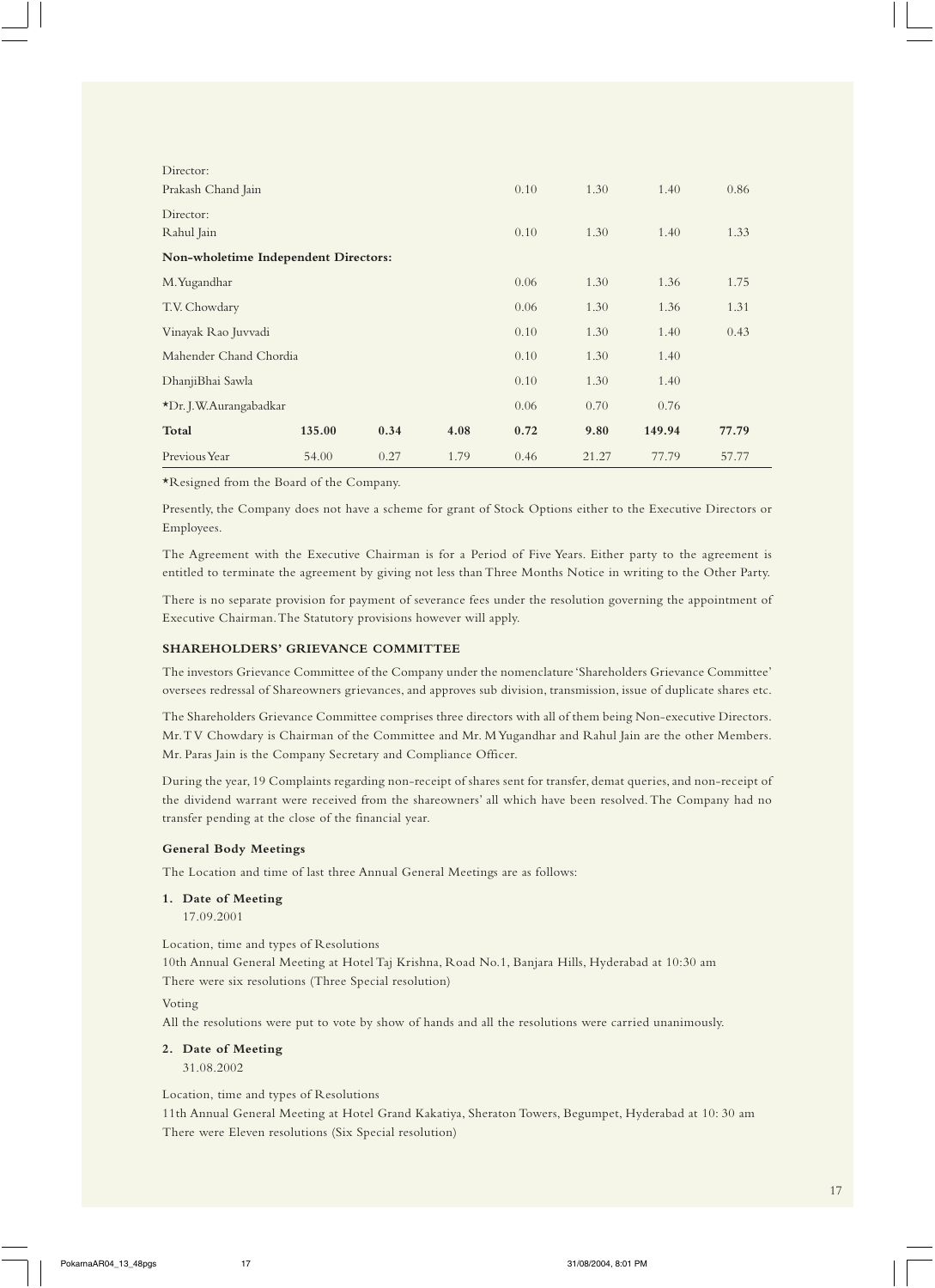#### Voting

All the resolutions were put to vote by show of hands and all the resolutions were carried unanimously.

## **3. Date of Meeting**

27.09.2003

Location, time and types of Resolutions

12th Annual General Meeting at Hotel Grand Kakatiya, Sheraton Towers, Begumpet Road, Hyderabad at 10:00 am

There were Seventeen resolutions (Three Special resolution)

#### Voting

All the resolutions were put to vote by show of hands and all the resolutions were carried unanimously.

#### **Disclosures**

Disclosure on materially significant related party transactions i.e., transactions of the Company of material nature, with its founders, the directors or the management, their subsidiaries or relatives etc. that may have potential conflict with the interests of company at large.

Details are provided in Note 18 under Schedule 22 to the Notes forming part of the Accounts in accordance with provisions of Accounting Standard 18.

Details of non-compliance by the Company, penalties, strictures imposed on the company by Stock Exchange or SEBI or any statutory authority, on any matter related to capital markets, during the last three years.

## None

#### **Code of Conduct for Prevention of Insider Trading**

In compliance with the SEBI (Prevention of Insider Trading) Regulations, 1992, the Company has framed a code of conduct for prevention of Insider trading by Company insiders.

We further more affirm that no personnel was denied access to the Audit Committee.

#### **VIII. Means of Communication**

Quarterly results – which newspapers normally published in; any website, where displayed; whether it also displays official news releases; and the presentations made to institutional investors or to the analysts.

• The quarterly results are generally published in Business Standard, Andhra Bhoomi.

Quarterly financial results and half yearly financial results of the Company are not sent to each household of the shareholders. The Company ensures that its financial results are sent to the concerned Stock Exchanges immediately after the same have been considered and taken on record by the Board of Directors.

website: www.pokarna.com.

No presentation is made to analyst.

Whether the Management Discussion and Analysis section is a part of the Annual Report or not

Yes

#### **General Shareholder Information**

- a) 13<sup>th</sup> Annual General Meeting of the Company will be held on 30<sup>th</sup> September, 2004 at 10:00 A.M.
- b) The financial calendar of the Company is from 1st April to 31st March every year.
- c) For the purpose of dividend declaration, the Register of Members and Share Transfer books of the Company will remain closed from 8<sup>th</sup> September, 2004 to 10<sup>th</sup> September, 2004 (both days inclusive). Dividend shall be paid to the members after 30<sup>th</sup> September, 2004.
- d) The Equity Shares of the Company are listed / traded at the following Stock Exchanges:
	- The Stock Exchange, Mumbai
	- The Hyderabad Stock Exchange
	- The Madras Stock Exchange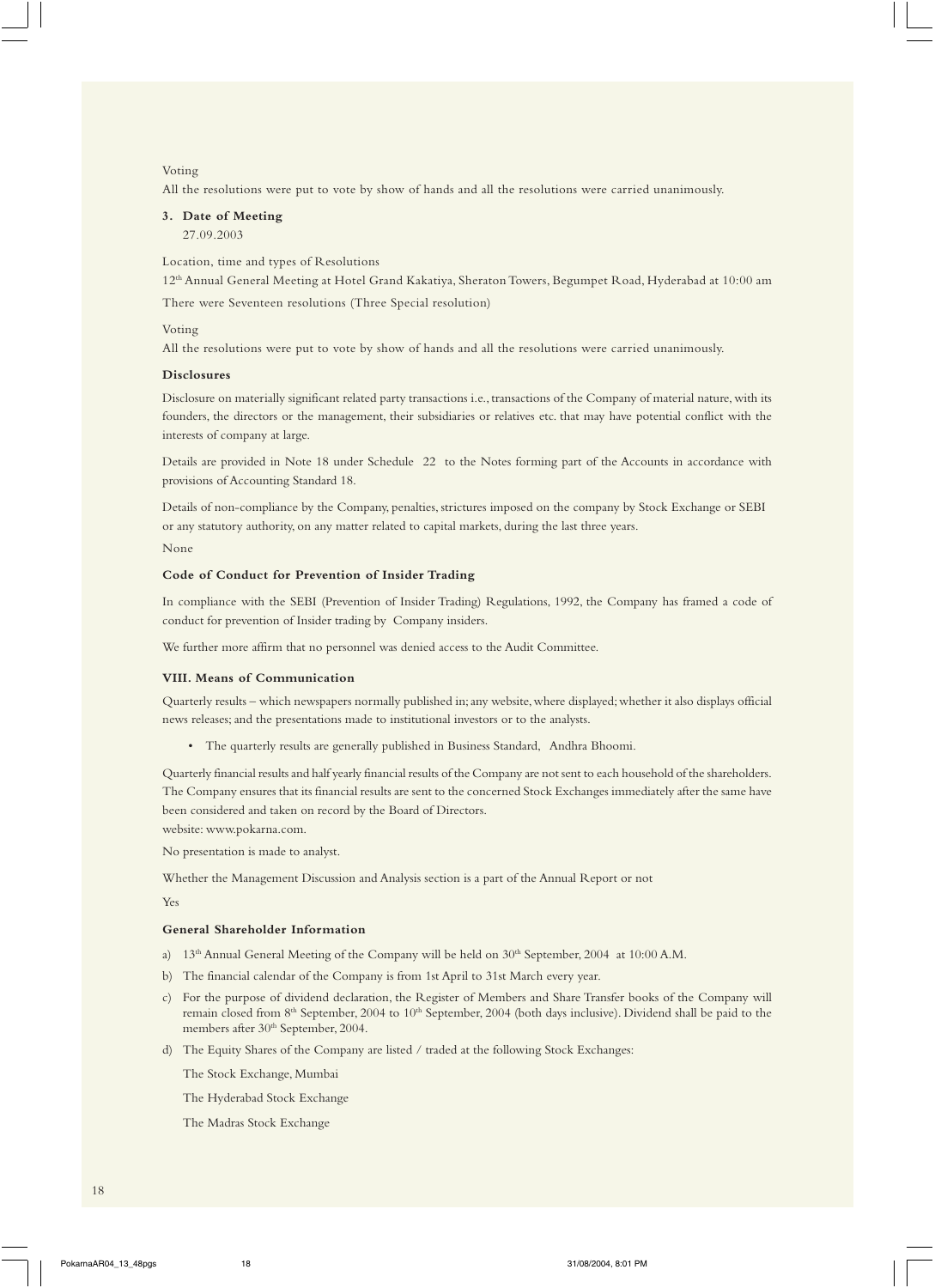| e) The Stock exchange Mumbai $-532486$ (Scrip Code) |                                                             |
|-----------------------------------------------------|-------------------------------------------------------------|
|                                                     | - INE637C01017 (ISIN For Demat)                             |
|                                                     | The Hyderabad Stock Exchange- INE637C01017 (ISIN For Demat) |
| The Madras Stock Exchange                           | $-$ INE637C01017 (ISIN For Demat)                           |

f) Stock Market Data at BSE for the period 1st April, 2003 to 31st March, 2004

High and low quotations of shares every month traded at the Stock Exchange, Mumbai are as follows:

| Month           | High   | Low   |
|-----------------|--------|-------|
| April, 2003     | 54.50  | 50.00 |
| May, 2003       | 59.70  | 58.75 |
| June, 2003      | 72.90  | 56.50 |
| July, 2003      | 85.65  | 71.45 |
| August, 2003    | 84.10  | 65.80 |
| September, 2003 | 96.00  | 74.05 |
| October, 2003   | 78.75  | 71.50 |
| November, 2003  | 75.35  | 70.00 |
| December, 2003  | 92.55  | 74.15 |
| January, 2004   | 133.85 | 91.55 |
| February, 2004  | 102.00 | 91.50 |
| March, 2004     | 94.00  | 74.00 |

g) Distribution of Shareholding as on 31st March, 2004.

| No. of Equity Shares held as at 31.03.2004 | No. of shareholders as at 31.03.2004 |
|--------------------------------------------|--------------------------------------|
| Upto $5,000$                               | 1183                                 |
| 5,001 to 10,000                            | 23                                   |
| 10,001 to $20,000$                         | 16                                   |
| 20,001 to 30,000                           | 11                                   |
| 30,001 to 40,000                           | $\overline{2}$                       |
| 50,001 to 100,000                          | 12                                   |
| 100,001 $&$ above                          | 10                                   |
| Total                                      | 1257                                 |

Karvy Computershare Pvt. Ltd. is the Registrar & Share Transfer Agent of the Company and its office is located at 21, Avenue 4, Street No. 1, Banjara Hills, Hyderabad. Contact Person: - Mr. K S Reddy / Mr. Jayaraman/ Mrs. Varalakshmi.

All Correspondence in regard to Share Transfer should be addressed to the Registrar and Share Transfer Agents. Any correspondence with regard to Dividend, etc., to be addressed to the Company

Following is the procedure for transfer of physical share certificates:

- Entry of share certificates in the computer on receipt thereof in the office.
- Scrutiny of transfer deeds.
- Tallying of transfer's signature with the specimen signature available with the Registrar and Share Transfer Agent.
- Data entry of transfer deeds.
- Preparation of objection memos and notices in respect of un-transferred shares.
- Generation of check list for valid and invalid transfer deeds.
- Correction of data in the computer system on the basis of changes marked in the check list.
- Recording of transfer of shares in the computer system.
- Taking of approval from the Company by the Registrar and Share Transfer Agent
- Endorsement and signatures on the reverse side of the share certificates.
- Generation of covering letters for the transferred share certificates and dispatch of transferred share certificates, objection memos and notices by registered post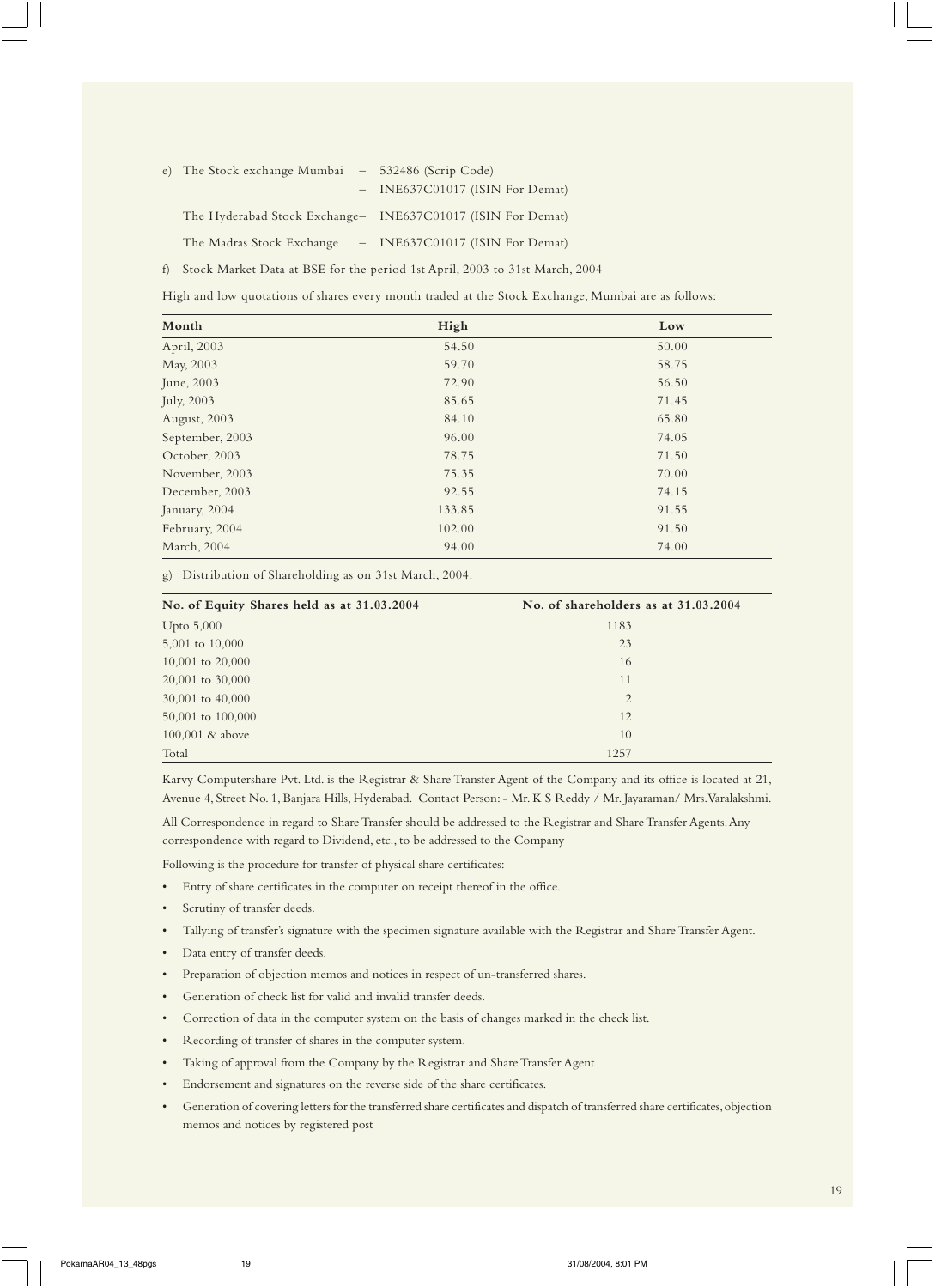Following is the procedure for dematerialisation of shares –

- Entry of the share certificates and the dematerialisation request form in the computer.
- Scrutiny of the share certificates and the dematerialisation request form in the computer.
- Tallying of signature of the shareholder on the dematerialisation request form with the specimen signature available with the Registrar and Share Transfer Agent.
- Data entry of transfer deeds.
- Generation of check list.
- Change of shares from physical to demat mode.
- Send confirmation to NSDL or CDSL, as the case may be.

#### **h) Dematerialisation**

The Shares of the Company are compulsorily traded in dematerialized form and are available for trading under both the Depository Systems in India- NSDL and CDSL. As on 31<sup>st</sup> March 2004, a Total of 57,13,265 Ordinary shares of the Company, which forms 92.14 % of the Share Capital of the Company stands dematerialised.

## **i) Outstanding GDR's / ADR's / Warrants or any convertible instruments, conversion date and likely impact on Equity.**

Not Applicable as the Company has not issued any of the above instruments

#### **j) Location of the Quarries and Factories of the Company**

#### **Quarries**

| Survey No. 980/ 3 & 5       | Survey No. 980/2         |                  | Survey No. 988/1             |                                 |
|-----------------------------|--------------------------|------------------|------------------------------|---------------------------------|
| R L Puram                   | R L Puram                |                  | R L Puram                    |                                 |
| Chimakurthy-523226          | Chimakurthy-523226       |                  | Chimakurthy-523226           |                                 |
| Andhra Pradesh              | Andhra Pradesh           |                  | Andhra Pradesh               |                                 |
| Survey No. 115/3            | Survey No. 906           | Survey No. 103   |                              | Survey No. 52                   |
| R L Puram,                  | Madikonda Village        | Konidena Village |                              | Tekkali Village                 |
| Chimakurthy-523226          | Kazipet                  | Ballikurva       |                              | Srikakulam Dist                 |
| Andhra Pradesh              | Andhra Pradesh           | Andhra Pradesh   |                              | Andhra Pradesh                  |
| <b>Manufacturing Plants</b> |                          |                  |                              |                                 |
| Survey No. 123              | Survey No. 563,568 & 574 |                  |                              | Survey No. 33,39,50,51,55,68&69 |
| Toopranpet Village          | Aliabad Village          |                  | Apparels Export Park         |                                 |
| Choutuppal Mandal           | Shameerpet Mandal        |                  | Gundlapochampally Village    |                                 |
| Nalgonda District           | R R Dist                 |                  | Medchal Mandal               |                                 |
| Andhra Pradesh              | Andhra Pradesh           |                  | R R District, Andhra Pradesh |                                 |

## **k) Address for Correspondence**

- i. Karvy Computershare Private Limited is the Registrar & Share Transfer Agent of the Company and its office is located at 21, Avenue 4, Street No. 1, Banjara Hills, Hyderabad. Contact Person: Mr. K S Reddy / Mr. Jayaraman / Mrs. Varalakshmi.
- ii. For any other information, the shareholders may contact: Paras Jain, Company Secretary & Compliance Officer at the Registered Office of the Company at: First Floor, 105, Surya Towers, Sardar Patel Road, Secunderbad-500 003 at the following numbers:

Phone Numbers : 040 2789 7722, 040 2789 6361, 040 5526 6777 Fax Number : 040 2789 2121 e-mail address : shares@pokarna.com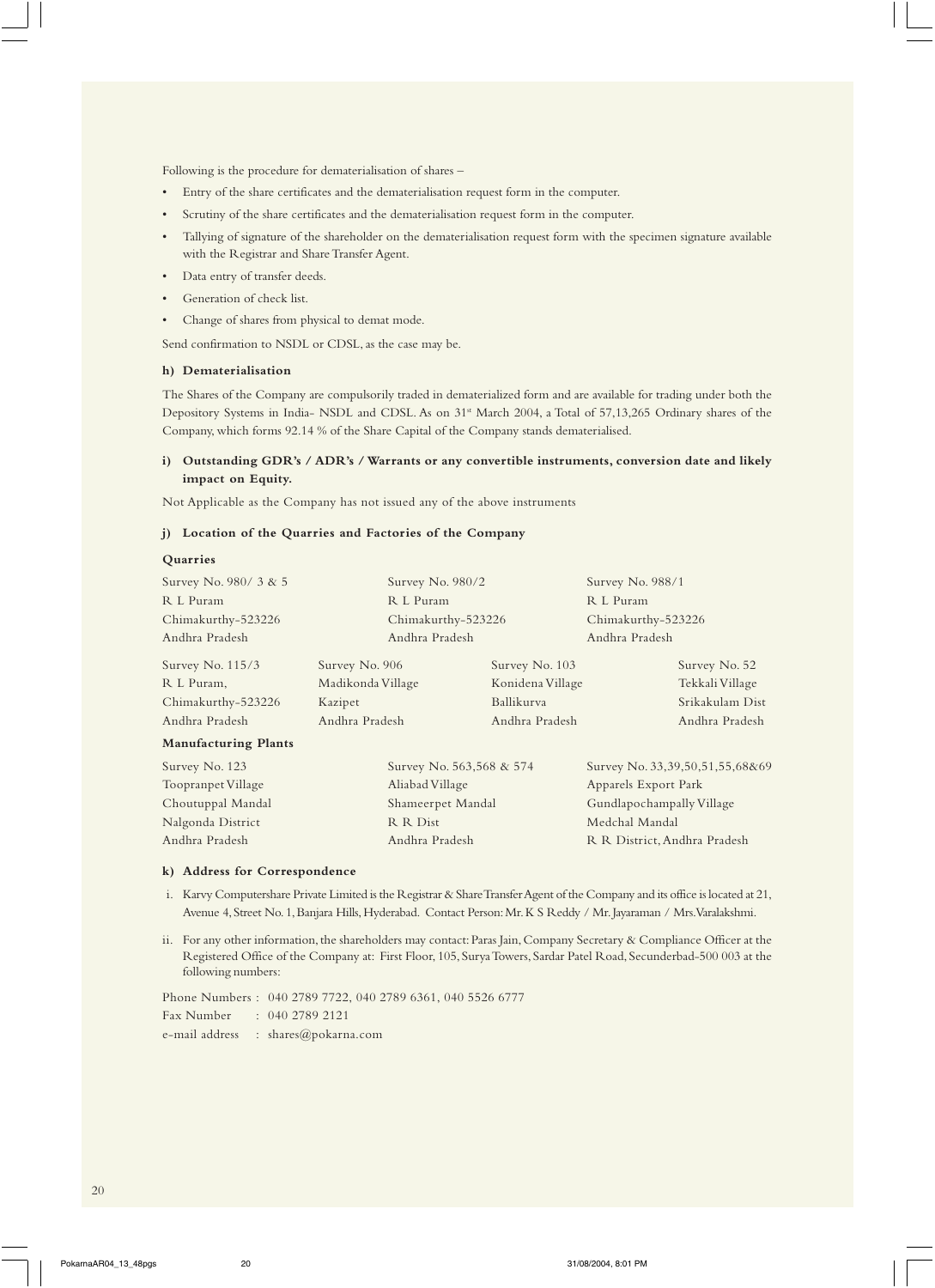## **CERTIFICATE**

......•......

To

The Members, Pokarna Limited.

We have examined the compliance of conditions of Corporate Governance by Pokarna Limited, for the year ended 31st March 2004, as stipulated in clause 49 of the Listing Agreement of the said Company with Stock Exchange.

The Compliance of conditions of Corporate Governance is the responsibility of the Management. Our Examination was limited to procedures and implementation thereof, adopted by the Company for ensuring the compliance of the conditions of the Corporate Governance. It is neither an audit nor an expression of opinion on the financial statements of the Company.

In our opinion and to the best of information and according to the explanation given to us, We Certify that the Company has complied with the conditions of Corporate Governance as stipulated in the abovementioned Listing Agreement.

We state that no Investor Grievance is pending for a period exceeding one month against the Company as per the records maintained by the Shareholders' / Investors' Grievance Committee.

We further state that such compliance is neither the assurance as to the future viability of Company nor the efficiency or effectiveness with which the management had conducted the affairs of the Company.

> For **Rao, Reddy & B.V.S. Prakash** Chartered Accountants

Date : 30th July 2004 Partner

Place : Hyderabad **M. Murali Jaganmohan**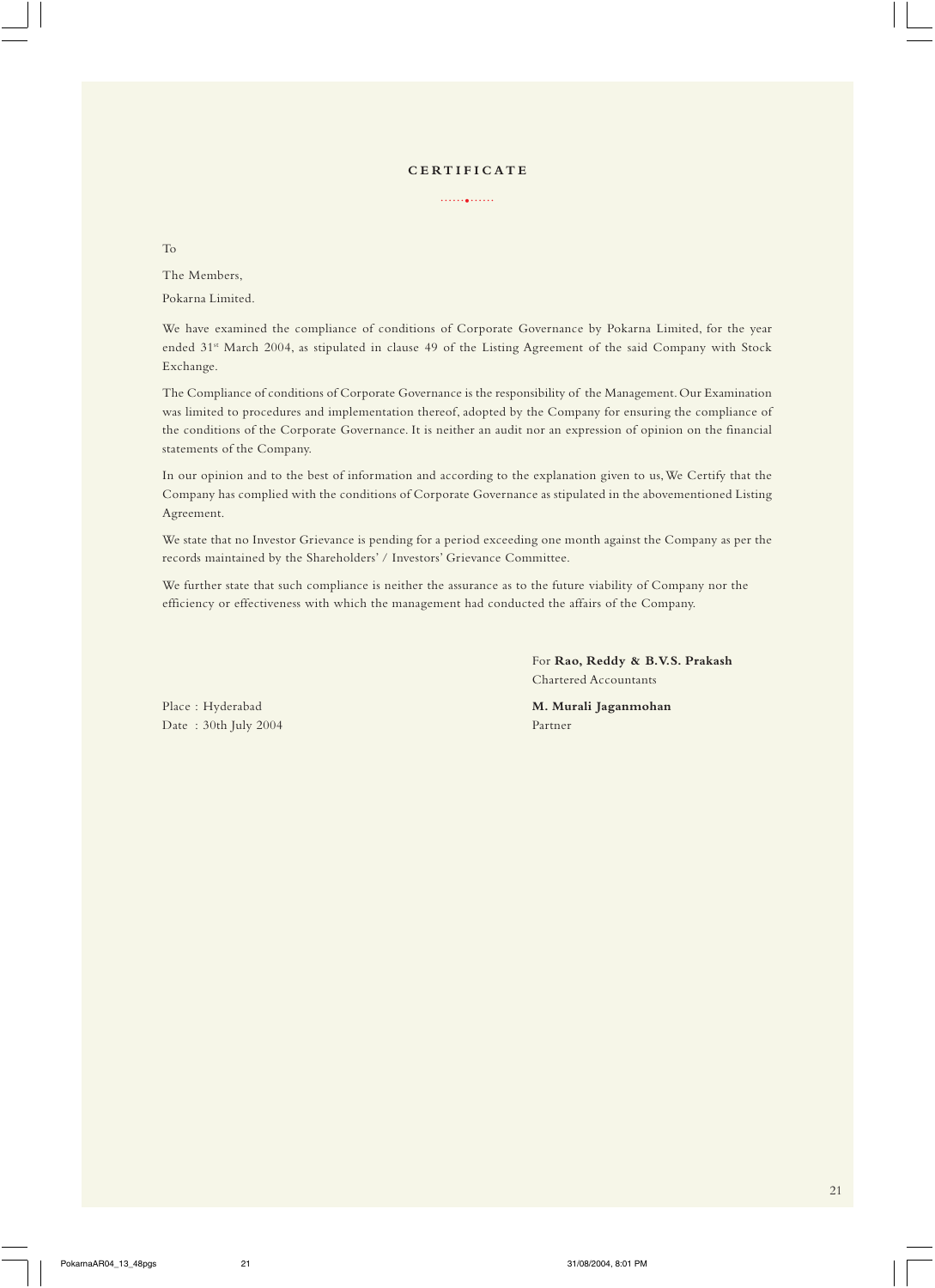# **YOUR COMPANY'S GROWTH**



**Sales – Export vs Domestic**





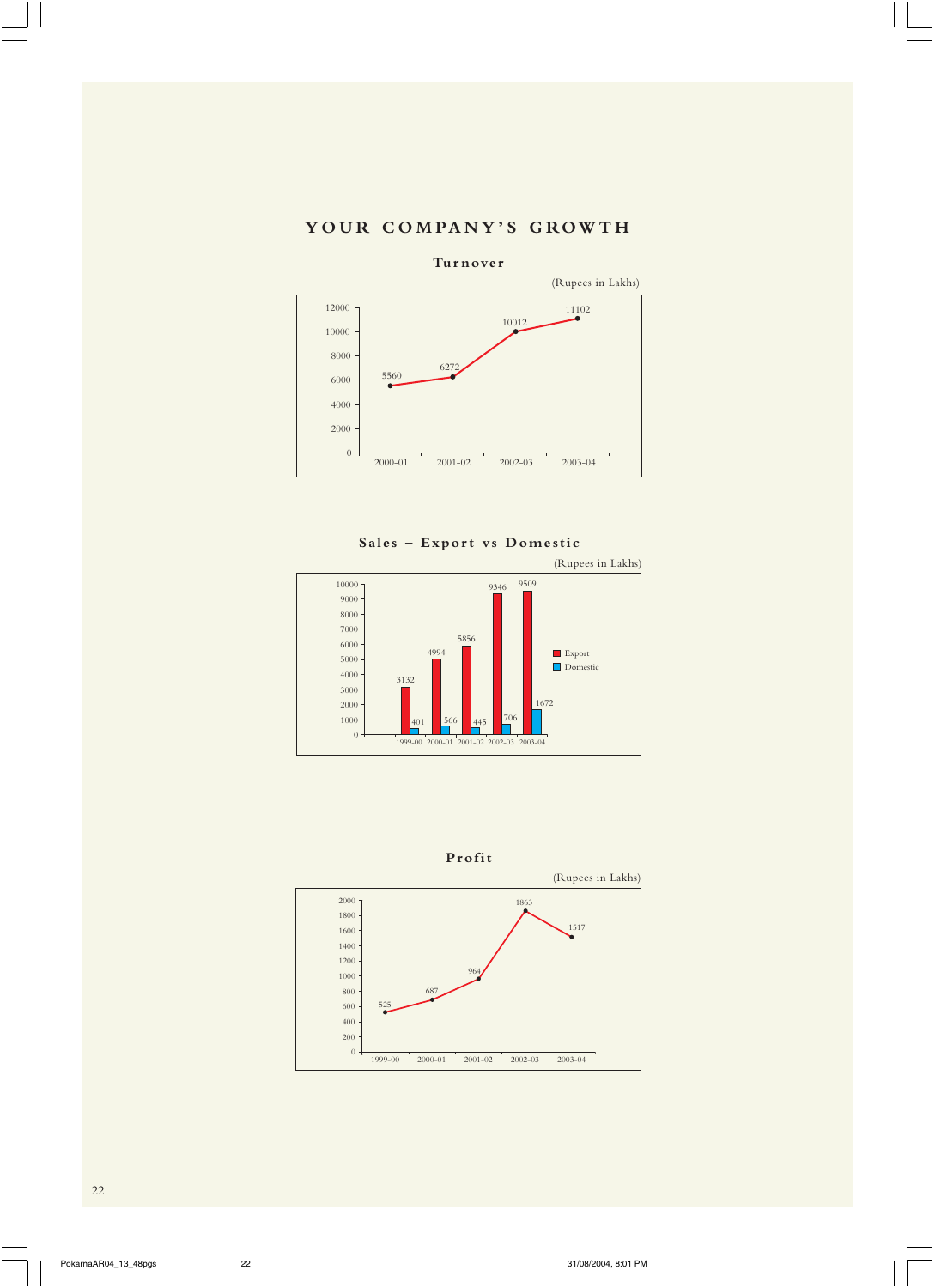



# **Reserves/Surplus**





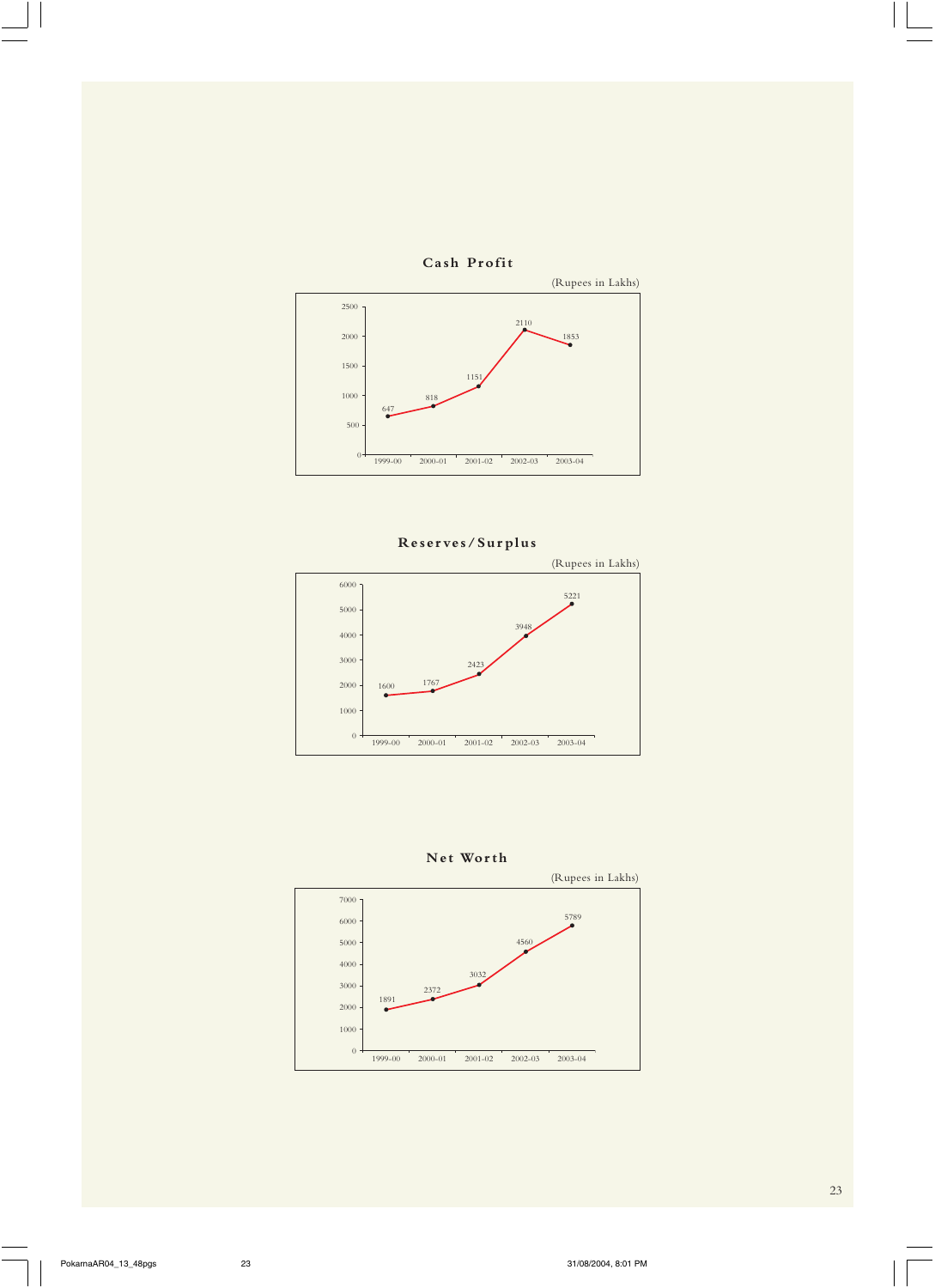









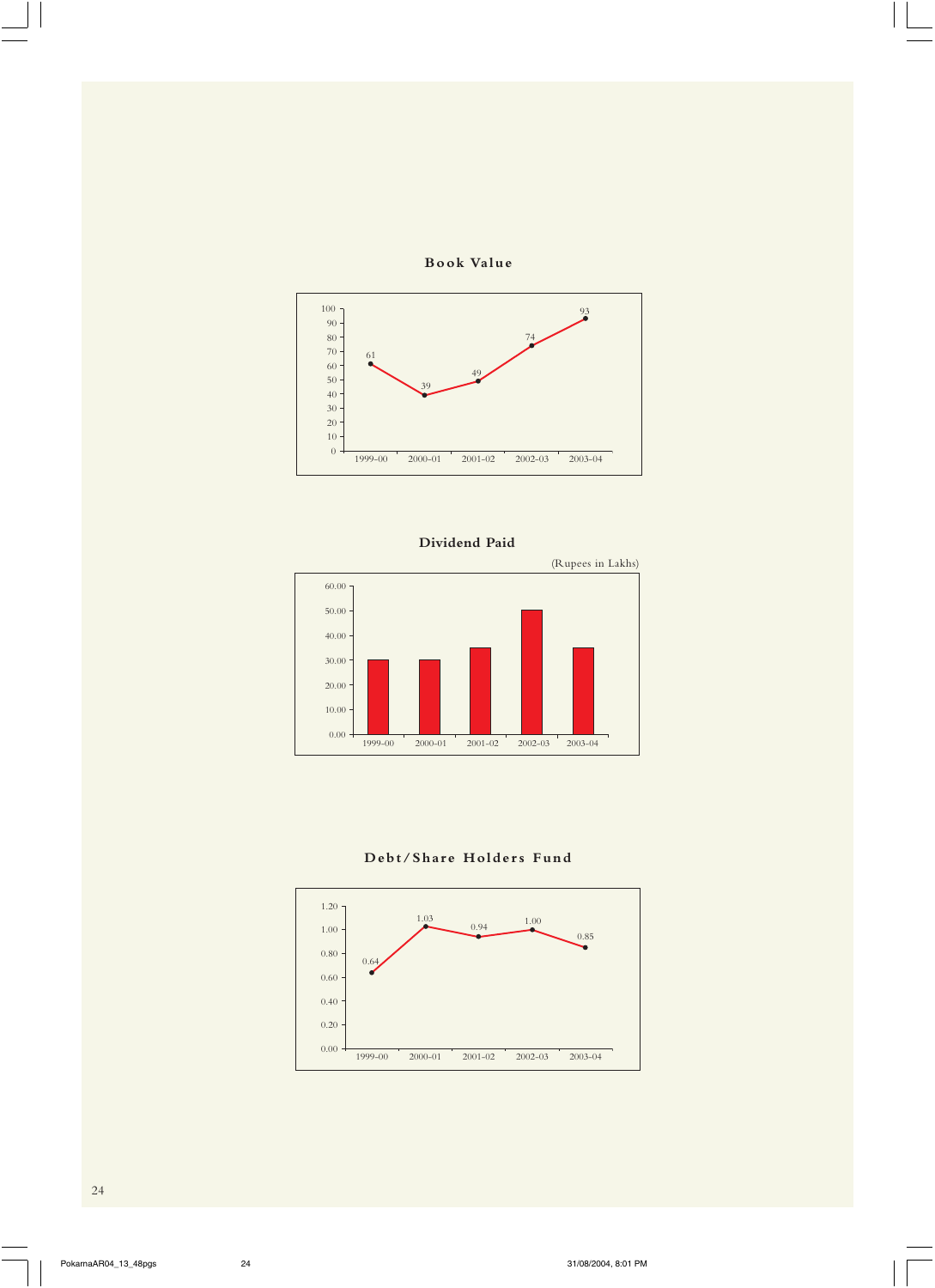#### **A U D I T O R S ' R E P O RT**

......•......

To

The Members, Pokarna Limited.

- 1. We have audited the attached balance sheet of POKARNA LIMITED, as at 31<sup>st</sup> March 2004, the profit and loss account and also the cash flow statement for the year ended on that date annexed thereto. These financial statements are the responsibility of the company's management. Our responsibility is to express an opinion on these financial statements based on our audit.
- 2. We conducted our audit in accordance with the auditing standards generally accepted in India. Those Standards require that we plan and perform the audit to obtain reasonable assurance about whether the financial statements are free of material misstatement. An audit includes, examining on a test basis, evidence supporting the amounts and disclosures in the financial statements. An audit also includes assessing the accounting principles used and significant estimates made by management, as well as evaluating the overall financial statement presentation. We believe that our audit provides a reasonable basis for our opinion.
- 3. As required by the Companies (Auditor's Report) Order, 2003 issued by the Central Government of India in terms of sub-section (4A) of section 227 of the Companies Act, 1956, and on the basis of such checks as considered appropriate and according to the information and explanations given to us, we set out in the Annexure a statement on the matters specified in paragraphs 4 and 5 of the said Order.
- 4. Further to our comments in the Annexure referred to in paragraph 3 above, we report that:
	- i) We have obtained all the information and explanations, which to the best of our knowledge and belief were necessary for the purposes of our audit;
	- ii) In our opinion, proper books of account as required by law have been kept by the company so far as appears from our examination for those books;
	- iii) The Balance Sheet, Profit and Loss Account and Cash Flow Statement dealt with by this report are in agreement with the books of account;
	- iv) In our opinion, the Balance Sheet, Profit and Loss Account and Cash Flow Statement dealt with by this report have been prepared in compliance with the applicable accounting standards referred to in sub-section (3C) of section 211 of the Companies Act, 1956;
	- v) On the basis of written representations received from the directors, as on  $31$ <sup>\*</sup> March 2004 and taken on record by the Board of Directors of the Company, none of the directors is disqualified as on 31<sup>st</sup> March 2004 from being appointed as a director in terms of clause (g) of sub-section (1) of section 274 of the Companies Act, 1956;
	- vi) In our opinion and to the best of our information and according to the explanations given to us, the said accounts together with the notes thereon and attached thereto give in the prescribed manner the information required by the Companies Act, 1956, and give a true and fair view in conformity with the accounting principles generally accepted in India:
		- a) in the case of the Balance Sheet of the State of affairs of the Company as at 31st March 2004;
		- b) in the case of the Profit and Loss Account, of the Profit for the year ended on that date; and
		- c) in the case of the cash flow statement, of the cash flows for the year ended on that date.

For **Rao, Reddy & B.V.S. Prakash** Chartered Accountants

Place : Hyderabad **M. Murali Jaganmohan** Date : 19th June, 2004 Partner

25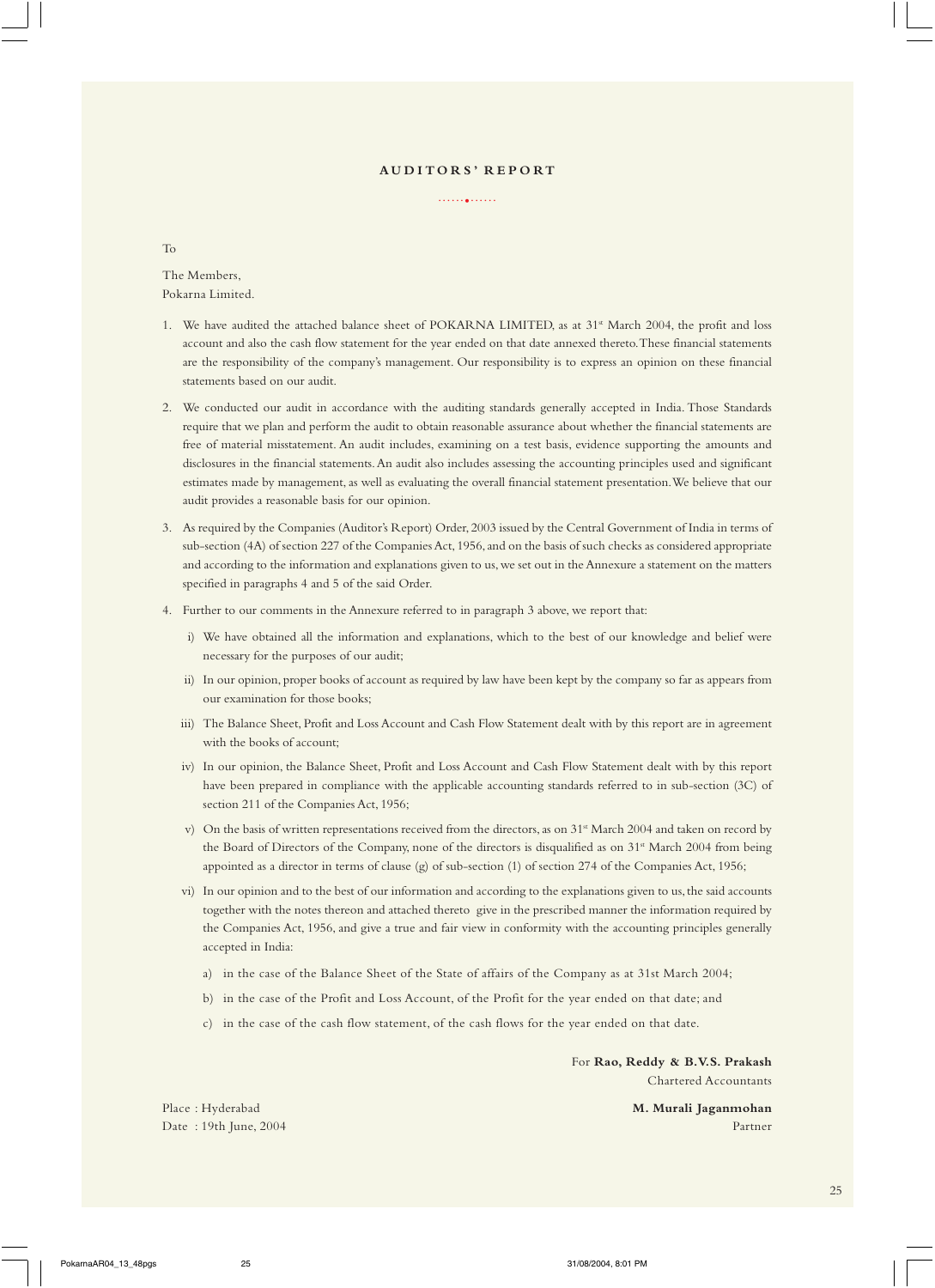#### **A N N E X U R E T O T H E A U D I T O R S ' R E P O R T**

......•......

Annexure referred to in Paragraph 3 of the Report of the Auditors to the Members of Pokarna Limited for the year ended March 31, 2004:

- (i) (a) The company has maintained proper records to show full particulars including quantitative details and situation of fixed assets.
	- (b) All the assets have not been physically verified by the management during the year but there is a regular program of verification which, in our opinion, is reasonable having regard to the size of the company and the nature of its assets. No material discrepancies were noticed on such verification.
	- (c) In our opinion, and according to the information and explanations given to us, a substantial part of fixed assets has not been disposed off by the company during the year.
- (ii) (a) The inventory has been physically verified during the year by the management. In our opinion, the frequency of verification is reasonable.
	- (b) The procedures of physical verification of inventories followed by the management are reasonable and adequate in relation to the size of the company and nature of its business.
	- (c) The Company is maintaining proper records of inventory. The discrepancies noticed on verification between the physical stocks and the book records were not material.
- (iii) The company has neither granted nor taken any loans, secured or unsecured to or from companies, firms or other parties covered in the register maintained under section 301 of the Companies Act, 1956.
- (iv) In our opinion and according to the information and explanations given to us, there are adequate internal control procedures commensurate with the size of the company and the nature of its business with regard to purchases of inventory, fixed assets and with regard to the sale of goods. Further, on the basis of our examination of the books and records of the company, and according to the information and explanations given to us, we have neither come across nor have been informed of any continuing failure to correct major weaknesses in the aforesaid internal control procedures.
- (v) (a) According to the information and explanations given to us, we are of the opinion that the transactions that need to be entered into the register maintained under section 301 of the Companies Act, 1956 have been so entered.
	- (b) In our opinion and according to the information and explanations give to us, the transactions made in pursuance of contracts or arrangements entered in the register maintained under section 301 of the Companies Act, 1956 and exceeding the value of rupees five lakhs in respect of any party during the year have been made at prices which are reasonable having regard to prevailing market prices at the relevant time.
- (vi) The company has not accepted any deposits from the public and consequently, the directives issued by the Reserve Bank of India, the provisions of sections 58A and 58AA of the Companies Act, 1956 and the Rules framed thereunder are not applicable to the company.
- (vii) In our opinion, the company has an internal audit system commensurate with its size and nature of its business.
- (viii) According to the information and explanations given to us, the Central Government has not prescribed the maintenance of cost records under clause (d) of sub-section (1) of section 209 of the Companies Act, 1956 in respect of goods traded by the company.
- (ix) (a) According to the information and explanations given to us, and on the basis of our examination of the books of account, the company has been regular in depositing with appropriate authorities undisputed statutory dues including provident fund, employees state insurance, income-tax, sales-tax, customs duty, investor education and protection fund, wealth tax and any other material statutory dues applicable to it.
	- (b) According to the information and explanations given to us, and the records of the company examined by us, the particulars of dues of sales tax, income tax, customs duty, wealth tax, excise duty and cess as at March 31, 2004 which have not been deposited on account of a dispute have been stated in Note 3 on Schedule 24.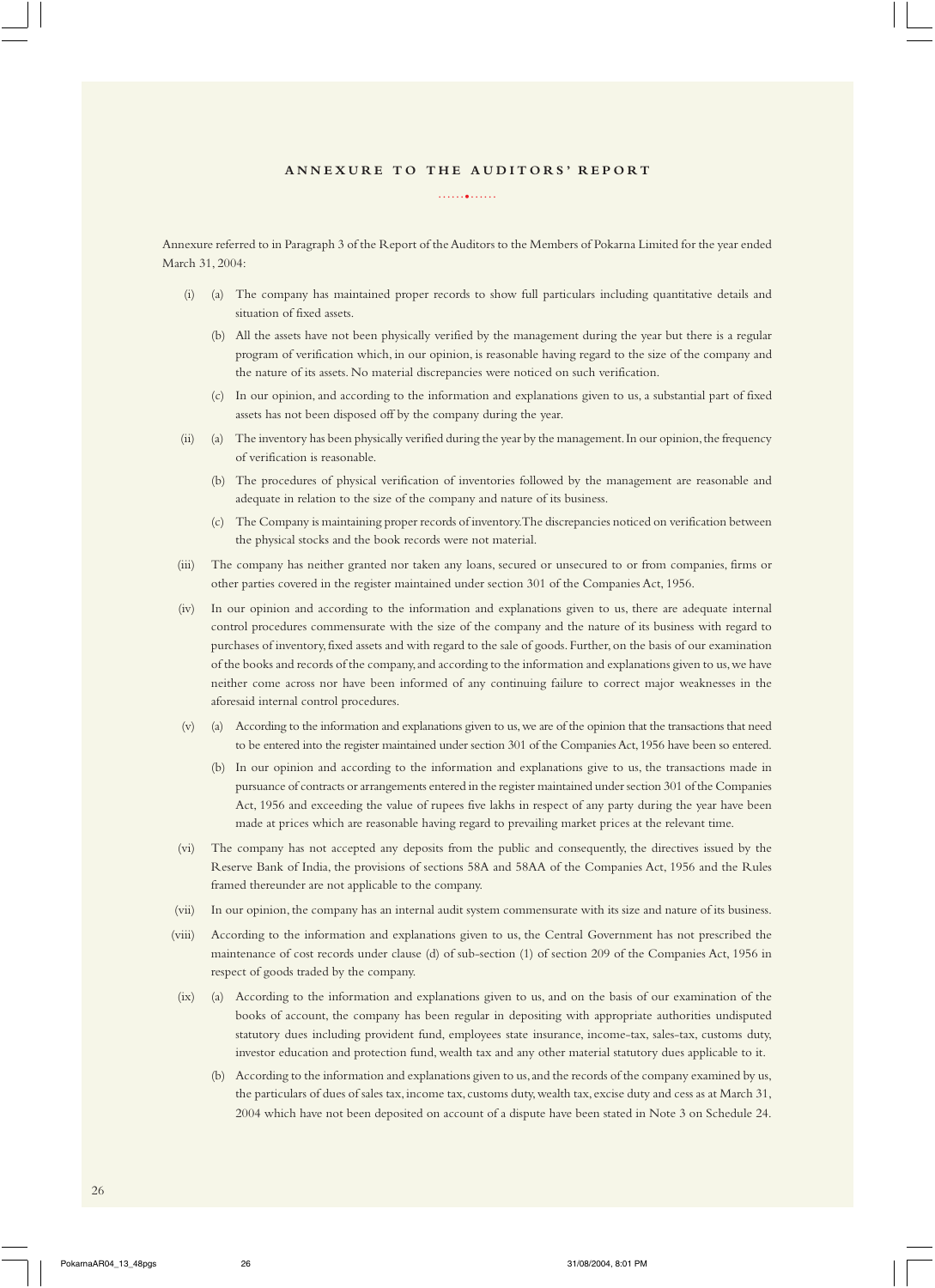- (x) The company does not have any accumulated losses at the end of the financial year and has not incurred cash losses in the financial year and in the financial year immediately preceding such financial year.
- (xi) In our opinion and according to the information and explanations given to us, the company has not defaulted in repayment of dues to any financial institution, bank. The company has not issued any debentures.
- (xii) The company has not granted loans and advances on the basis of security by way of pledge of shares, debentures and other securities. Accordingly, clause 4(xii) of the order is not applicable.
- (xiii) The company is not a chit fund, nidhi, mutual benefit fund or a society. Accordingly, clause 4 (xiii) of the order is not applicable.
- (xiv) According to the information and explanations given to us, the company is not dealing or trading in shares, securities, debentures and other investments. Accordingly, clause 4(xiv) of the order is not applicable.
- (xv) According to the information and explanations to us, the company has not given any guarantee for loans taken by others from banks or financial institutions. Accordingly, clause 4(xv) of the order is not applicable.
- (xvi) In our opinion, the term loans have been applied for the purpose for which they were raised.
- (xvii) According to the information and explanations given to us and on an overall examination of the balance sheet of the company, we report that no funds raised on short-term basis have been used for long term investment. No long-term funds have been used to finance short-term assets except permanent working capital.
- (xviii) The company has not made any preferential allotment of shares to parties and companies covered in the register maintained under section 301 of the Act. Accordingly, clause 4(xviii) of the order is not applicable.
- (xix) The company has not issued any debentures. Accordingly, clause 4(xix) of the order is not applicable.
- (xx) The company has not raised any money by public issues during the year. Accordingly, clause 4(xx) of the order is not applicable.
- (xxi) During the course of our examination of the books and records of the company, carried out in accordance with the generally accepted auditing practices in India, and according to the information and explanations given to us, we have neither come across any instance of fraud on or by the company, noticed or reported during the year, nor have we been informed of such case by the management*.*

For Rao, Reddy & B.V.S. Prakash Chartered Accountants

Place : Hyderabad M. Murali Jaganmohan Date : 19th June, 2004 Partner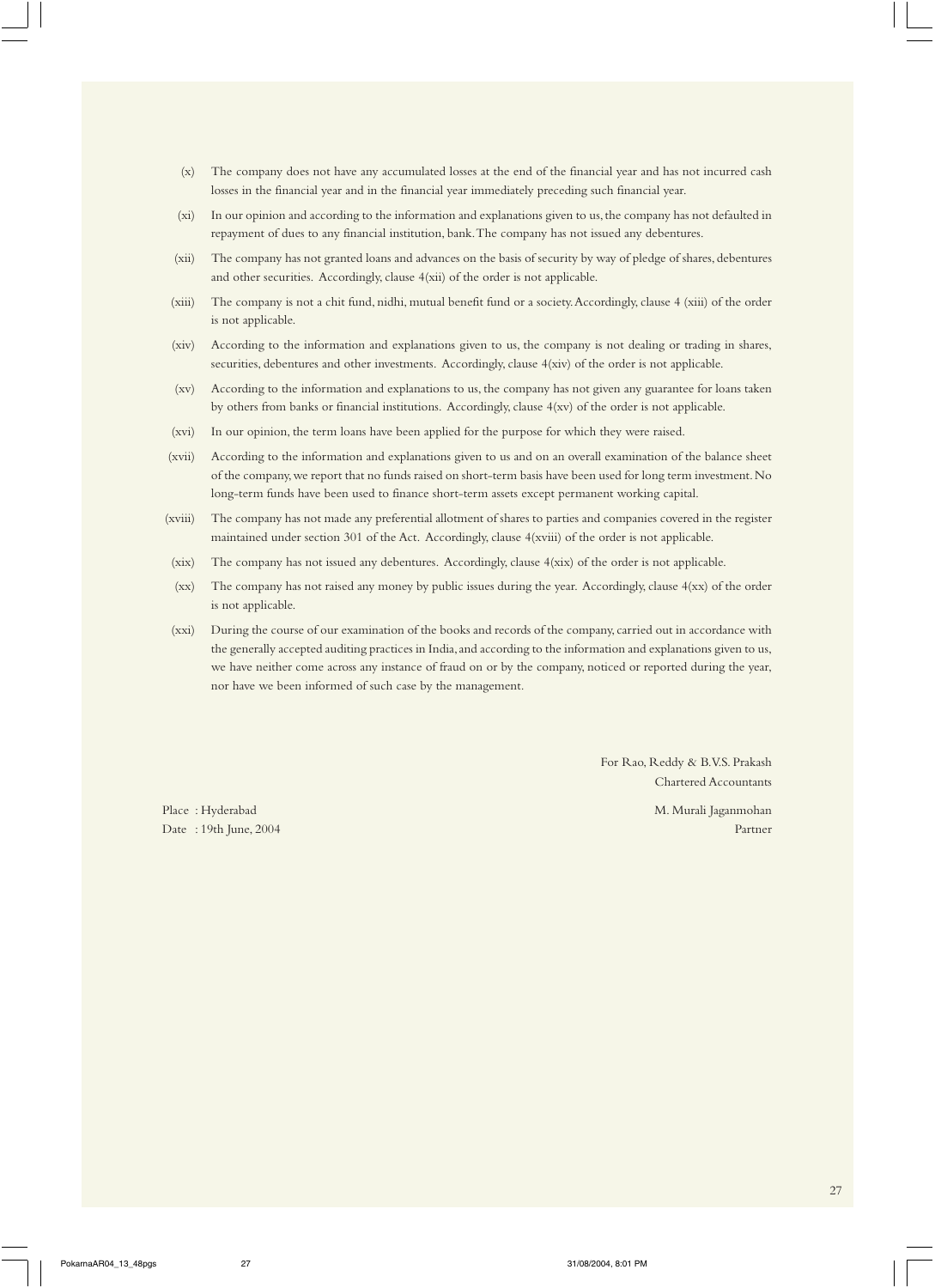# **POKARNA LIMITED BALANCE SHEET AS AT 31st MARCH, 2004**

......•......

|    |                                             |                |                 |                  |                 | Amount in Rupees |
|----|---------------------------------------------|----------------|-----------------|------------------|-----------------|------------------|
|    |                                             | Schedule       |                 | As on            |                 | As on            |
|    |                                             |                |                 | $31 - 03 - 2004$ |                 | $31 - 03 - 2003$ |
| L. | <b>SOURCES OF FUNDS</b>                     |                |                 |                  |                 |                  |
| 1. | <b>Share Holders Funds</b>                  |                |                 |                  |                 |                  |
|    | Share Capital<br>a.                         | $\mathbf{1}$   | 6,20,08,000     |                  | 6,20,08,000     |                  |
|    | Reserves & Surplus<br>b.                    | $\overline{2}$ | 52, 20, 93, 911 | 58,41,01,911     | 39, 48, 41, 438 | 45,68,49,438     |
|    | Deferred Tax Liabilities<br>$\mathsf{C}$ .  | $\mathfrak{Z}$ |                 | 1,72,98,506      |                 | 93,12,320        |
| 2  | Loan Funds                                  | $\overline{4}$ |                 |                  |                 |                  |
|    | Secured Loans<br>$a_{-}$                    |                |                 | 68, 54, 32, 840  |                 | 45,65,21,963     |
|    | Total                                       |                |                 | 1,28,68,33,257   |                 | 92, 26, 83, 721  |
|    | <b>II. APPLICATION OF FUNDS</b>             |                |                 |                  |                 |                  |
|    | 1. Fixed Assets                             |                |                 |                  |                 |                  |
|    | Gross Block<br>a <sub>1</sub>               |                | 83, 95, 35, 670 |                  | 46, 43, 55, 355 |                  |
|    | b. Less: Depreciation                       |                | 12,72,29,422    |                  | 9,42,30,767     |                  |
|    | Net Block<br>C <sub>1</sub>                 | 5              | 71,23,06,248    |                  | 37,01,24,588    |                  |
|    | d. Capital Work-in-Progress                 |                | 7,54,385        | 71,30,60,633     | 4,68,38,301     | 41,69,62,889     |
|    | 2. Investment                               | 6              |                 | 11,50,400        |                 | 11,50,400        |
| 3. | <b>Current Assets, Loans &amp; Advances</b> |                |                 |                  |                 |                  |
|    | Inventories<br>$a_{-}$                      | 7              | 8,66,88,746     |                  | 8,98,31,678     |                  |
|    | Sundry Debtors<br>b.                        | 8              | 50,07,81,923    |                  | 43, 42, 26, 064 |                  |
|    | Cash & Bank Balances<br>c.                  | 9              | 4,51,66,221     |                  | 4,63,60,949     |                  |
|    | d. Loans & Advances                         | 10             | 7,06,90,757     |                  | 5,90,84,244     |                  |
|    |                                             |                | 70, 33, 27, 647 |                  | 62,95,02,935    |                  |
|    | Less: Current Liabilities & Provisions      |                |                 |                  |                 |                  |
|    | Current Liabilities<br>a <sub>1</sub>       | 11             | 10,72,66,325    |                  | 8, 23, 13, 252  |                  |
|    | Provisions<br>b.                            | 12             | 2,86,75,297     |                  | 4, 34, 15, 109  |                  |
|    |                                             |                | 13,59,41,622    |                  | 12,57,28,361    |                  |
|    | Net Current Assets                          |                |                 | 56,73,86,025     |                 | 50, 37, 74, 574  |
|    | 4. Misc. Expenditure (To the extent         | 13             |                 | 52,36,199        |                 | 7,95,858         |
|    | not written off or adjusted)                |                |                 |                  |                 |                  |
|    | Total                                       |                |                 | 1,28,68,33,257   |                 | 92, 26, 83, 721  |

The Schedules "1 to 13", Significant Accounting policies (Schedule 24) and Notes on Financial statements (Schedule25) form an integral part of the Balance Sheet.

| As per our report of even date annexed | For and on behalf of Board of Directors |                          |
|----------------------------------------|-----------------------------------------|--------------------------|
| For Rao, Reddy & B.V.S. Prakash        | Gautam Chand Jain                       | Chairman                 |
| <b>Chartered Accountants</b>           | A. Ramachandra Rao                      | Executive Director       |
|                                        | <b>B.V.S. Prakash</b>                   | Executive Director       |
|                                        | M. Yugandhar                            | Director                 |
| M. Murali Jaganmohan                   | Vinayak Rao Juvvadi                     | Director                 |
| Partner                                | Paras Jain                              | Company Secretary        |
|                                        | Sanjay Daga                             | General Manager-Accounts |
| Place: Secunderabad                    |                                         |                          |

Date : 19th June, 2004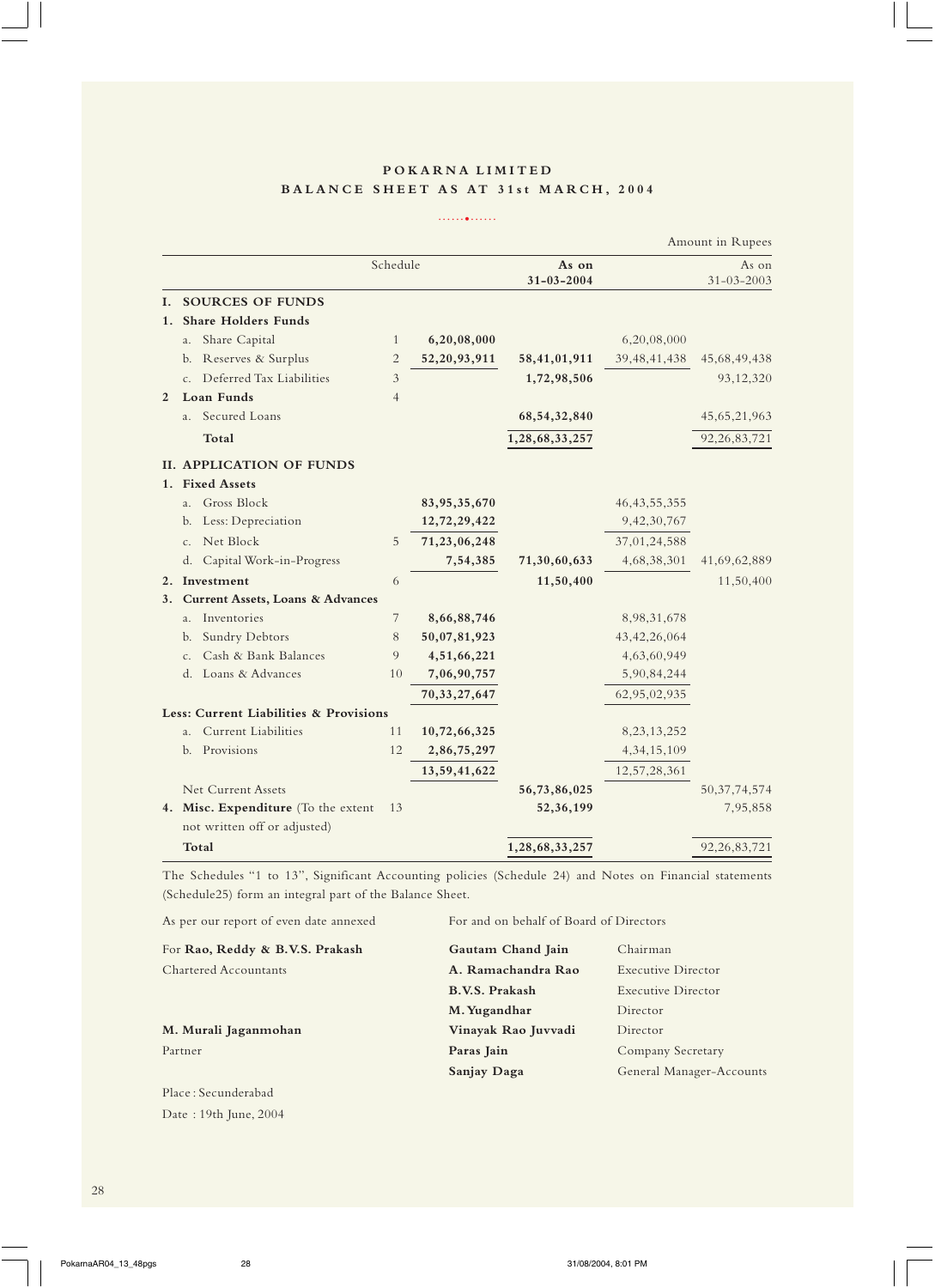# **POKARNA LIMITED PROFIT & LOSS ACCOUNT FOR THE YEAR ENDED 31st MARCH, 2004**

......•......

|    |              |                                            |          |                                | Amount in Rupees               |
|----|--------------|--------------------------------------------|----------|--------------------------------|--------------------------------|
|    |              |                                            | Schedule | Year Ended<br>$31 - 03 - 2004$ | Year Ended<br>$31 - 03 - 2003$ |
| I. |              | <b>INCOME</b>                              |          |                                |                                |
|    | a.           | Sales                                      | 14       | 1,11,02,69,496                 | 1,00,11,92,737                 |
|    | b.           | Other Income                               | 15       | 1,90,50,582                    | 20,59,509                      |
|    | c.           | Increase/(Decrease) in Stock               | 16       | 60,91,467                      | $-7,24,661$                    |
|    |              | Total                                      |          | 1, 13, 54, 11, 545             | 1,00,25,27,585                 |
|    |              | <b>II. EXPENDITURE</b>                     |          |                                |                                |
|    | $\alpha$     | Raw Material Consumed                      | 17       | 22,99,22,498                   | 18,21,90,875                   |
|    | $\mathbf{b}$ | Manufacturing & Trading Expenses           | 18       | 36, 45, 15, 854                | 30,59,72,411                   |
|    | C.           | Purchase of Trading Goods                  |          | 1,64,39,749                    | 2,87,08,378                    |
|    | d.           | Payments to and Provision for Employees    | 19       | 6, 57, 77, 243                 | 5,00,41,554                    |
|    | e.           | Administrative Expenses                    | 20       | 3,02,46,873                    | 2,29,92,301                    |
|    | f.           | Selling & Distribution Expenses            | 21       | 18,01,33,859                   | 14,55,87,250                   |
|    | g.           | Financial Charges                          | 22       | 3,97,39,433                    | 3,75,38,186                    |
|    | h.           | Depreciation                               | 5        | 3,36,18,922                    | 2,47,09,888                    |
|    |              | Total                                      |          | 96,03,94,431                   | 79,77,40,843                   |
|    |              | Profit Before Tax                          |          | 17,50,17,114                   | 20, 47, 86, 742                |
|    |              | Less: Provision For Taxation               | 23       | 2,32,81,171                    | 1,85,02,285                    |
|    |              | Net Profit After Tax                       |          | 15, 17, 35, 943                | 18,62,84,457                   |
|    |              | Balance b/f From The Previous Year         |          | 34, 12, 13, 816                | 20,77,14,030                   |
|    |              | Available For Appropriation                |          | 49, 29, 49, 759                | 39, 39, 98, 487                |
|    |              | Interim/Proposed Dividend                  |          | 2,17,02,800                    | 3,10,04,000                    |
|    |              | Corporate Dividend Tax                     |          | 27,80,671                      | 27,80,671                      |
|    |              | Transfer to General Reserve                |          | 1,52,50,000                    | 1,90,00,000                    |
|    |              | Balance Carried to Balance Sheet           |          | 45, 32, 16, 288                | 34, 12, 13, 815                |
|    |              |                                            |          | 49,29,49,759                   | 39, 39, 98, 487                |
|    |              | Earning Per Shares (Rs.) - Basic & Diluted |          | 24.47                          | 30.04                          |
|    |              | (Face value of Rs. 10 each)                |          |                                |                                |

The Schedules "14 to 23", Significant Accounting policies (Schedule 24) and Notes on Financial Statement (Schedule 25) form an integral part of the Profit and Loss account.

| As per our report of even date annexed | For and on behalf of Board of Directors |                          |
|----------------------------------------|-----------------------------------------|--------------------------|
| For Rao, Reddy & B.V.S. Prakash        | Gautam Chand Jain                       | Chairman                 |
| Chartered Accountants                  | A. Ramachandra Rao                      | Executive Director       |
|                                        | <b>B.V.S. Prakash</b>                   | Executive Director       |
|                                        | M. Yugandhar                            | Director                 |
| M. Murali Jaganmohan                   | Vinayak Rao Juvvadi                     | Director                 |
| Partner                                | Paras Jain                              | Company Secretary        |
|                                        | Sanjay Daga                             | General Manager-Accounts |
|                                        |                                         |                          |

Place : Secunderabad Date : 19th June, 2004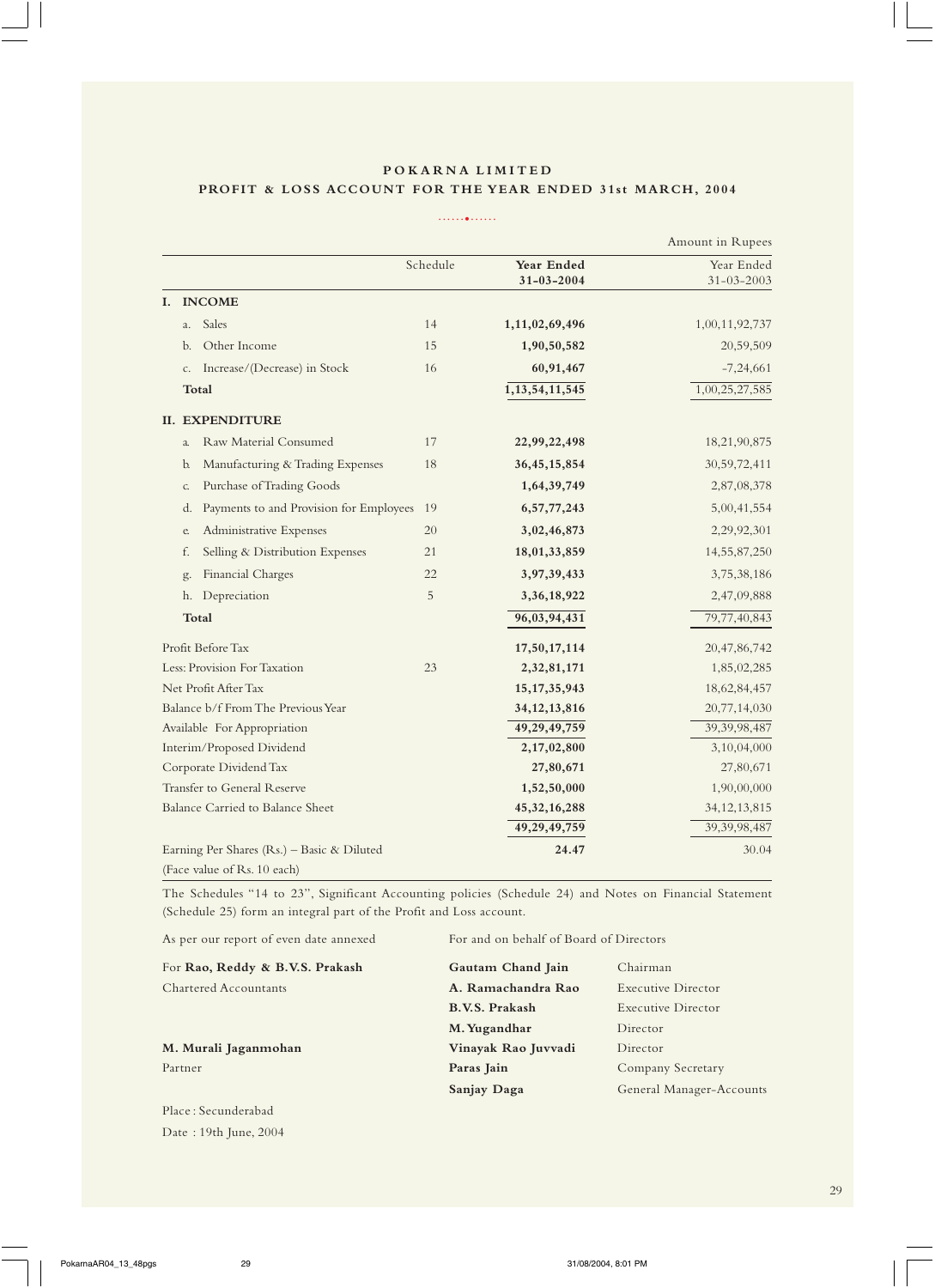# **SCHEDULES FORMING PART OF THE BALANCE SHEET**

......•......

|                                                            |                                 |                  | Amount in Rupees |
|------------------------------------------------------------|---------------------------------|------------------|------------------|
|                                                            |                                 | As on            | As on            |
|                                                            |                                 | $31 - 03 - 2004$ | $31 - 03 - 2003$ |
| $Schedule - 1$                                             |                                 |                  |                  |
| <b>Share Capital</b>                                       |                                 |                  |                  |
| Authorised:                                                |                                 |                  |                  |
| 1,00,00,000 (1,00,00,000) Equity Shares                    |                                 |                  |                  |
| of Rs. 10/- each of par value                              |                                 | 10,00,00,000     | 10,00,00,000     |
| Issued and Subscribed:                                     |                                 |                  |                  |
| 62,00,800 (62,00,800) Equity Shares of                     |                                 | 6,20,08,000      | 6,20,08,000      |
| Rs. 10/- each fully paid up                                |                                 |                  |                  |
| Total                                                      |                                 | 6,20,08,000      | 6,20,08,000      |
| $Schedule - 2$                                             |                                 |                  |                  |
| Reserves & Surplus                                         |                                 |                  |                  |
| <b>General Reserve</b><br>i.                               |                                 |                  |                  |
| Opening Balance                                            | 4, 47, 31, 623                  |                  |                  |
| Add: Transfer - Profit and Loss Account                    | 1,52,50,000                     | 5,99,81,623      | 4, 47, 31, 623   |
| ii. Capital Subsidy                                        |                                 | 15,00,000        | 15,00,000        |
| iii. Profit and Loss Account                               |                                 |                  |                  |
| Opening Balance<br>Add: Transfer - Profit and Loss Account | 34, 12, 13, 816<br>11,20,02,472 |                  |                  |
|                                                            |                                 | 45, 32, 16, 288  | 34, 12, 13, 816  |
| iv. Share premium Account                                  |                                 | 73,96,000        | 73,96,000        |
| Total                                                      |                                 | 52, 20, 93, 911  | 39, 48, 41, 439  |
| $Schedule - 3$                                             |                                 |                  |                  |
| <b>Deferred Tax Liabilities</b>                            |                                 |                  |                  |
| <b>Fixed Assets</b>                                        |                                 | 1,72,98,506      | 93,12,320        |
| Total                                                      |                                 | 1,72,98,506      | 93,12,320        |
| $Schedule - 4$                                             |                                 |                  |                  |
| <b>Secured Loans</b>                                       |                                 |                  |                  |
| Term Loans from Bank<br>i.                                 |                                 |                  |                  |
| Foreign Currency Loan                                      |                                 | 8,50,00,431      | 1,94,14,805      |
| Rupee Loan                                                 |                                 | 15,42,04,026     | 7,65,51,755      |
| ii. Working Capital Loans from Bank                        |                                 |                  |                  |
| Rupee Loan                                                 |                                 | 43, 47, 36, 720  | 35, 15, 65, 016  |
| iii. Hire Purchase Loans                                   |                                 |                  |                  |
| a. From Banks                                              |                                 |                  |                  |
| Rupee Loan                                                 |                                 | 1,14,91,663      | 89, 85, 987      |
| b. From Others                                             |                                 | $\bf{0}$         |                  |
| Rupee Loan                                                 |                                 |                  | 4,400            |
| Total                                                      |                                 | 68, 54, 32, 840  | 45, 65, 21, 963  |

 $\overline{\phantom{0}}$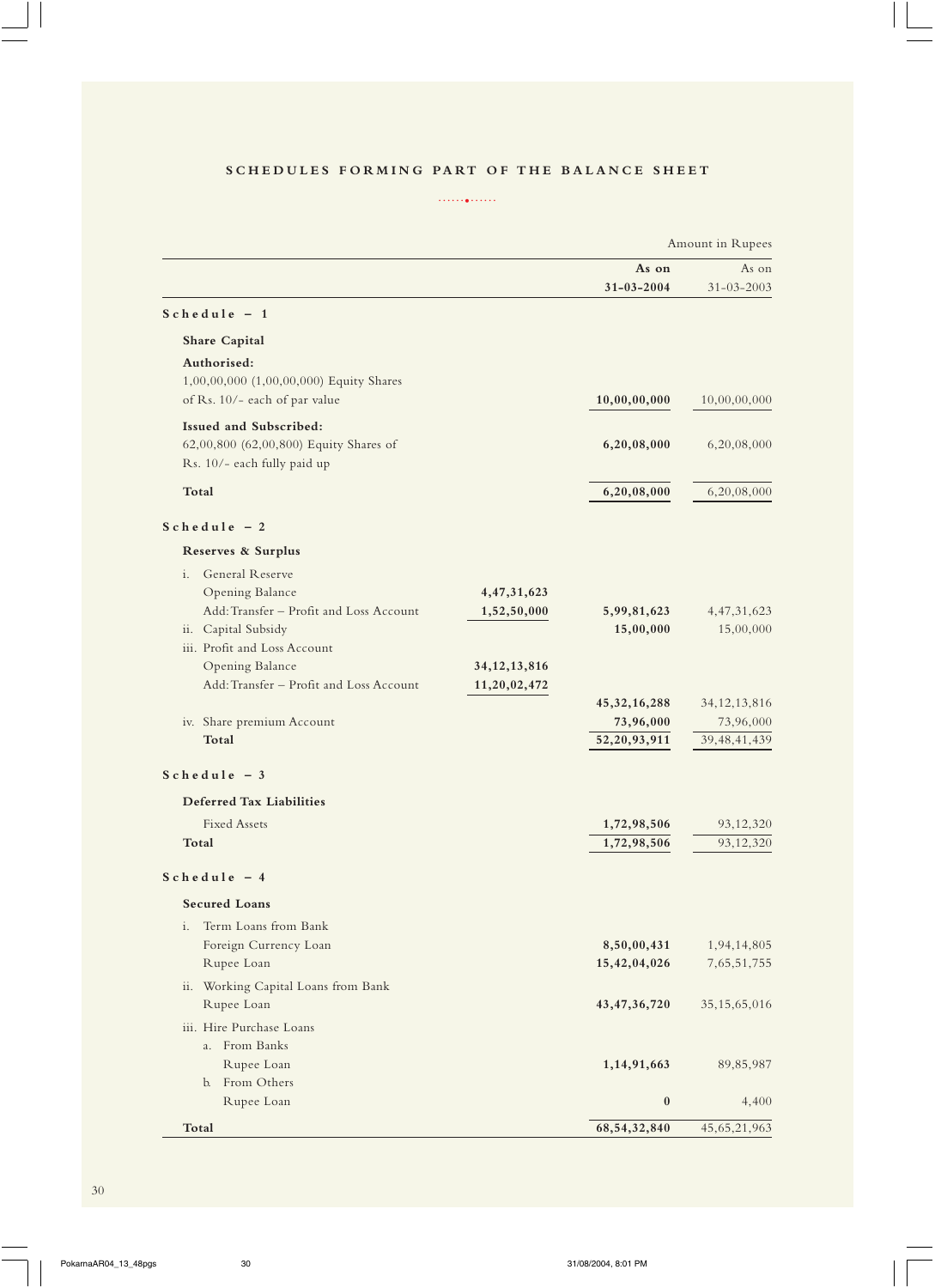| SHEE                   |
|------------------------|
| OF THE BALANCE         |
|                        |
|                        |
|                        |
| SCHEDULES FORMING PART |

# Schedule - 5 **Schedule – 5**

| <b>Fixed Assets</b>                |             |                  |                    |           |                  |                  |             |              |                  |                  | Amount in Rupees |
|------------------------------------|-------------|------------------|--------------------|-----------|------------------|------------------|-------------|--------------|------------------|------------------|------------------|
|                                    |             |                  | <b>Gross Block</b> |           |                  |                  |             | Depreciation |                  |                  | Net Block        |
| Description                        | Rate of     | As on            | Addi-              | Dele-     | As on            | Upto             | For the     | Adjust-      | As on            | As on            | As on            |
|                                    | $Dep. (\%)$ | $01 - 04 - 2003$ | tions              | tions     | $31 - 03 - 2004$ | $31 - 03 - 2003$ | year        | ments        | $31 - 03 - 2004$ | $31 - 03 - 2004$ | $31 - 03 - 2003$ |
| Quarry Land                        |             | 16,45,516        |                    |           | 16,45,516        |                  |             |              |                  | 16,45,516        | 16,45,516        |
| <b>Sheds</b>                       | $100.00\,$  | 11,54,354        |                    |           | 11,54,354        | 11,54,354        |             |              | 11,54,354        |                  |                  |
| Quarry Equipment                   | 4.75        | 2,98,24,110      | 43,69,327          |           | 3,41,93,437      | 82,80,828        | 4,82,306    |              | 97,63,134        | 2,44,30,303      | 2,15,43,282      |
| Earth Moving Equipment             | 11.31       | 5,87,67,803      | 2,93,05,033        |           | 8,80,72,836      | 3,37,17,254      | 77,41,490   |              | 4,14,58,744      | 4,66,14,092      | 2,50,50,549      |
| Office Equipment                   | 6.33        | 19,28,017        | 2,60,471           | 5,23,971  | 16,64,517        | 5,96,899         | 94,302      | ,72,036      | 5,19,165         | 11,45,352        | 13,31,118        |
| Computers                          | 16.21       | 30,73,696        | 44,700             |           | 31,18,396        | 14,59,756        | 4,54,064    |              | 19,13,820        | 12,04,576        | 16,13,940        |
| Vehicles                           | 9.50        | 1,91,10,257      | 16,99,075          | 4,98,261  | 2,03,11,071      | 31,20,345        | 18,53,149   | 2,41,731     | 47,31,763        | 1,55,79,308      | 59,89,912        |
| Furniture & Fixtures               | 6.33        | 42,57,418        |                    |           | 42,57,418        | 13,19,481        | 2,69,494    |              | 15,88,975        | 26,68,443        | 29,37,937        |
| Electrical Works                   | 5.28        | 4,45,639         |                    |           | 4,45,639         | 1,18,681         | 23,530      |              | 1,42,211         | 3,03,428         | 3,26,958         |
| Factory Building                   | 3.34        | 5,59,13,064      | 43,18,492          |           | 6,02,31,556      | 39,44,241        | 18,90,760   |              | 58,35,001        | 5,43,96,555      | 5,19,68,823      |
| Land, Building, Processing         |             |                  |                    |           |                  |                  |             |              |                  |                  |                  |
| Plant-factory                      | 5.28        | 27, 12, 32, 281  | 13,73,18,898       |           | 40,85,51,179     | 3,67,09,958      | 1,82,92,834 |              | 5,50,02,792      | 35, 35, 48, 387  | 23,45,22,323     |
| Electrical Installations - Factory | 5.28        | 92,78,977        | 56,75,657          |           | 1,49,54,634      | 25,00,898        | 6,72,471    |              | 31,73,369        | 1,17,81,265      | 67,78,079        |
| Vehicles - Factory                 | 9.50        | 51,12,059        | 22,73,849          | 4,70,023  | 69,15,885        | 10,10,452        | 5,87,511    | 2,06,500     | 13,91,463        | 55,24,422        | 41,01,607        |
| Furniture & Fixture - factory      | 6.33        | 3,58,046         |                    |           | 3,58,046         | 1,07,626         | 22,663      |              | 1,30,289         | 2,27,757         | 2,50,420         |
| Factory Equipment                  | 6.33        | 6,15,278         | ,80,468<br>$\sim$  |           | 8,95,746         | 81,352           | 75,350      |              | 1,56,702         | 7,39,044         | 5,33,926         |
| Quarry Building                    | 3.34        | 9,20,465         |                    |           | 9,20,465         | 1,08,642         | 30,744      |              | 1,39,386         | 7,81,079         | 8,11,823         |
| Land-factory                       | 0.00        | 7,18,375         | 1,90,575           |           | 9,08,950         |                  |             |              |                  | 9,08,950         | 7,18,375         |
| Total                              |             | 46,43,55,355     | 18,57,36,545       | 14,92,255 | 64,85,99,645     | 9,42,30,767      | 3,34,90,668 | 6,20,267     | 12,71,01,168     | 52,14,98,477     | 37,01,24,588     |
| Previous Year                      |             | 34,66,73,800     | 11,93,79,404       | 16,97,849 | 46, 43, 55, 355  | 7,00,40,233      | 2,47,09,888 | 5,19,354     | 9,42,30,767      | 37,01,24,588     | 27,66,33,567     |

31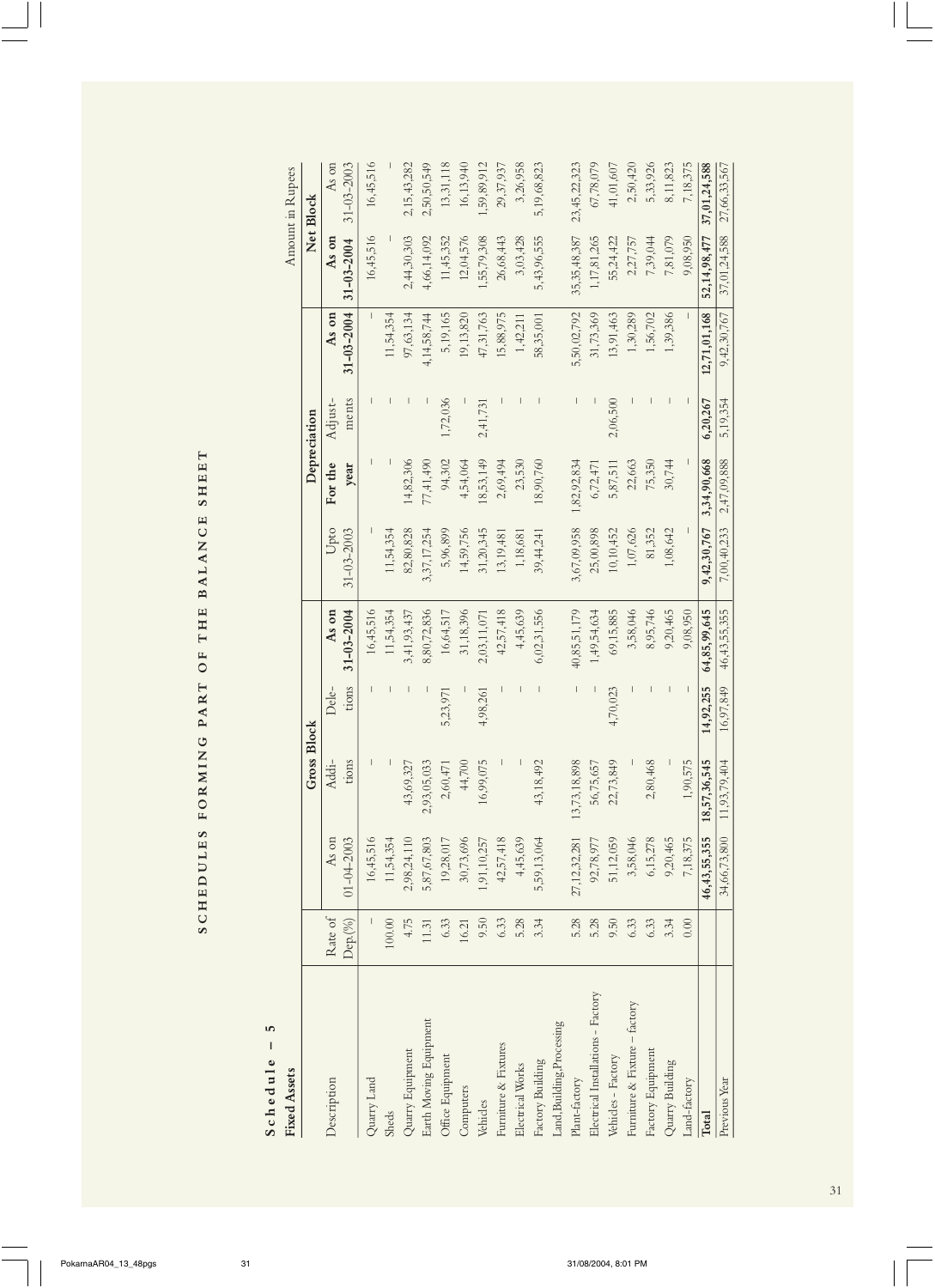|                                                           |                  | Amount in Rupees |
|-----------------------------------------------------------|------------------|------------------|
|                                                           | As on            | As on            |
|                                                           | $31 - 03 - 2004$ | $31 - 03 - 2002$ |
| $Schedule - 6$                                            |                  |                  |
| <b>Investments</b>                                        |                  |                  |
| Trade-Quoted fully paid-up at cost                        |                  |                  |
| 71900 (Previous Year - 71900) Equity Shares in            | 11,50,400        | 11,50,400        |
| Union Bank of India of Rs.10/- each                       |                  |                  |
| <b>Total</b>                                              | 11,50,400        | 11,50,400        |
| Schedule $-7$                                             |                  |                  |
| Inventories (As certified by the Management)              |                  |                  |
| Raw Material<br>$\mathbf{i}$ .                            | 3, 25, 71, 018   | 4,61,48,871      |
| Finished Goods<br>ii.                                     | 1,91,47,536      | 1,00,94,838      |
| Work-In-Progress<br>iii.                                  | 91,00,513        | 10,84,120        |
| Consumables, Stores & Spares<br>IV.                       | 2, 13, 47, 361   | 1,70,03,907      |
| Rough Blocks<br>V.                                        | 45,22,318        | 1,54,99,942      |
| Total                                                     | 8,66,88,746      | 8,98,31,678      |
| $S$ chedule - 8                                           |                  |                  |
| <b>Sundry Debtors (Unsecured)</b>                         |                  |                  |
| Debts outstanding for a period exceeding Six Months<br>i. |                  |                  |
| Considered Good                                           | 5,74,76,226      | 4,77,58,405      |
| Considered Doubtful                                       | 81,65,293        | 20,70,553        |
| ii. Other Debts                                           |                  |                  |
| Considered Good                                           | 44, 33, 05, 697  | 38,64,67,659     |
|                                                           | 50,89,47,216     | 43,62,96,617     |
| Less: Provision for Doubtful Debts                        | 81,65,293        | 20,70,553        |
| <b>Total</b>                                              | 50,07,81,923     | 43, 42, 26, 064  |
| Schedule - 9                                              |                  |                  |
| Cash & Bank Balances                                      |                  |                  |
| Cash on Hand<br>i.                                        | 6,65,560         | 6,11,994         |
| Balance with Scheduled Banks<br>$\ddot{\mathbf{i}}$       |                  |                  |
| In Current Accounts                                       | 1,05,42,703      | 48,00,432        |
| In Current Accounts in Foreign Currency                   | 74,76,550        | 60, 34, 243      |
| In Deposit Accounts                                       | 2,61,43,502      | 3,48,67,210      |
| iii. Balance with Non-Scheduled Banks                     |                  |                  |
| In Current Accounts                                       | 3,37,906         | 47,070           |
| Total                                                     | 4,51,66,221      | 4,63,60,949      |

# **SCHEDULES FORMING PART OF THE BALANCE SHEET**

 $\overline{\phantom{0}}$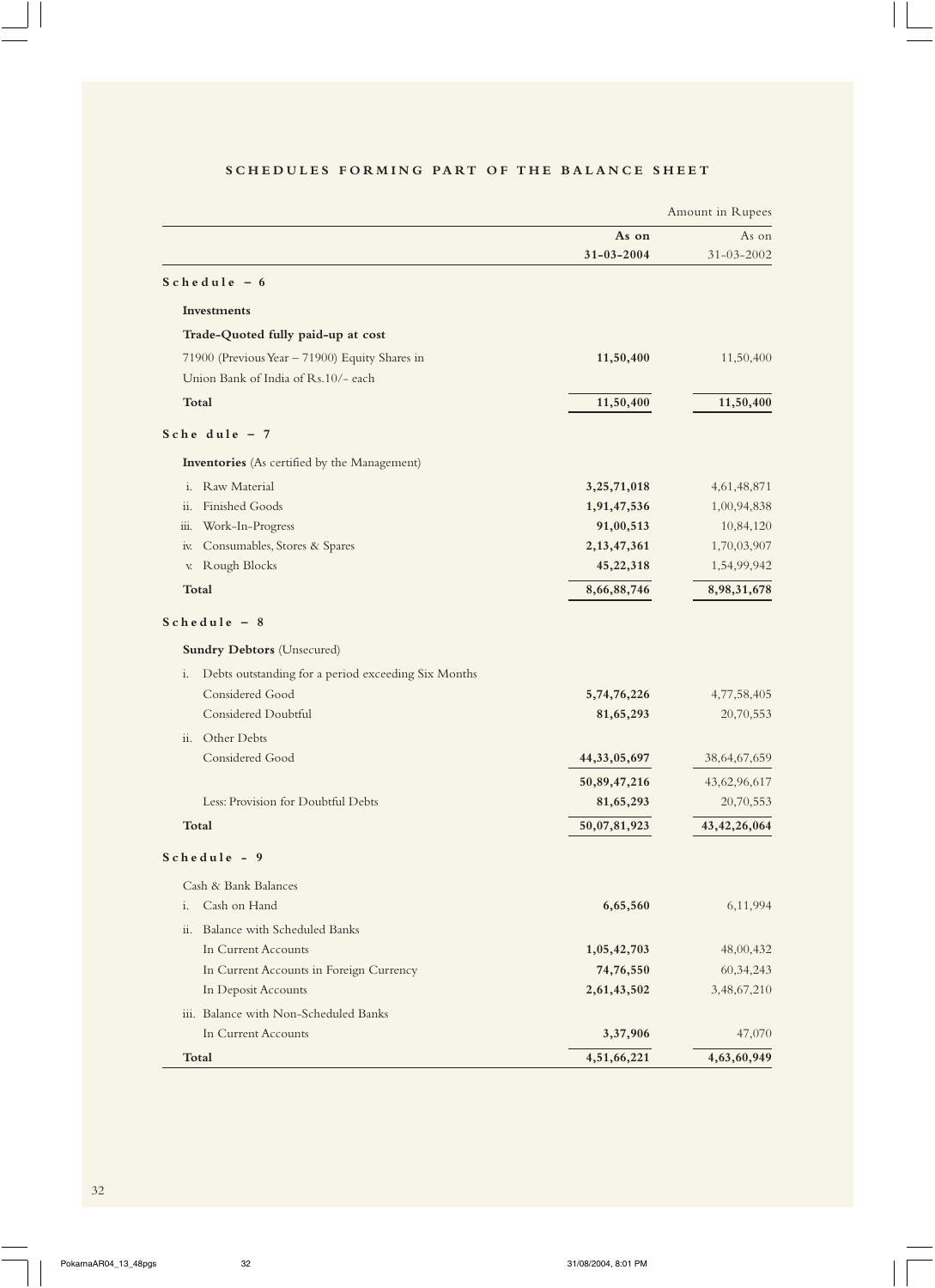|                                                                          |                      |                  | Amount in Rupees |
|--------------------------------------------------------------------------|----------------------|------------------|------------------|
|                                                                          |                      | As on            | As on            |
|                                                                          |                      | $31 - 03 - 2004$ | $31 - 03 - 2003$ |
| $Schedule - 10$                                                          |                      |                  |                  |
| Loans & Advances                                                         |                      |                  |                  |
| (Unsecured considered good unless otherwise stated)                      |                      |                  |                  |
| i. Advances recoverable in cash or in kind or for                        |                      |                  |                  |
| value to be received                                                     |                      | 2,85,11,998      | 1,34,51,647      |
| ii. Prepaid Expenses                                                     |                      | 17, 18, 183      | 21,81,927        |
| iii. Advances against Capital Expenditure                                |                      | 68, 11, 771      | 1,89,63,615      |
| iv. Advance Income Tax and TDS                                           |                      | 47,75,451        | 78,49,607        |
| v. Salary Advance to Employees                                           |                      | 12,51,360        | 5,22,117         |
| vi. Electricity and Other Deposits                                       |                      | 1,01,89,534      | 77,89,715        |
| vii. Quarry Lease Advances                                               |                      | 1,43,32,223      | 73, 33, 223      |
| viii. Balances with Excise Authorities                                   |                      | 15,78,357        | 9,92,393         |
| ix. Cenvat Credit Receivable A/c                                         |                      | 15,21,880        | $\theta$         |
| Total                                                                    |                      | 7,06,90,757      | 5,90,84,244      |
| $Schedule - 11$                                                          |                      |                  |                  |
| <b>Current Liabilities</b>                                               |                      |                  |                  |
| i. Sundry Creditors for Goods                                            |                      | 4,79,05,297      | 2,74,28,228      |
| ii. For Capital Expenditure                                              |                      | 95,24,655        | 1,03,41,166      |
| iii. Advances from Customers                                             |                      | 28, 14, 914      | 18,03,341        |
| iv. Unclaimed Dividend                                                   |                      | 8,23,156         | 4,66,357         |
| v. Other Liabilities                                                     |                      | 4,61,98,303      | 4,22,74,160      |
| Total                                                                    |                      | 10,72,66,325     | 8, 23, 13, 252   |
| $Schedule - 12$                                                          |                      |                  |                  |
| Provisions                                                               |                      |                  |                  |
| <i>i.</i> Interim Dividend                                               |                      | 1,24,01,600      | 2,17,02,800      |
| Tax on Dividend<br>$\ddot{\mathbf{i}}$                                   |                      | 15,88,955        | 27,80,671        |
| iii. Provision for Taxation                                              |                      | 1,15,00,000      | 1,65,00,000      |
| iv. Provision for Gratuity                                               |                      | 31,84,742        | 24, 31, 638      |
| Total                                                                    |                      | 2,86,75,297      | 4, 34, 15, 109   |
| Schedule - 13                                                            |                      |                  |                  |
| Miscellaneous Expenditure<br>(To the extent not written off or adjusted) |                      |                  |                  |
|                                                                          |                      |                  |                  |
| i. Preliminary Expenses                                                  |                      |                  |                  |
| Opening Balance<br>Less: Written off During the Year                     | 1,24,292             |                  | 1,24,292         |
|                                                                          | 32,147               | 92,145           |                  |
| ii. Public Issue Expenses<br>Opening Balance                             |                      |                  |                  |
| Less: Written off During the Year                                        | 6,71,566<br>3,27,281 | 3,44,285         | 6,71,566         |
|                                                                          |                      |                  |                  |
| iii. Pre-operative Expenses                                              |                      | 47,99,769        | $\theta$         |
| <b>Total</b>                                                             |                      | 52,36,199        | 7,95,858         |

# **SCHEDULES FORMING PART OF THE BALANCE SHEET**

 $\begin{array}{c} \begin{array}{c} \begin{array}{c} \end{array} \end{array} \end{array}$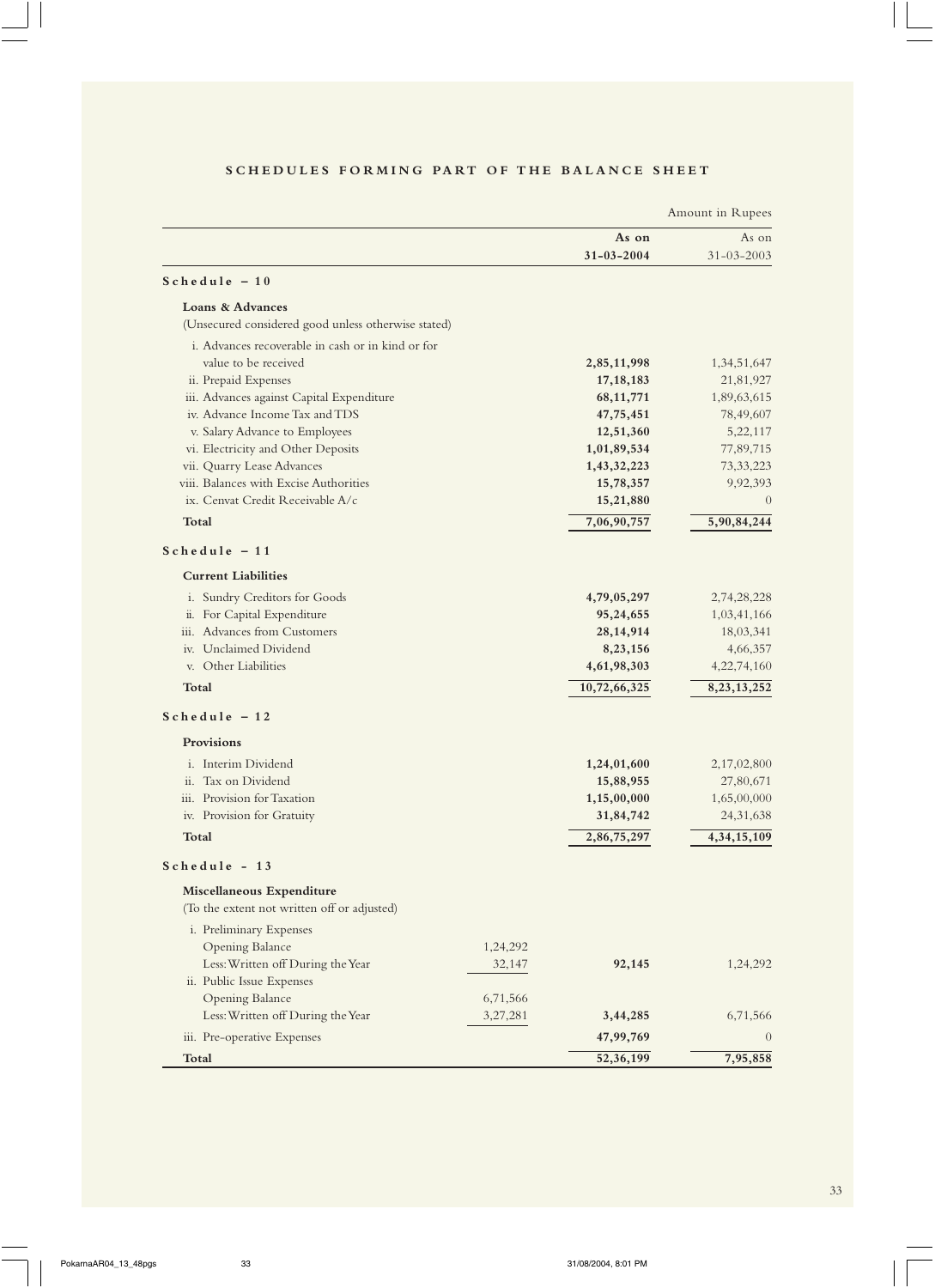|                                           |                 |                  | Amount in Rupees |
|-------------------------------------------|-----------------|------------------|------------------|
|                                           |                 | Year ending      | Year ending      |
|                                           |                 | $31 - 03 - 2004$ | $31 - 03 - 2003$ |
| $Schedule - 14$                           |                 |                  |                  |
| <b>Sales</b>                              |                 |                  |                  |
| Polished Slabs                            | 77,49,05,738    |                  | 70, 19, 36, 545  |
| Rough Blocks                              | 23, 33, 97, 572 |                  | 19,91,83,874     |
| Tiles                                     | 10,38,03,175    | 1,11,21,06,485   | 10,41,04,505     |
| Less: Excise Duty                         |                 | 77,70,606        | 40,32,187        |
| Inter-division Transfer                   |                 | 57, 31, 662      | $\overline{0}$   |
| Fabric Sales                              |                 | 2,01,955         | $\overline{0}$   |
| Total                                     |                 | 1,11,02,69,496   | 1,00,11,92,737   |
| $Schedule - 15$                           |                 |                  |                  |
| Other Income                              |                 |                  |                  |
| <b>Interest Received</b>                  |                 | 13,96,056        | 14,43,885        |
| Commission Received                       |                 | 10,94,749        | 5,23,292         |
| Other Receipts                            |                 | $\bf{0}$         | 92,332           |
| Job-work Charges                          |                 | 1,19,24,998      | $\theta$         |
| Provision no Longer Required written back |                 | 43,39,989        | $\theta$         |
| Dividend                                  |                 | 2,94,790         | $\Omega$         |
| Total                                     |                 | 1,90,50,582      | 20,59,509        |
| $Schedule - 16$                           |                 |                  |                  |
| Increase/(Decrease) In Stocks             |                 |                  |                  |
| Opening Balance                           |                 |                  |                  |
| Finished Stock                            |                 | 1,00,94,838      | 1,44,48,563      |
| Work-in-Progress                          |                 | 10,84,120        | 27, 34, 651      |
| Rough Granite Blocks                      |                 | 1,54,99,942      | 1,02,20,347      |
|                                           |                 | 2,66,78,900      | 2,74,03,561      |
| Less: Closing Stock                       |                 |                  |                  |
| Finished Stock                            |                 | 1,91,47,536      | 1,00,94,838      |
| Work-in-Progress                          |                 | 91,00,513        | 10,84,120        |
| Rough Granite Blocks                      |                 | 45,22,318        | 1,54,99,942      |
|                                           |                 | 3,27,70,367      | 2,66,78,900      |
| Total                                     |                 | 60,91,467        | $-7, 24, 661$    |
| Schedule - 17                             |                 |                  |                  |
| Raw Material Consumed                     |                 |                  |                  |
| Opening Stock                             |                 | 4,61,48,871      | 3, 16, 76, 598   |
| Add: Purchases                            |                 | 21,63,44,645     | 19,66,63,148     |
|                                           |                 | 26, 24, 93, 516  | 22,83,39,746     |
| Less: Closing Stock                       |                 | 3,25,71,018      | 4, 61, 48, 871   |
| Total                                     |                 | 22,99,22,498     | 18,21,90,875     |

# **SCHEDULES FORMING PART OF THE PROFIT & LOSS ACCOUNT**

 $\begin{array}{c} \begin{array}{c} \begin{array}{c} \end{array} \\ \begin{array}{c} \end{array} \end{array} \end{array}$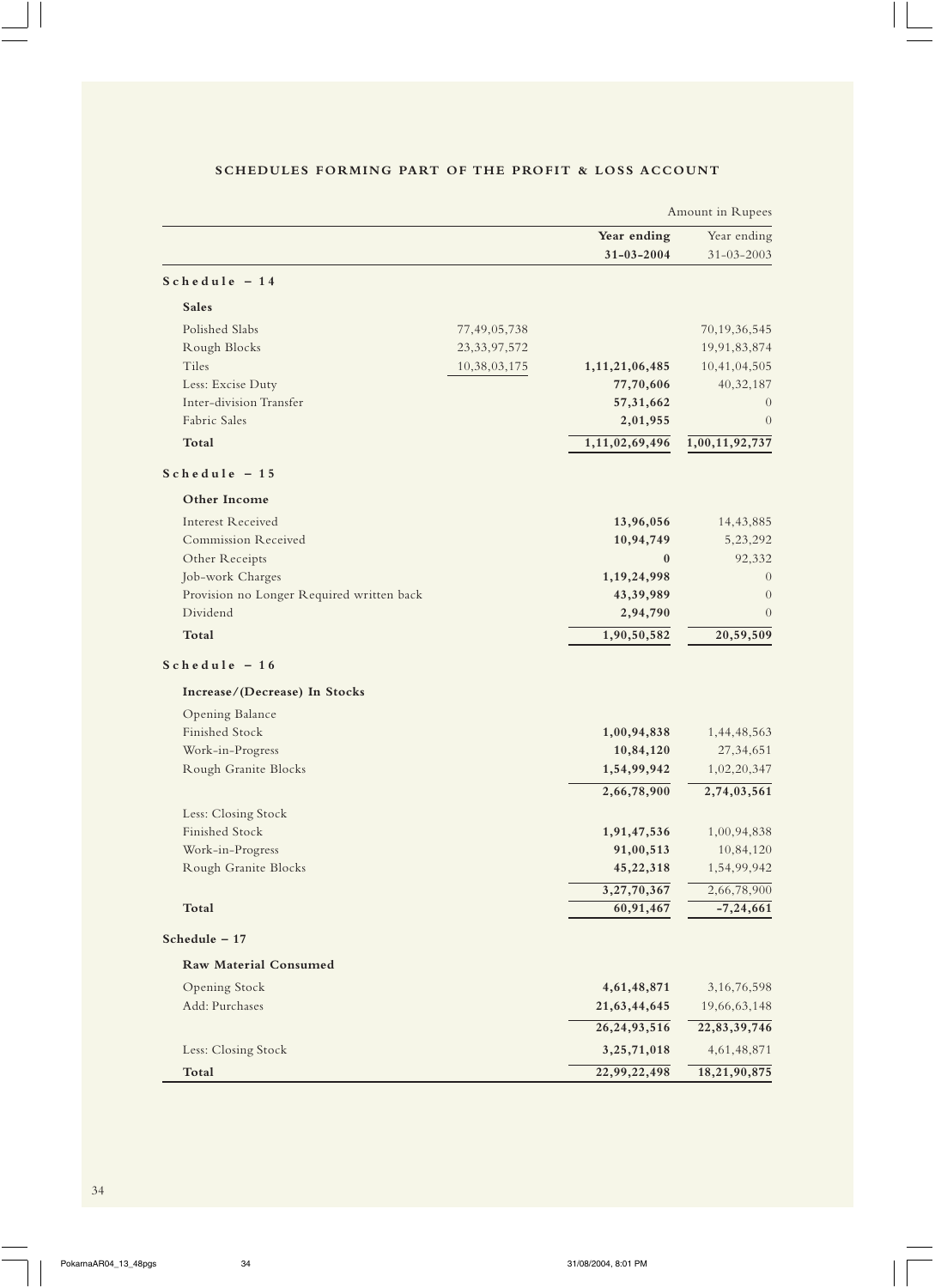|                                                | Amount in Rupees |                  |
|------------------------------------------------|------------------|------------------|
|                                                | Year ending      | Year ending      |
|                                                | $31 - 03 - 2004$ | $31 - 03 - 2003$ |
| $Schedule - 18$                                |                  |                  |
| Manufacturing, Quarrying & Trading Expenses    |                  |                  |
| Consumption of Consumables,                    |                  |                  |
| Stores & Spares                                | 166,634,668      | 144,708,603      |
| Carriage Inwards                               | 70,437,612       | 47,858,242       |
| Other Processing Expenses                      | 4,102,380        | 4,105,523        |
| Power & Fuel                                   | 73,574,850       | 64,300,867       |
| Repairs & Factory Maintenance                  | 24,650,285       | 23,841,706       |
| Cutter Payment                                 | 18,769,944       | 14,866,836       |
| Lease Rent                                     | 6,346,115        | 6,290,634        |
| <b>Total</b>                                   | 364,515,854      | 305,972,411      |
| $Schedule - 19$                                |                  |                  |
| Payments to and Provision for Employees        |                  |                  |
| Salaries, Bonus & Other Allowances             | 54,436,144       | 39,389,371       |
| Contribution to Provident Fund and other Funds | 2,652,648        | 1,926,867        |
| <b>Retirement Benefits</b>                     | 1,684,957        | 2,919,075        |
| <b>Staff Welfare Expenses</b>                  | 7,003,494        | 5,806,241        |
| <b>Total</b>                                   | 65,777,243       | 50,041,554       |
| $Schedule - 20$                                |                  |                  |
| <b>Administrative Expenses</b>                 |                  |                  |
| Rent, Rates, Taxes & Insurance                 | 4,238,591        | 4,031,065        |
| Telephone, Postage & Courier                   | 3,922,942        | 2,521,584        |
| Printing & Stationery                          | 1,749,452        | 1,297,276        |
| <b>Travelling Expenses</b>                     | 5,163,634        | 3,370,657        |
| <b>Electricity Charges</b>                     | 735,302          | 758,371          |
| <b>General Expenses</b>                        | 1,195,932        | 673,800          |
| Vehicle Maintenance                            | 5,607,406        | 3,650,935        |
| <b>Auditors Remuneration</b>                   | 254,487          | 150,000          |
| Advertisement                                  | 3,904,747        | 2,032,503        |
| Professional & Consultancy Charges             | 612,746          | 917,472          |
| Commission to Non Ex. Director's               | 980,000          | 2,127,000        |
| Director's Sitting Fees                        | 72,000           | 46,000           |
| Donations & Subscriptions                      | 793,218          | 887,879          |
| Public Issue & Preliminery Exp. w/o            | 359,428          | 359,428          |
| Loss on Sale of Assets                         | 305,053          | 168,331          |
| Assets Written off                             | 351,935          | $\theta$         |
| Total                                          | 30,246,873       | 22,992,301       |

# **SCHEDULES FORMING PART OF THE PROFIT & LOSS ACCOUNT**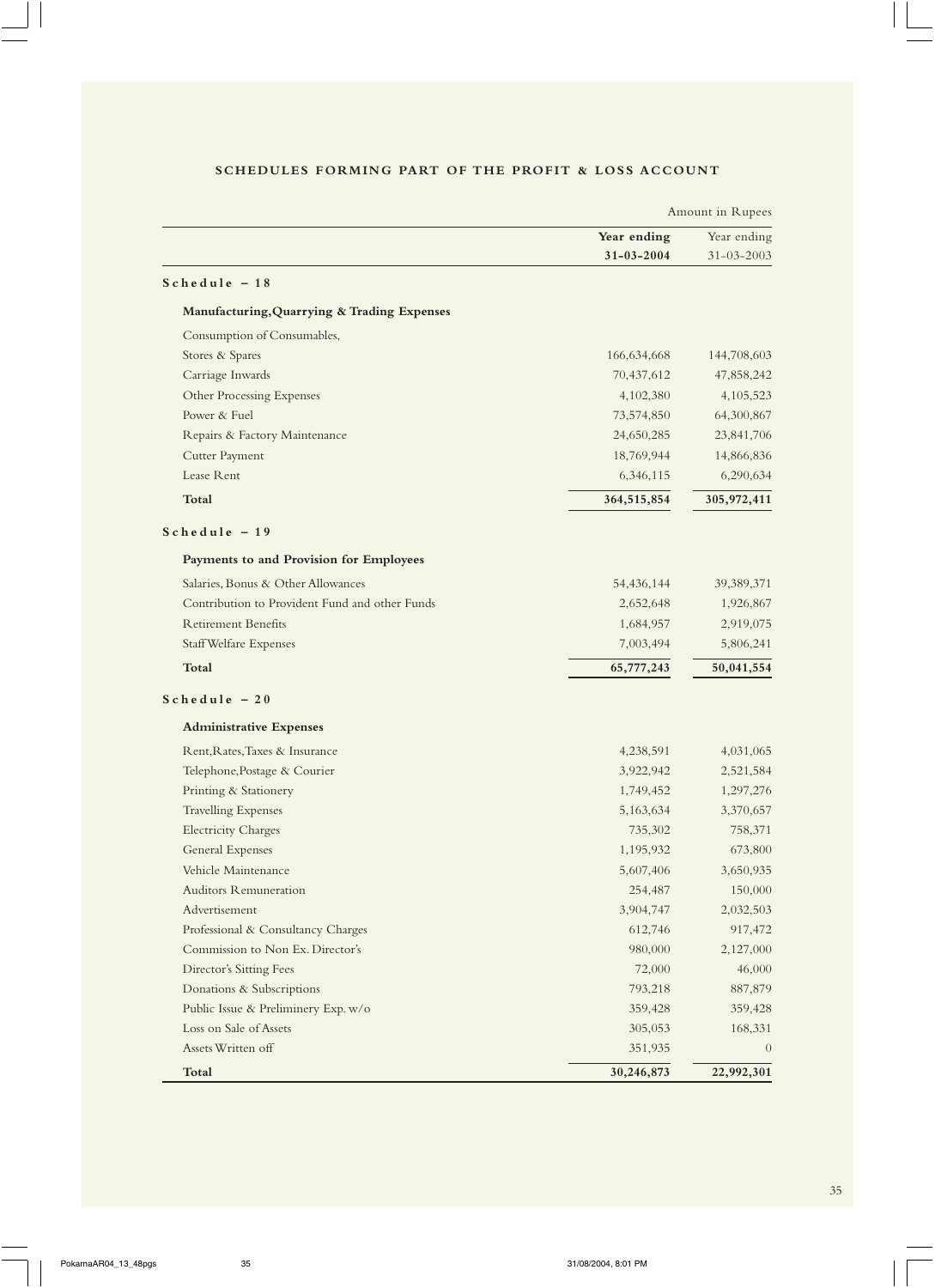|                                            | Amount in Rupees |                  |
|--------------------------------------------|------------------|------------------|
|                                            | Year ending      | Year ending      |
|                                            | $31 - 03 - 2003$ | $31 - 03 - 2002$ |
| $Schedule - 21$                            |                  |                  |
| <b>Selling &amp; Distribution Expenses</b> |                  |                  |
| Royalty & Dead Rent                        | 2,41,34,033      | 2,28,90,761      |
| Carriage & Freight                         | 7,20,82,698      | 6,73,89,941      |
| Insurance & ECGC Expenses                  | 34,70,415        | 23,06,873        |
| Discounts, Commission & Claims             | 77,31,520        | 76, 33, 354      |
| Foreign Travel                             | 1,67,25,855      | 1,70,73,014      |
| <b>Business Promotion Expenses</b>         | 1,94,23,216      | 1, 15, 57, 617   |
| Foreign Exchange Fluctuation               | 1, 15, 14, 046   | 21,66,465        |
| Other Selling Expenses                     | 96,557           | 4,94,657         |
| Packing Material                           | 1,53,28,625      | 1,20,06,035      |
| Provision for Debtors                      | 60,94,740        | $\Omega$         |
| Sales Tax (Net)                            | 35, 32, 154      | 20,68,533        |
| Total                                      | 18,01,33,859     | 14, 55, 87, 250  |
| $Schedule - 22$                            |                  |                  |
| <b>Financial Charges</b>                   |                  |                  |
| Interest on Term Loans                     | 1,15,03,787      | 97, 34, 201      |
| Interest on Working Capital Loans          | 66,46,590        | 48,60,234        |
| Interest on Hire Purchase Loans            | 4,22,768         | 4,55,864         |
| <b>Bill Discounting Charges</b>            | 1,82,07,611      | 1,98,06,351      |
| <b>Bank Charges</b>                        | 29,58,677        | 26,81,536        |
| Total                                      | 3,97,39,433      | 3,75,38,186      |
| $Schedule - 23$                            |                  |                  |
| <b>Provision for Taxation</b>              |                  |                  |
| Current Year Tax Charge                    | 1,15,00,000      | 1,65,00,000      |
| Deferred Tax                               | 79,86,186        | 13,56,207        |
| Prior Years                                | 37,94,985        | 646,078          |
| Total                                      | 2,32,81,171      | 1,85,02,285      |

# **SCHEDULES FORMING PART OF THE PROFIT & LOSS ACCOUNT**

 $\overline{\phantom{0}}$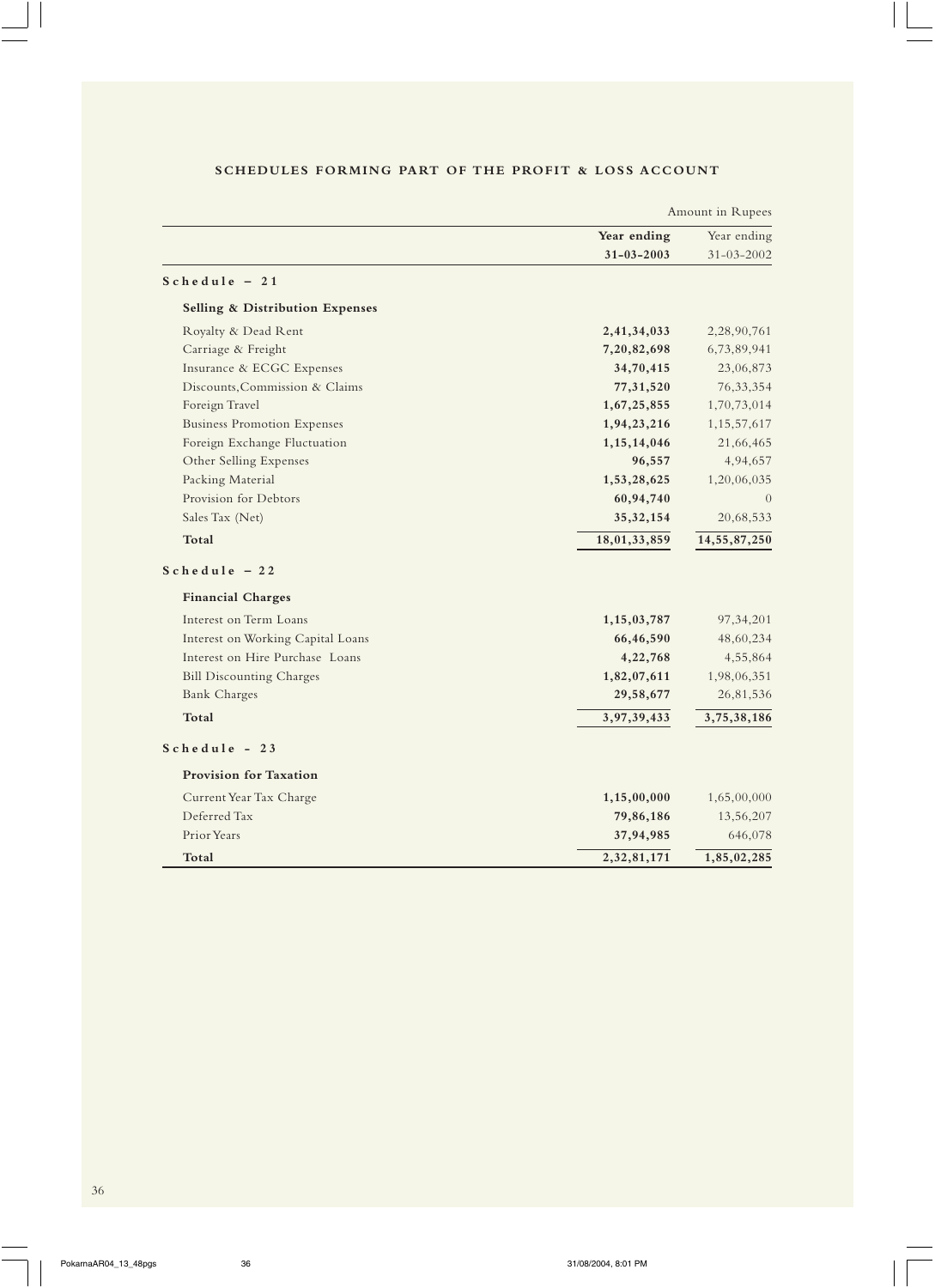#### ......•......

#### **Schedule – 24**

**Notes on Balance Sheet and Profit and Loss Account**

## **Significant Accounting Policies**

#### **A. Basis of Accounting**

Financial Statements are prepared under historical cost convention on accrual basis, in conformity in all material aspects with the generally accepted accounting principles in India, the accounting standards issued by the Institute of Chartered Accountants of India under the requirements of the Companies Act, 1956.

#### **B. Fixed Assets**

Fixed Assets are recorded at cost. Direct Costs are capitalized till the assets are ready to be put to use. These costs include financial costs relating to specific borrowings attributable to fixed assets.

#### **C. Depreciation**

Depreciation on fixed assets is provided on straight line method at the rates prescribed in Schedule XIV of the Companies Act, 1956 (as amended) on the Prorate basis

#### **D. Capital Work-in-Progress**

It includes Advances to Suppliers/Contractors for capital items

#### **E. Investments**

Long-term investments are carried at cost. Provision for diminution, if any in the value of each long term investment is made to recognize a decline, other than that of a temporary nature.

Current investments intended to be held for less than one year are stated at the lower of cost or market value.

#### **F. Inventories**

Raw Granite Blocks, Slabs, Stores, Spares & Consumables are valued at cost or net realizable value whichever is less.

#### **G. Foreign Exchange Transactions**

Foreign currency transactions in respect of sales & imports have been translated as per Customs Exchange Rates and Variation if any at Actual Receipt/Payment is transferred to Foreign Exchange Fluctuation. Expenditure in Foreign Currency other than imports is accounted at the conversion rate prevalent when such expenditure is incurred. In the case of current assets and current liabilities expressed in foreign currency, the exchange rate prevalent at the end of the year is taken for the purposes of translation.

#### **H. Sales**

Sales comprise of value of sale of goods, including sales tax, excise duty and net of returns. Sales are recognized when the Rough Granite Blocks, slabs and tiles are appropriated either after inspection and selection by the customers or by the in house quality control department corresponding to purchase orders.

#### **I. Classification of Expenditure**

All expenditure and Income are accounted for under natural heads of accounts. Necessary allocation of expenditure on functional basis has been given by way of notes/schedules in the published accounts.

#### **J. Taxation**

Pursuant to the Accounting Standard (AS-22) on "Accounting for Taxes on Income" issued by the Institute of Chartered Accountants of India having been made mandatory, income taxes have been computed using the tax effect accounting method, where taxes are accrued in the same period as the related revenue and expenses. Deferred tax assets and liabilities are recognised for the expected future tax consequences attributable to timing differences between the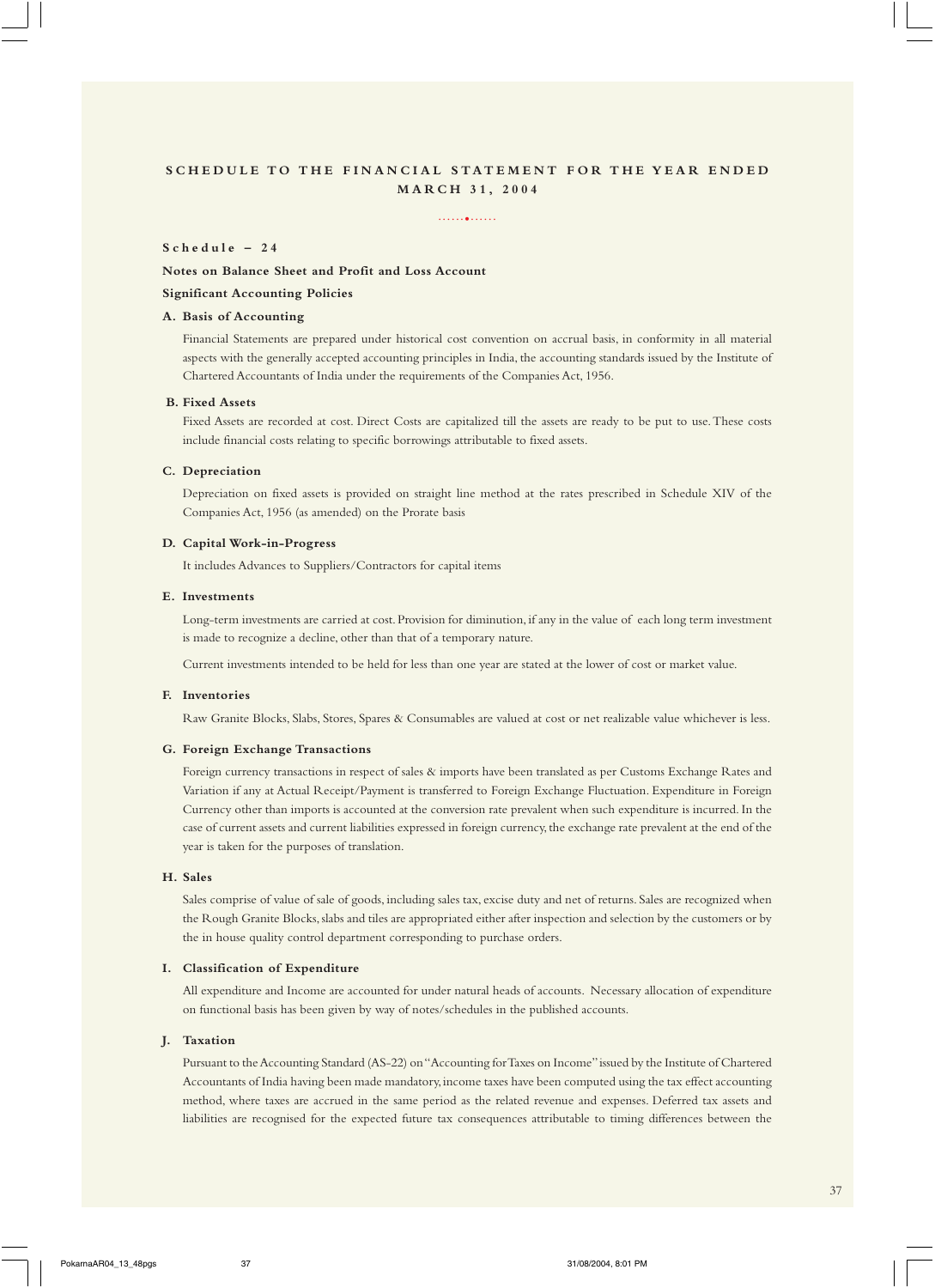taxable income and the accounting income for a period. Deferred tax assets and liabilities are measured using the enacted tax rates expected to apply to taxable income in the years in which the timing differences are expected to be recovered or settled. The effect of changes in the tax rates on deferred tax assets and liabilities is recognised in the statement of income in the period of change. Deferred tax assets are recognised based on management's judgment as to the sufficiency of future taxable income against which the deferred tax assets can be realised.

#### **K. Interest on Borrowings**

The interest on working capital is charged against the profits for the Year in which it is incurred. Interest on borrowings for capital assets is capitalised till the date of commencement of commercial use of the asset.

#### **L. Retirement benefits**

The Company has created a trust with Life Insurance Corporation of India (LIC) for future payment of gratuities. Annual gratuity contributions are made as determined by LIC for purpose of payment. Additionally, adjustment for the difference between the fund balance and the actuarial liability as determined by LIC has been made.

#### **Schedule – 25**

#### **Notes on Financial Statements**

#### **1. Share Capital**

- Share capital includes:
- a) 4,24,500 Equity shares of Rs.10/- each as fully paid up for consideration other than cash pursuant to a contract.
- b) 17,12,400 Equity shares of Rs. 10/- each were allotted as fully paid up Bonus shares by capitalization of reserves in the year 1994.
- c) 31,00,400 Equity shares of Rs. 10/- each were allotted as fully paid up Bonus shares by capitalization of reserves in the year 2001.

#### **2. Secured Loans**

- a) Term loan including Foreign currency term loan facility from Union Bank of India, Secunderabad, is secured by the hypothecation of plant & machinery acquired out of finance and personal guarantee of Directors.
- b) The working capital facility from Union Bank of India, Secunderabad, is secured by hypothecation by way of charge on inventories, book debts and other receivables, and second charge on fixed assets of factory – unit-II at Aliabad Village and Apparels factory at Gundlapochampally besides personal guarantee of Directors.
- c) Hire purchase loans are secured by hypothecation of vehicles and personal guarantee of Directors.
- d) Secured loans include interest accrued and due amounting to Rs. 18.13 lakhs (Previous year Rs.22.69 lakhs)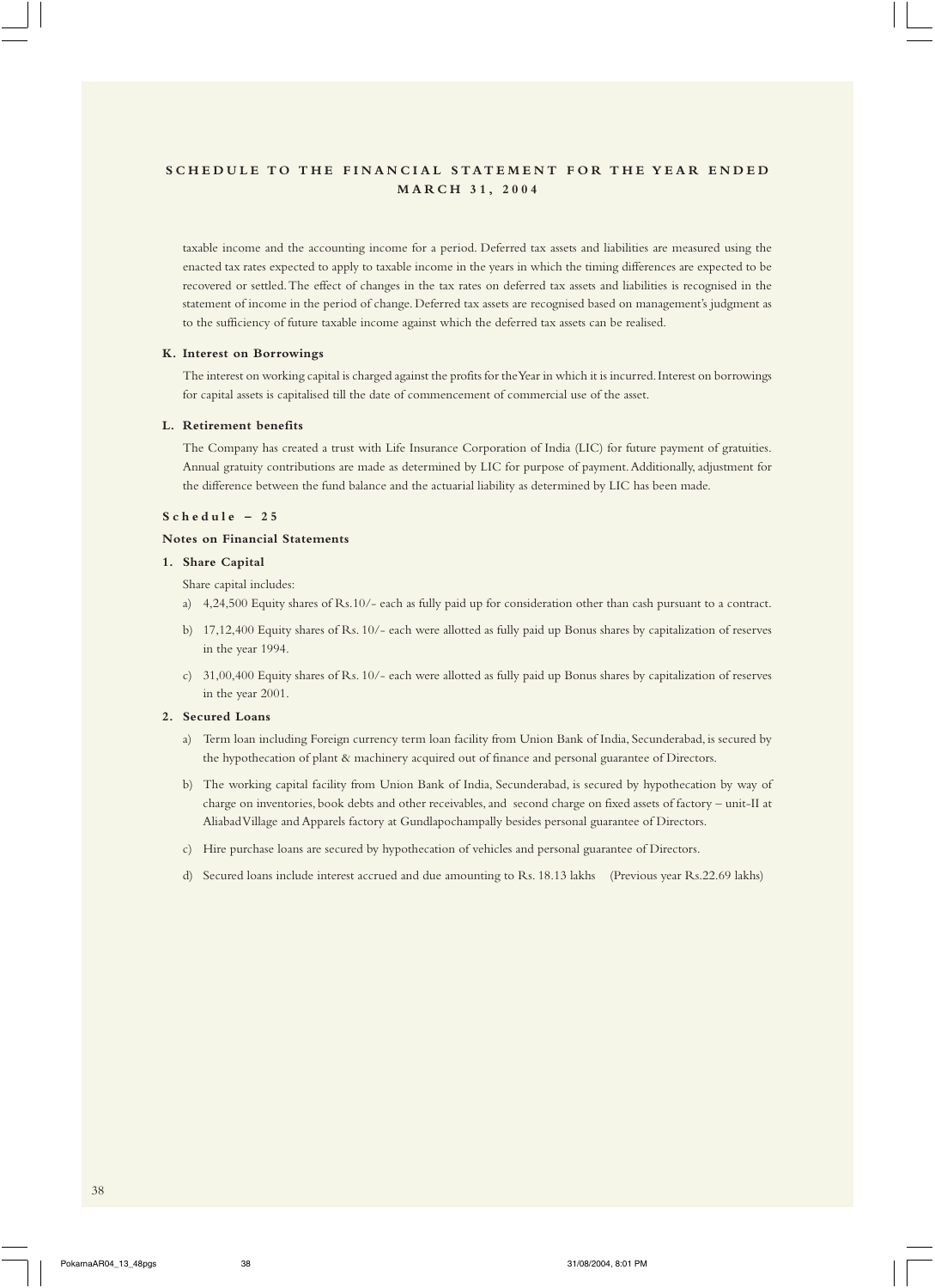#### **3. Contingent Liabilities**

|                 |                                                           |            | Rupees in Lakhs |
|-----------------|-----------------------------------------------------------|------------|-----------------|
|                 |                                                           | As on      | As on           |
|                 |                                                           | 31.03.2004 | 31.03.2003      |
| a)              | <b>Bank Guarantees</b>                                    | 37.14      | 43.49           |
| b)              | Letter of Credits                                         | 346.63     | 1159.23         |
| $\mathcal{C}$ ) | Direct & Indirect Taxes                                   | 16.37      | 41.86           |
| d)              | <b>Other Contingent Liabilities</b>                       |            | 74.27           |
|                 | 4. Capital Commitments                                    |            |                 |
|                 | Estimated Amount of contracts remaining to be executed on | 224.00     | 2181.58         |
|                 | Capital Account not provided for                          |            |                 |

#### **5. a) Directors' Remuneration**

**Name Salary Contrib- Perquisites Director Commission Year Ended Year Ended ution to and Sitting Total Total provident Incentives fees 31.03.04 31.03.03 and other funds** Chairman: Gautam Chand Jain 27.00 0.07 2.24 0.04 – **29.35** 16.05 Managing Director: \*G Krishna Rao 36.00 0.09 0.72 – – **36.81** 19.13 Executive Director: \*A Ramachandra Rao 36.00 0.09 0.45 – – **36.54** 18.47 Executive Director: \*BVS Prakash 36.00 0.09 0.67 – – **36.76** 18.46 Director: Prakash Chand Jain – – – 0.10 1.30 **1.40** 0.86 Director: Rahul Jain – – – 0.10 1.30 **1.40** 1.33 Independent Director: M Yugandhar – – – 0.06 1.30 **1.36** 1.75 Independent Director: TV Chowdary – – – 0.06 1.30 **1.36** 1.31 Independent Director: Vinayak Rao Juvvadi – – – 0.10 1.30 **1.40** 0.43 Independent Director: Mahender Chand Chordia – – – 0.10 1.30 **1.40 –** Independent Director: DhanjiBhai Sawla – – – 0.10 1.30 **1.40 –** Independent Director: \*Dr. J.W.Aurangabadkar – – – 0.06 0.70 **0.76** –

(\* Resigned from the Board of the Company.

Note: The Contribution to Gratuity Funds have been made on a group basis and separate figures applicable to an individual employee are not available and thereof, contribution to Gratuity Funds have not been considered in the above computation.

**Total 135.00 0.34 4.08 0.72 9.80 149.94 77.79** Previous Year 54.00 0.27 1.79 0.46 21.27 77.79 57.77

Rupees in Lakhs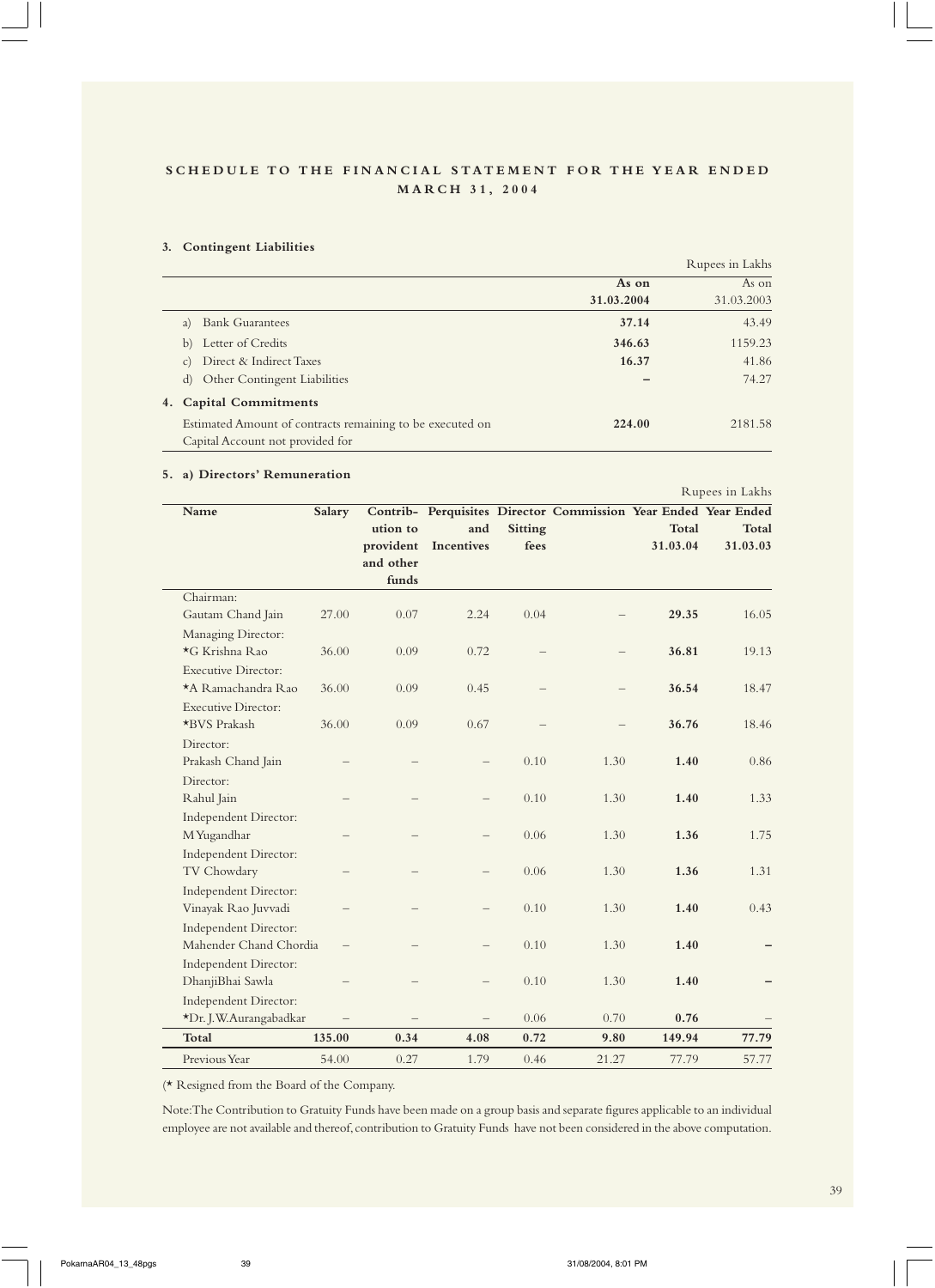**b) Computation of net profit under Section 198/349 of the Companies Act, 1956, and calculation of commission payable to non-executive directors:**

|                                                                 |            | Rupees in Lakhs |
|-----------------------------------------------------------------|------------|-----------------|
|                                                                 | Year Ended | Year Ended      |
|                                                                 | 31.03.2004 | 31.03.2003      |
| Profit after taxation                                           | 1517.36    | 1862.84         |
| Add:                                                            |            |                 |
| Director's Remuneration                                         | 139.08     | 56.07           |
| Directors' sitting fees                                         | 0.72       | 0.46            |
| Commission to non-executive directors                           | 9.80       | 21.27           |
| Provision for bad and doubtful debts                            | 60.95      | 0.00            |
| Loss on sale of fixed assets including written off              | 6.57       | 1.68            |
| Depreciation as per books of accounts                           | 336.19     | 247.10          |
| Provision for taxation                                          | 232.81     | 185.02          |
| Total                                                           | 2303.48    | 2374.44         |
| Less:                                                           |            |                 |
| Depreciation as envisaged U/s 350 of the Companies Act, 1956    | 336.19     | 247.10          |
| Profit on sale of assets                                        | 0.00       | 0.00            |
| Total                                                           | 336.19     | 247.10          |
| Net Profit under Section 198/349 on which commission is payable | 1967.29    | 2127.34         |
| Commission payable to non-executive directors:                  |            |                 |
| Maximum allowed as per the Companies Act, 1956 at 1%            | 19.67      | 21.27           |
| Sanctioned by Board                                             | 9.80       | 21.27           |

## **6. Auditors Remuneration**

|                                      | Year Ended        | Year Ended       |
|--------------------------------------|-------------------|------------------|
|                                      | $31 - 03 - 2004$  | $31 - 03 - 2003$ |
| Audit Fee (including Internal audit) | Rs. 1,66,120      | Rs. 1,00,000     |
| For Tax Audit Fees                   | <b>Rs. 25,000</b> | Rs. 25,000       |
| For Certification and Other Work     | <b>Rs. 25,000</b> | Rs. 25,000       |
| For Out of Pocket Expenses           | Rs. 38,367        | N <sub>il</sub>  |

## **7. Investments**

|              |                  | Rupees in Lakhs  |
|--------------|------------------|------------------|
|              | Year Ended       | Year Ended       |
|              | $31 - 03 - 2004$ | $31 - 03 - 2003$ |
| Quoted       |                  |                  |
| Book Value   | 11.50            | 11.50            |
| Market value | 37.89            | 17.97            |

# **8. Balance with non-scheduled banks in current accounts**

|                  |                  | Rupees in Lakhs  |
|------------------|------------------|------------------|
|                  | Year Ended       | Year Ended       |
|                  | $31 - 03 - 2004$ | $31 - 03 - 2003$ |
| Nova Scotia Bank | 3.38             | 0.47             |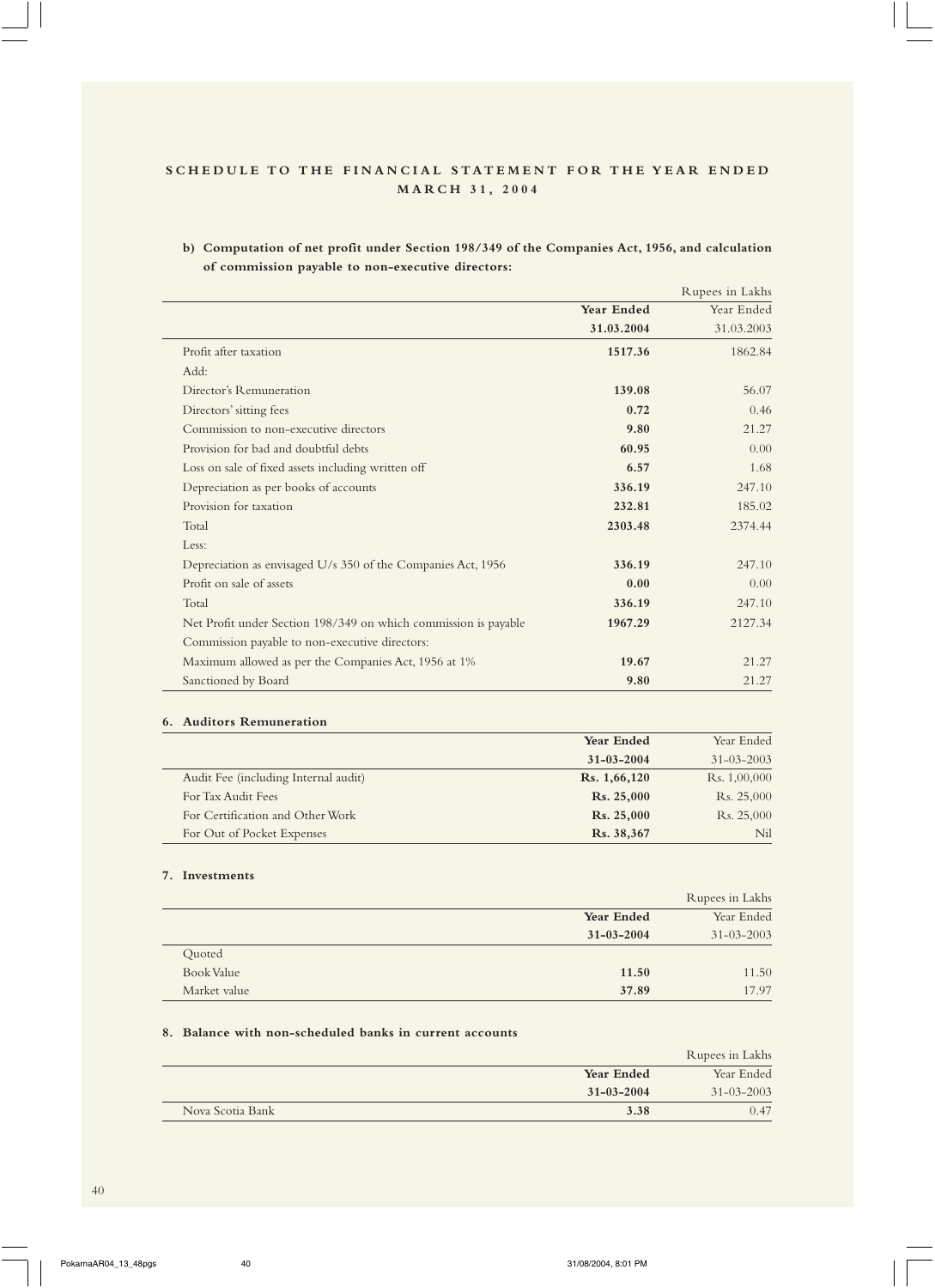#### **9. Activity in foreign currency**

|                                  |                  | Rupees in Lakhs  |
|----------------------------------|------------------|------------------|
|                                  | Year Ended       | Year Ended       |
|                                  | $31 - 03 - 2004$ | $31 - 03 - 2003$ |
| Earnings in foreign currency     |                  |                  |
| Income from sales (FOB)          | 9274.12          | 8766.75          |
| Expenditure in foreign currency  |                  |                  |
| Capital Goods                    | 1520.81          | 543.78           |
| Raw material                     | 172.43           | 92.04            |
| Consumables & Stores & Spares    | 1217.38          | 1062.71          |
| Travel expenses*                 | 184.66           | 171.74           |
| Advertisement                    | 19.79            | 13.81            |
| Exhibition                       | 85.65            | 81.45            |
| Other expenditure incurred*      | 83.81            | 22.48            |
|                                  | 3284.53          | 1988.01          |
| Net earnings in foreign currency | 5989.59          | 6778.74          |

**Note:** \*Includes 64.24 lakhs capitalised

#### **10. Dividend**

In view of the amendment of section 115O of the Income Tax Act, 1961 by the Finance Act, 2003, tax on distributed profits of Rs.27.81 lakhs has been provided for during the current year. (Previous year 27.81 lakhs)

#### **11. Remittance of dividend in foreign currency**

The company has not remitted any amount in foreign currency on account of dividend during the year and does not have information as to the extent to which remittances, if any, in foreign currency have been made by/on behalf of Non Resident of India (NRI) shareholders. The particulars of dividends made are as under:

|                           | Year Ended       | Year Ended       |
|---------------------------|------------------|------------------|
|                           | $31 - 03 - 2004$ | $31 - 03 - 2003$ |
| No. of NRI                | 14               | 14               |
| No. of Equity Shares hold | 19100            | 24600            |
| Gross Dividend Rs.        | 28650            | 123000           |

#### **12. Lease Rentals**

The company has entered into operating lease for Quarry situated at Madikonda Village, Kazipet, Andhra Pradesh and the amount payable and paid during the year to the tune of Rs. 38.91 lakhs (Previous year Rs. 38.03 lakhs) have been charged to revenue.

#### **13. Miscellaneous Expenditure**

Public Issue expenses & Preliminary expenses are charged to revenue over a period of ten years.

#### **14. Assets**

- a. Processing plant acquired from Financial Institutions, has been shown under the head Land, Building & Plant & Machinery in Schedule-5, in the absence of necessary details.
- b. Additions to plant & machinery includes Rs. 2.47 lakhs (previous year Rs. 55.40 lakhs) representing foreign exchange rate fluctuation on imported plant and machinery acquired and installed during the year, which was arisen on account of rate difference on the date of transaction and the date of payment.
- c. Apparels Division of the Company has commenced its commercial production on 25.03.2004 and an amount of Rs. 80.64 lakhs being the indirect expenditure incidental and related to the project have been allocated and capitalized.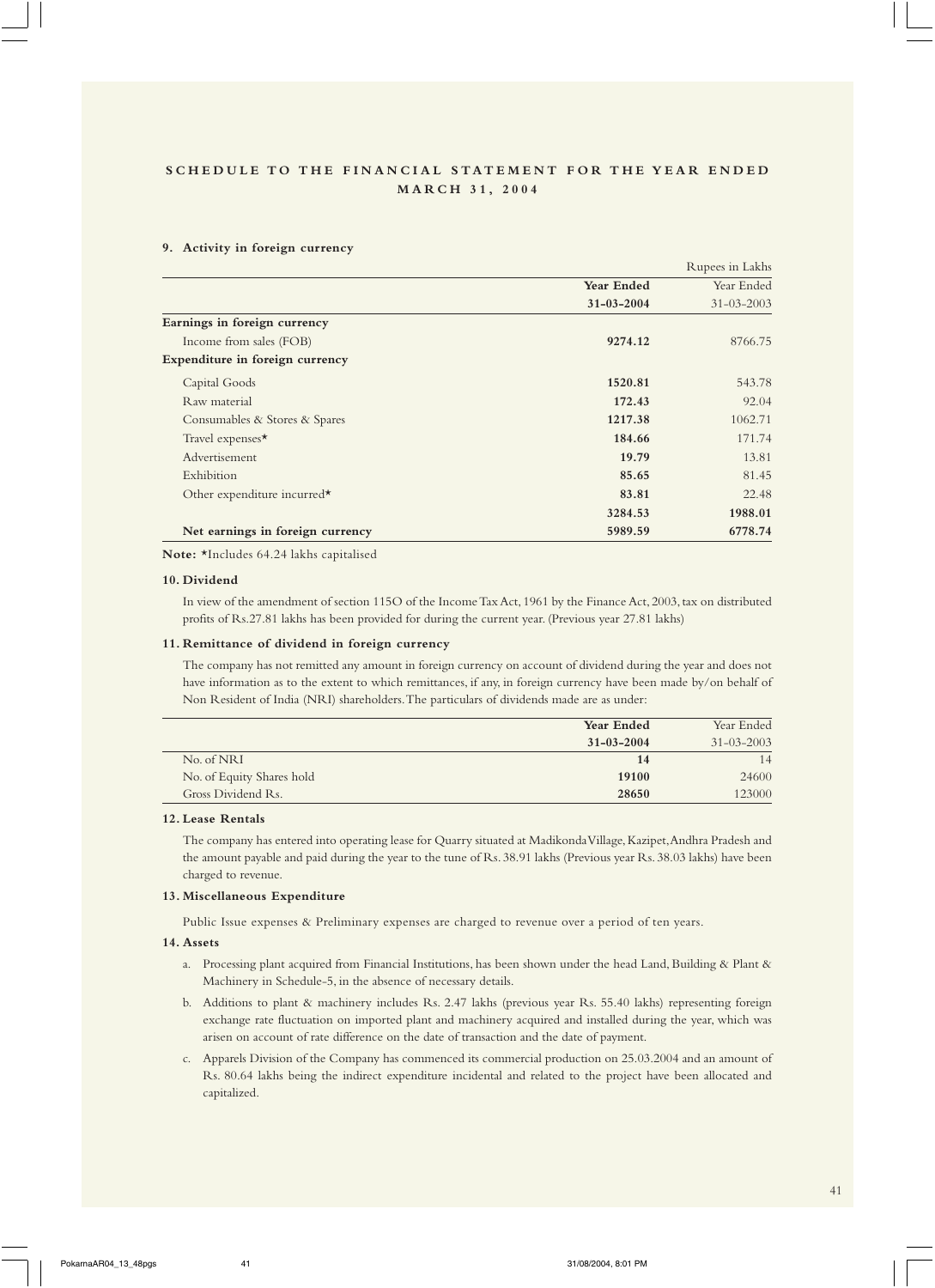| d. | Profit/Loss on disposal of fixed assets |  |  |  |  |  |
|----|-----------------------------------------|--|--|--|--|--|
|----|-----------------------------------------|--|--|--|--|--|

|                                              |                  | Rupees in Lakhs  |
|----------------------------------------------|------------------|------------------|
|                                              | Year Ended       | Year Ended       |
|                                              | $31 - 03 - 2004$ | $31 - 03 - 2003$ |
| Profit on sale of fixed assets               | 0.00             | 0.00             |
| Loss on sale of fixed assets                 | 3.05             | 1.68             |
| Profit / (loss) on sale of fixed assets, net | (3.05)           | (1.68)           |

e. Vehicles include acquired under hire purchase scheme Rs. 31.73 Lakhs (Previous year Rs. 108.74 Lakhs).

#### **15. Income Tax**

The provision for taxation includes tax liabilities on Company's total income as reduced by exempt income. Most of Pokarna operations are conducted through 100% Export Oriented Units ("EOU"). Income from EOUs are exempt from tax U/s 10B of the Income Tax Act.

The deferred tax debit of Rs 79.87 lakhs for the year ended March 31, 2004 (Rs 13.56 lakhs as deffered tax debit for the year ended March 31, 2003) are included in the provision for taxation for the respective periods.

|                            |         |                 | Rupees in Lakhs |
|----------------------------|---------|-----------------|-----------------|
| Provision for Deferred Tax | Opening | Charge (Debit)  | Closing         |
|                            |         | during the year |                 |
| Depreciation               | 93.12   | 79.87           | 172.99          |
| Net deferred tax liability | 93.12   | 79.87           | 172.99          |

## **16. Tax deducted at source**

|                        |                  | Rupees in Lakhs  |
|------------------------|------------------|------------------|
|                        | Year Ended       | Year Ended       |
|                        | $31 - 03 - 2004$ | $31 - 03 - 2003$ |
| On Interest received   | 2.26             | 2.87             |
| On Commission received | 0.36             | 0.47             |
| On Job Work Charges    | 0.13             |                  |

#### **17. Related Party Transactions:**

A. Enterprises where control exists

There are no subsidiary companies where control exists

B. Disclosure of transactions between the company and related parties and the status of Outstanding balances as on 31.03.2004 (31.03.2003)

|                                             |              |                    | Rupees in Lakhs        |
|---------------------------------------------|--------------|--------------------|------------------------|
| <b>Associates</b>                           | Details of   | Amount of          | <b>Carrying Amount</b> |
|                                             | Transaction  | <b>Transaction</b> | In Balance Sheet       |
| Pokarna Fabrics Limited<br>a)               | Rent         | 4.24               | Nil                    |
|                                             |              | (4.24)             | (4.24)                 |
|                                             | Purchases    | 0.22               | 0.22                   |
|                                             |              | (Nil)              | (Nil)                  |
| Pokarna Fashions Limited<br>b)              | Purchases    | 1.04               | 1.04                   |
|                                             |              | (Nil)              | (Nil)                  |
| Pokarna Apparels Limited<br>$\mathcal{C}$ ) | Capital Exp. | Nil                | Nil                    |
|                                             |              | (125.00)           | (Nil)                  |
| Pokarna Marketing Pvt. Limited<br>d)        | Nil          | Nil                | Nil                    |
|                                             |              | (Nil)              | (Nil)                  |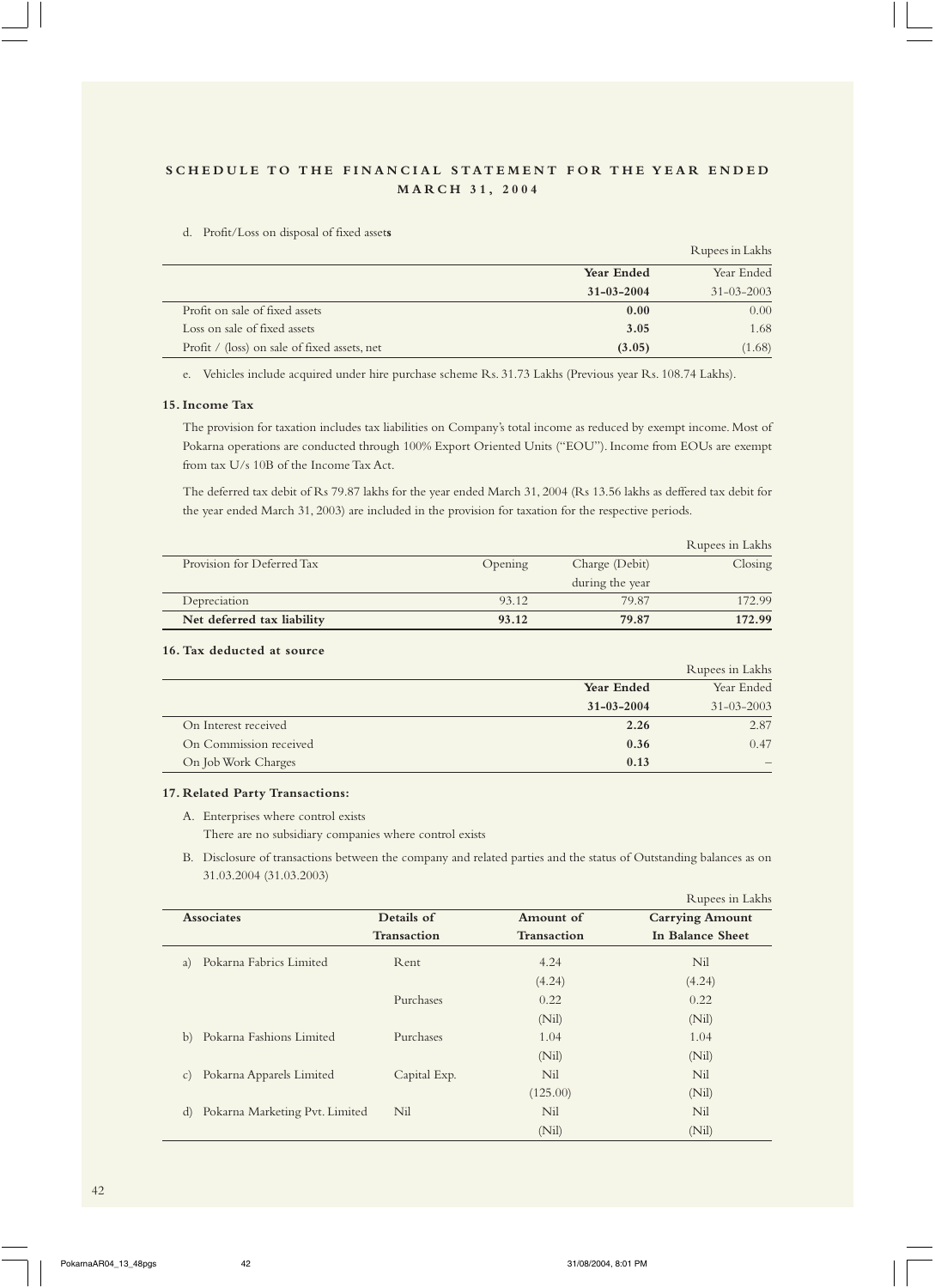|                           |                    |             | Rupees in Lakhs        |
|---------------------------|--------------------|-------------|------------------------|
| <b>Associates</b>         | Details of         | Amount of   | <b>Carrying Amount</b> |
|                           | <b>Transaction</b> | Transaction | In Balance Sheet       |
| Southend<br>(e)           | <b>Sales</b>       | 1.03        | Nil                    |
|                           |                    | (Nil)       | (Nil)                  |
| Southend Extension<br>(f) | <b>Sales</b>       | 0.99        | Nil                    |
|                           |                    | (Nil)       | (Nil)                  |
|                           | Purchases          | 0.70        | 0.15                   |
|                           |                    | (Nil)       | (Nil)                  |
| Gautam Granites<br>(g)    | Purchases          | 43.64       | 5.91                   |
|                           |                    | (Nil)       | (Nil)                  |

C. Particulars of remuneration and other benefits provided to key management personnel:

- (a) Key Management Personnel:
	- i. Mr. Gautam Chand Jain Chairman
	- i. \*Mr. G. Krishna Rao Managing Director
	- ii. \*Mr. A. Ramachandra Rao Executive Director
	- iii. \*Mr. B.V.S. Prakash Executive Director

(\*Resigned from the Board of the Company)

|                                  |                   | Rupees in Lakhs   |
|----------------------------------|-------------------|-------------------|
|                                  | <b>Year Ended</b> | Year Ended        |
|                                  | $31 - 03 - 2004$  | $31 - 0.3 - 2003$ |
| b. Remuneration & Perquisites    | 139.08            | 56.07             |
| Paid to Key Management Personnel |                   |                   |

Note: Dividend paid has not been considered by the company as a transaction falling under the purview of Accounting Standard 18 "Related Party Disclosures".

#### **18. Liabilities**

There are no parties which can be classified as small scale industrial undertakings to whom the Company owes a sum exceeding Rs. 1.00 Lakhs which is outstanding for more than thirty days. This has been relied upon by the auditors.

#### **19. Earnings Per Share (EPS)**

The numerators and denominators used to calculate Basic and Diluted Earnings per share.

|                                                              |                   | Rupees in Lakhs  |
|--------------------------------------------------------------|-------------------|------------------|
|                                                              | <b>Year Ended</b> | Year Ended       |
|                                                              | $31 - 03 - 2004$  | $31 - 03 - 2003$ |
| Profit attributable to the Equity Shareholders $(Rs.) - (A)$ | 151735943         | 186284457        |
| Basic/Weighted average number of Equity Shares outstanding   |                   |                  |
| during the year $-$ (B)                                      | 6200800           | 6200800          |
| Nominal Value of Equity Shares (Rs.)                         | $10/-$            | $10/-$           |
| Basic/Diluted Earnings per Share $(Rs.) - (A)/(B)$           | 24.47             | 30.04            |
|                                                              |                   |                  |

#### **20. Segmental Reporting**

Company has adopted AS 17 "Segment Reporting" issued by The Institute of Chartered Accountants of India, which requires disclosure of financial and descriptive information about companies reportable operating segments. The operative segments reported below are the segments of company for which separate financial information is available and for which operating profit / loss amounts are evaluated regularly by executive management in deciding how to allocate resources and in assessing performance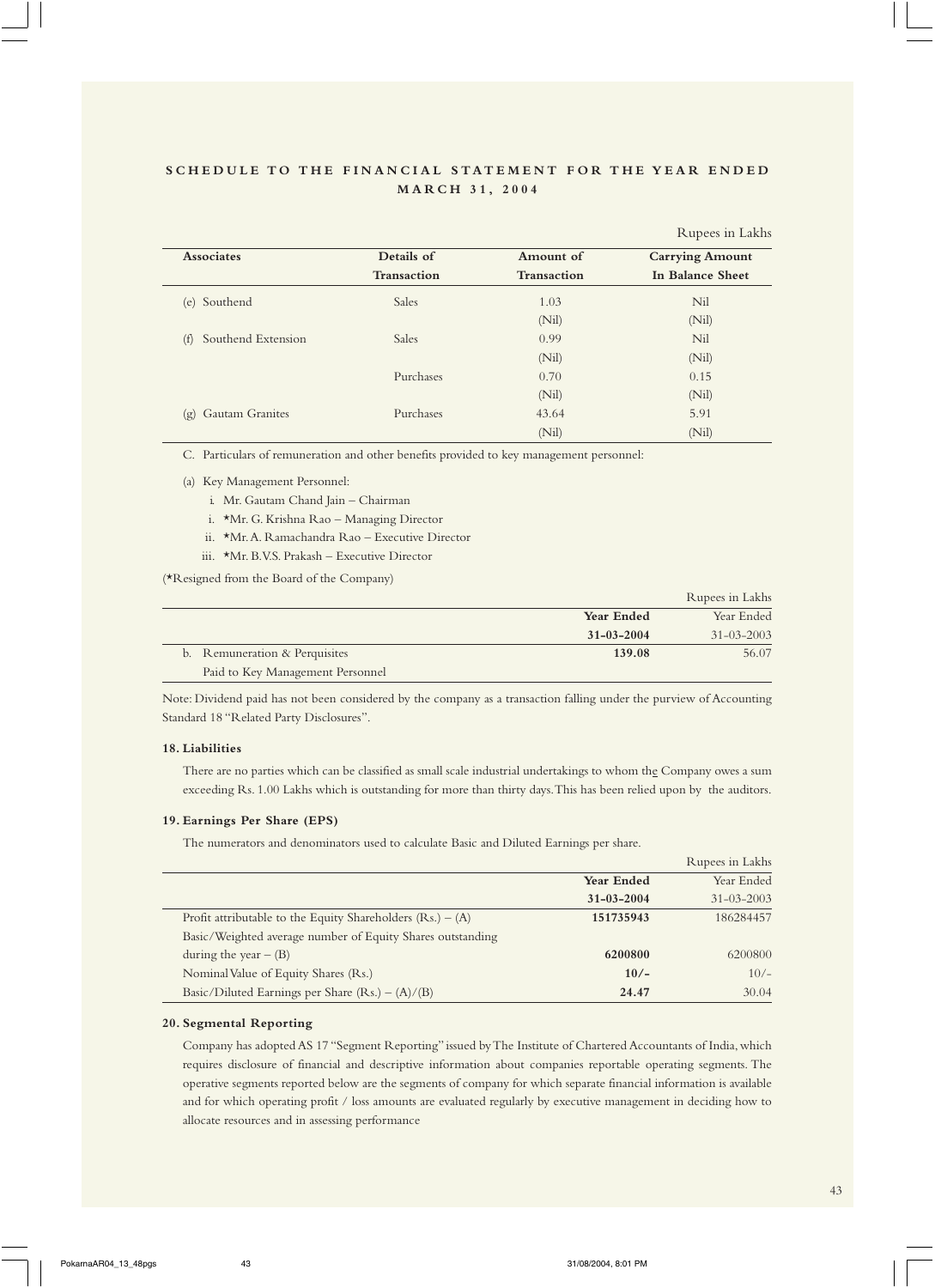Company's operating segment information for the year ended March 31, 2004 is as follows.

| <b>Business Segment</b>       | Year Ended March 31, 2004 |                 |                              | Rupees in Lakhs |
|-------------------------------|---------------------------|-----------------|------------------------------|-----------------|
| Description                   | Granite                   | <b>Apparels</b> | Elimination                  | Total           |
| Revenue:                      |                           |                 |                              |                 |
| Sales to External customers   | 11043.35                  | 2.02            |                              | 11045.37        |
| Inter Segment sales           | 57.32                     |                 | (57.32)                      |                 |
| <b>Total Revenue</b>          | 11100.67                  | 2.02            | (57.32)                      | 11045.37        |
| Segment Results - Profit/Loss | 2148.65                   | (1.09)          |                              | 2147.56         |
| <b>Interest Expenses</b>      |                           |                 | $\overline{\phantom{0}}$     | 397.39          |
| Income Tax                    |                           |                 | $\overline{\phantom{0}}$     | 232.81          |
| Profit after tax              |                           |                 | $\qquad \qquad \blacksquare$ | 1517.36         |

#### **Other Segment Information**

| Capital Expenditure | 1857.36 | 1909.36 | $\overline{\phantom{a}}$ | 3766.72 |
|---------------------|---------|---------|--------------------------|---------|
| Depreciation        | 334.90  | 1.28    | $\overline{\phantom{a}}$ | 336.18  |
|                     |         |         |                          |         |

**Note:** Apparels division of the company has commenced its commercial production on 25.03.2004, hence the figures for the apparels division are for six days only for the year ending 31.03.2004 and there were no corresponding figures for the year ending 31.03.2003.

#### **Particulars of Segment Assets & Liabilities**

| Description              | Granite  | <b>Apparels</b> | Total    |
|--------------------------|----------|-----------------|----------|
| <b>Segment Assets</b>    | 6217.67  | 1915.05         | 8132.72  |
| Other Assets             | 6858.40  | 234.37          | 7092.77  |
| <b>Total Assets</b>      | 13076.07 | 2149.42         | 15225.49 |
|                          |          |                 |          |
| Segments Liabilities     | 5825.02  | 1029.31         | 6854.33  |
| Other Liabilities        | 1098.18  | 121.28          | 1219.46  |
| <b>Total Liabilities</b> | 6923.20  | 1150.59         | 8073.79  |

#### **Geographic Segment:**

Revenue attributable to location of customers is as follows:

| Geographic Location | 31.03.2004 | 31.03.2003 |
|---------------------|------------|------------|
| USA                 | 7867.03    | 7451.79    |
| Europe              | 215.19     | 317.02     |
| Asia                | 1377.13    | 1140.04    |
| India               | 1671.81    | 706.45     |
| Rest of the World   | 49.24      | 436.95     |
| Total               | 11180.40   | 10052.25   |

The entire activity pertaining to sales outside India is carried out from India.

## **21. Sundry debtors**

Periodically, the company evaluates all customer dues to the company for collectibles. The need for provisions is assessed based on various factors including collectibles of specific dues, risk perceptions of the industry in which the customer operates, and general economical factors, which could effect the customer's ability to settle. The company normally provides for debtor dues outstanding for 180 days or longer as at the balance sheet date. As at March 31, 2004 provision for doubtful debts is Rs 81.65 lakhs (Previous year Rs 20.70 Lakhs).The company continues persuing parties for recovery of the dues, in part or full.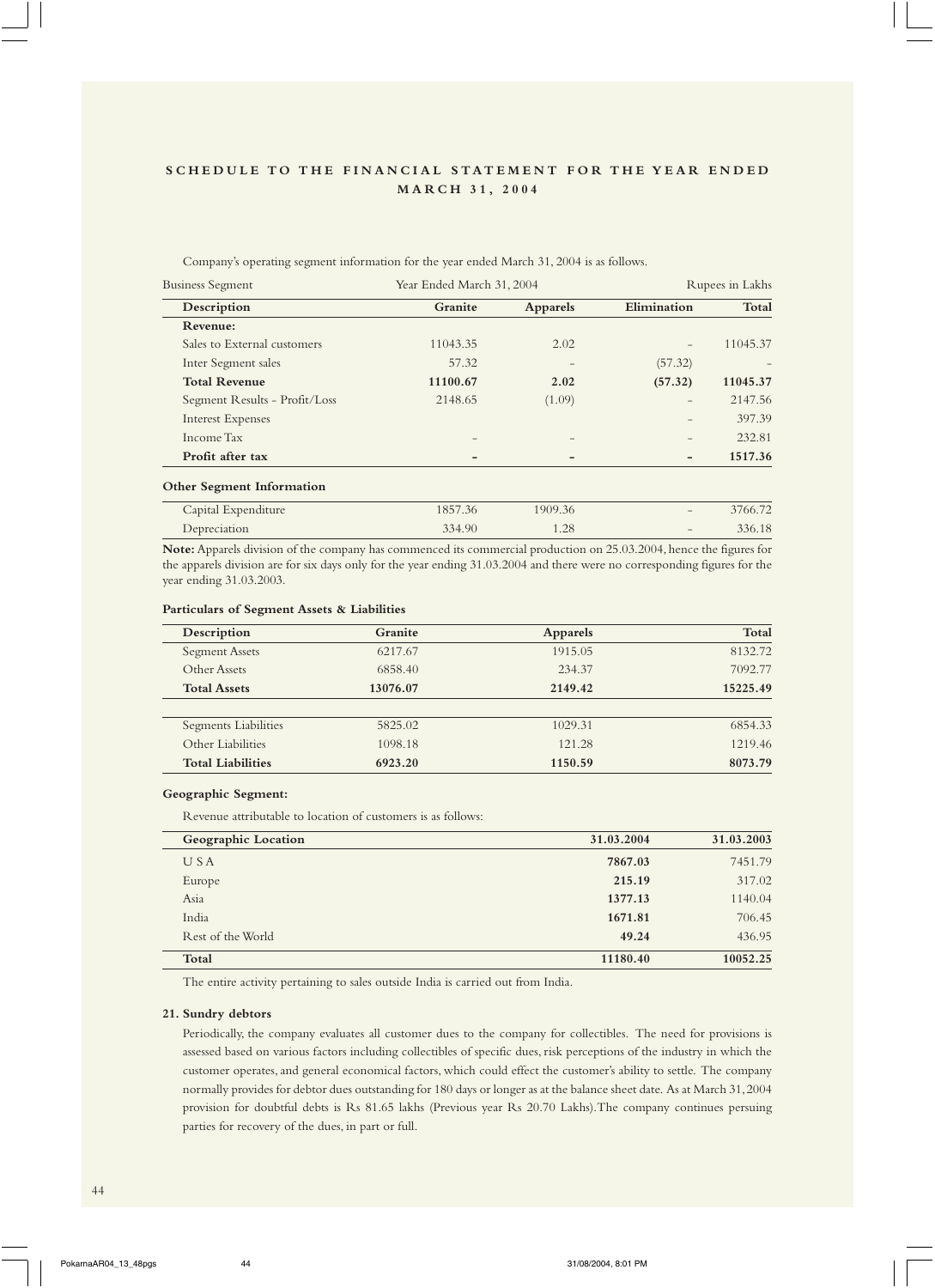## **22. Aggregate expenses**

The following are the aggregate amount incurred on specific expenses that are required to be disclosed under Schedule VI to the Companies Act, 1956.

 $R_{\text{R}}$  in Lakhstra in Lakhstra in Lakhstra in Lakhstra in Lakhstra in Lakhstra in Lakhstra in Lakhstra in Lakhstra in Lakhstra in Lakhstra in Lakhstra in Lakhstra in Lakhstra in Lakhstra in Lakhstra in Lakhstra in Lakh

|                                                |                  | Rupees in Lakns  |
|------------------------------------------------|------------------|------------------|
|                                                | Year Ended       | Year Ended       |
|                                                | $31 - 03 - 2004$ | $31 - 03 - 2003$ |
| Salaries & Bonus                               | 54436144         | 39389370         |
| Staff Welfare                                  | 7003494          | 5806241          |
| Contribution to Provident Fund and Other Funds | 4337605          | 4845942          |
| Foreign Travel                                 | 16725855         | 17073014         |
| Raw Material                                   | 229922498        | 182190875        |
| Other Processing Expenses                      | 4102380          | 4105523          |
| Consumables, Stores & Spares                   | 166634668        | 144708603        |
| <b>Communication Charges</b>                   | 3922942          | 2521584          |
| Professional & Consultancy Charges             | 612746           | 917472           |
| Travelling & Conveyance                        | 5163634          | 3370657          |
| Rent                                           | 504200           | 557000           |
| Printing and Stationery                        | 1749452          | 1297276          |
| Advertisement                                  | 3904747          | 2032503          |
| General Expenses                               | 1195932          | 673800           |
| Repairs & Maintenance                          | 24650285         | 23841706         |
| Power & Fuel                                   | 73574850         | 64005849         |
| Electricity Charges                            | 735302           | 1053389          |
| <b>Cutter Charges</b>                          | 18769944         | 14866836         |
| Insurance Charges                              | 3470415          | 2306873          |
| Vehicle Maintenence                            | 5607406          | 3650935          |
| Rates & Taxes                                  | 3734391          | 3474065          |
| <b>Commission Charges</b>                      | 7731520          | 7633354          |
| Lease Rent                                     | 6346115          | 6290634          |
| Donations                                      | 622863           | 325879           |
| <b>Auditors Remuneration</b>                   |                  |                  |
| - audit fees (including internal audit)        | 166120           | 100000           |
| - tax audit fees/certification and other works | 50000            | 50000            |
| - out of pocket expenses                       | 38367            | $\overline{0}$   |
| Provision for Bad and Doubtful Debts           | 6094740          | $\theta$         |
| Assets Written Off                             | 351935           | $\Omega$         |
| <b>Bank Charges</b>                            | 2958677          | 2681536          |
| Commission to Non-whole Time Directors         | 980000           | 2127000          |
| Loss on Sale of Assets                         | 305053           | 168331           |
| Foreign Exchange Fluctuation                   | 11514046         | 2166465          |
| Directors Sitting Fee                          | 72000            | 46000            |
| Carriage Inward                                | 70437612         | 47858242         |
| C & F Charges                                  | 72082698         | 67389941         |
| Royalty                                        | 24134033         | 22890761         |
| Subscription                                   | 170355           | 562000           |
| <b>Business Promotion</b>                      | 19423216         | 11557617         |
| Preliminary Expenses                           | 359428           | 359428           |
| Other Selling Expenses                         | 96557            | 494657           |
| Packing Material                               | 15328625         | 12006035         |
| Sales Tax                                      | 3532154          | 2068533          |
| <b>Interest Charges</b>                        | 36780756         | 34856650         |
| <b>Total</b>                                   | 910335760        | 744322576        |
|                                                |                  |                  |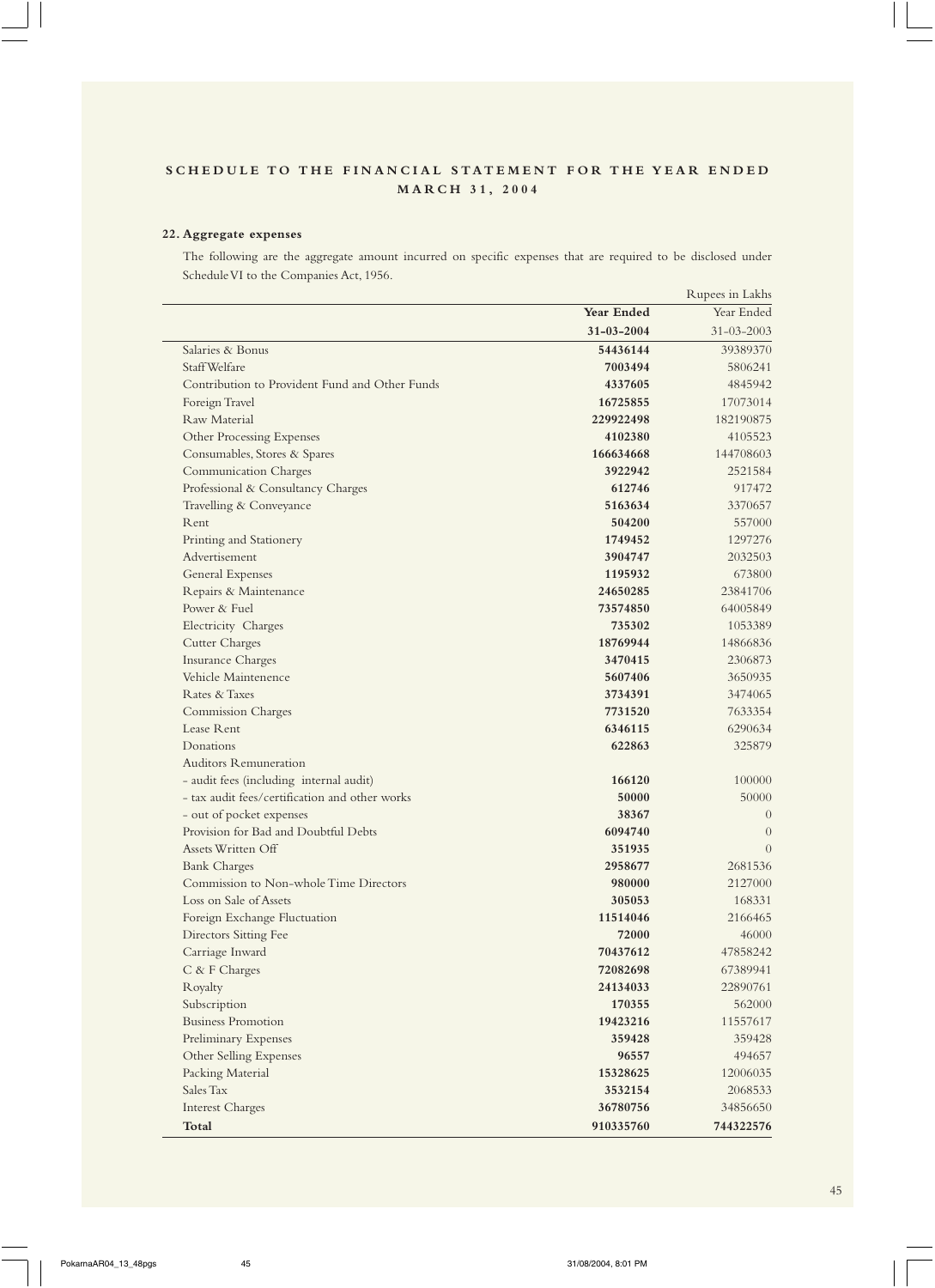## **23. General**

- a) Balances appearing under Sundry Debtors, Creditors, and Loans and Advances are subject to confirmation.
- b) In the opinion of the company, the current assets, loans and advances are approximately of their value stated if realized in the ordinary course of business.
- c) Paise are rounded off to the nearest Rupee.
- d) Previous year's figures have been regrouped / recast wherever considered necessary to make these comparable with those of the current year.

#### **24. Inventories**

i. Information pursuant to Paragraph 3 & 4 of part II to schedule VI to The Companies Act, 1956.

|                 |                                                 |                  |            | Rupees in Lakhs |
|-----------------|-------------------------------------------------|------------------|------------|-----------------|
|                 |                                                 |                  | Year Ended | Year Ended      |
|                 |                                                 |                  | 31-03-2004 | 31-03-2003      |
| a)              | Licensed Capacity - Granite Division            | Sqmt.            | <b>NA</b>  | NA              |
|                 | - Apparel Division                              | <b>Nos</b>       | 525000     |                 |
| b)              | <b>Installed Capacity</b><br>- Granite Division | Sqmt.            | 588000     | 300000          |
|                 | - Apparel Division                              | <b>Nos</b>       | 450000     |                 |
| $\mathcal{C}$ ) | Production Intended for Sale                    |                  |            |                 |
|                 | i) Finished Granites                            | Sqmt.            | 403632.817 | 325022.349      |
|                 | ii) Raw Granite                                 | Cbm              | 8422.751   | 7118.138        |
| d)              | Sale                                            |                  |            |                 |
|                 | <b>Finished Granites</b><br>i)                  | Sqmt.            | 395387.648 | 325371.462      |
|                 | Value                                           | Rs.              | 8755.24    | 7888.16         |
|                 | ii) Raw Granite                                 | Cbm              | 6060.448   | 5501.691        |
|                 | Value                                           | Rs.              | 2039.57    | 1848.42         |
| $\epsilon$ )    | <b>Closting Stock</b>                           |                  |            |                 |
|                 | Finished Granites<br>$\left( i\right)$          | Sqmt.            | 23243.103  | 14997.934       |
|                 | (included Unpolished)                           |                  |            |                 |
|                 | Value                                           | R <sub>s</sub> . | 275.53     | 111.78          |
|                 | ii) Raw Granite                                 | Cbm              | 655.449    | 657.705         |
|                 | Value                                           | R <sub>s</sub> . | 45.22      | 63.04           |
|                 | iii) Raw Granite at Factory                     | Cbm              | 1770.237   | 2156.458        |
|                 | Value                                           | R <sub>s</sub> . | 280.55     | 461.49          |
|                 | iv) Raw Material Fabrics                        | Mts.             | 59861      | 0.00            |
|                 | Value                                           | Rs.              | 45.16      | 0.00            |
|                 | v) Finished Shirts                              | Nos.             | 1594       | 0.00            |
|                 | Value                                           | Rs.              | 6.95       | 0.00            |
| f               | Purchases                                       |                  |            |                 |
|                 | i) Raw Granite                                  | Cbm              | 8721.705   | 7403.090        |
|                 | Value                                           | Rs.              | 2114.13    | 1966.63         |
|                 | ii) Raw Material Fabrics                        | Mts.             | 64109      | 0.00            |
|                 | Value                                           | Rs.              | 49.31      | 0.00            |
| g)              | Transfers                                       |                  |            |                 |
|                 | i) Finished Granites                            | Sqmt.            | 0.00       | 3862.362        |
|                 | ii) Rough Granites                              | Cbm              | 2364.559   | 1862.750        |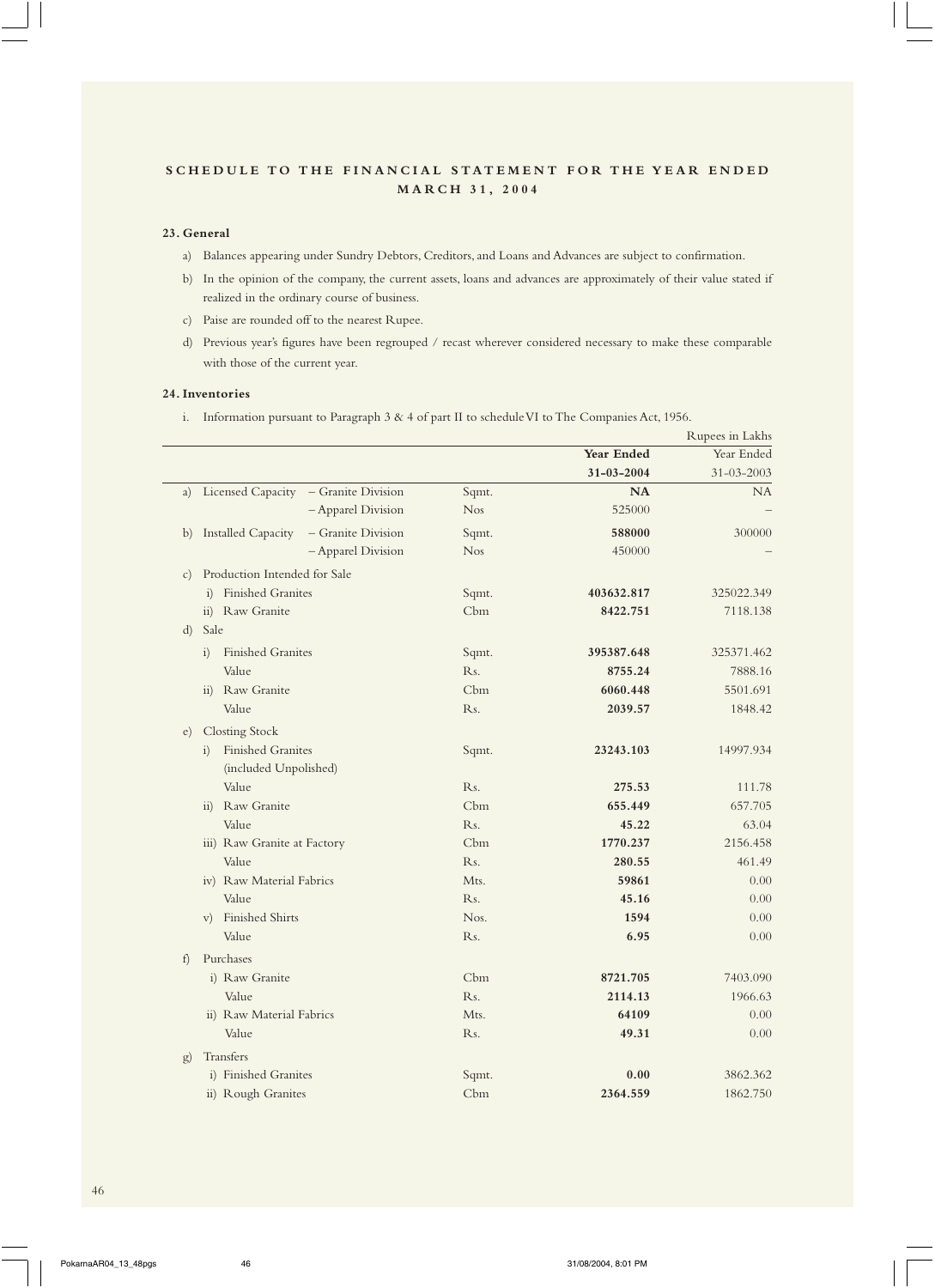| <b>Opening Stock</b><br>h)  |                  |           |           |
|-----------------------------|------------------|-----------|-----------|
| i) Finished Granites        | Sqmt.            | 14997.934 | 11484.685 |
| Value                       | Rs.              | 111.78    | 139.12    |
| ii) Raw Granite             | Cbm              | 657.705   | 904.008   |
| Value                       | R <sub>s</sub> . | 63.04     | 102.20    |
| iii) Raw Granite at Factory | Cbm              | 2156.458  | 1472.701  |
| Value                       | Rs.              | 461.49    | 316.76    |
| Material Consumed<br>1)     |                  |           |           |
| i) Raw Granite              | Cbm              | 11472.485 | 8582.083  |
| ii) Raw Material Fabrics    | Mts.             | 2537      | 0.00      |

ii. Stock of raw materials includes those in transit for Rs. 11.70 Lakhs. (Previous year Rs. 23.70 Lakhs)

iii. Value of imported and indigenous raw material, spare parts and consumables purchased during the current year.

|                              |                  |               |                  | Rupees in Lakhs |  |
|------------------------------|------------------|---------------|------------------|-----------------|--|
| <b>Particulars</b>           | Year Ended       |               |                  | Year Ended      |  |
|                              | $31 - 03 - 2004$ |               | $31 - 03 - 2003$ |                 |  |
|                              | Value            | $\frac{0}{0}$ | Value            | $\frac{0}{0}$   |  |
| Raw Material                 |                  |               |                  |                 |  |
| - Imported                   | 172.43           | 7.97          | 92.04            | 4.68            |  |
| - Indigenous                 | 1991.01          | 92.03         | 1874.59          | 95.32           |  |
| Total                        | 2163.44          | 100.00        | 1966.63          | 100.00          |  |
| Consumables, Stores & Spares |                  |               |                  |                 |  |
| - Imported                   | 1217.38          | 71.21         | 1146.34          | 74.67           |  |
| - Indigenous                 | 492.05           | 28.79         | 388.89           | 25.33           |  |
| Total                        | 1709.43          | 100.00        | 1535.23          | 100.00          |  |

## **Signature to schedules 1 to 25**

As per our report of even date annexed For and on behalf of Board of Directors

For Rao, Reddy & B.V.S. Prakash Gautam Chand Jai Chartered Accountants **A. Ramachandra F** 

M. Murali Jaganmohan **Vinayak Rao Juvva** Partner **Paras Jain** Company Secretary Secretary Secretary Secretary Secretary Secretary Secretary Secretary Secretary Secretary Secretary Secretary Secretary Secretary Secretary Secretary Secretary Secretary Secretary Sec

Place : Secunderabad Date : 19th June, 2004

| Gautam Chand Jain     | Chairman                  |
|-----------------------|---------------------------|
| A. Ramachandra Rao    | <b>Executive Director</b> |
| <b>B.V.S. Prakash</b> | Executive Director        |
| M. Yugandhar          | Director                  |
| Vinayak Rao Juvvadi   | Director                  |
| Paras Jain            | Company Secretary         |
| Sanjay Daga           | General Manager-Accounts  |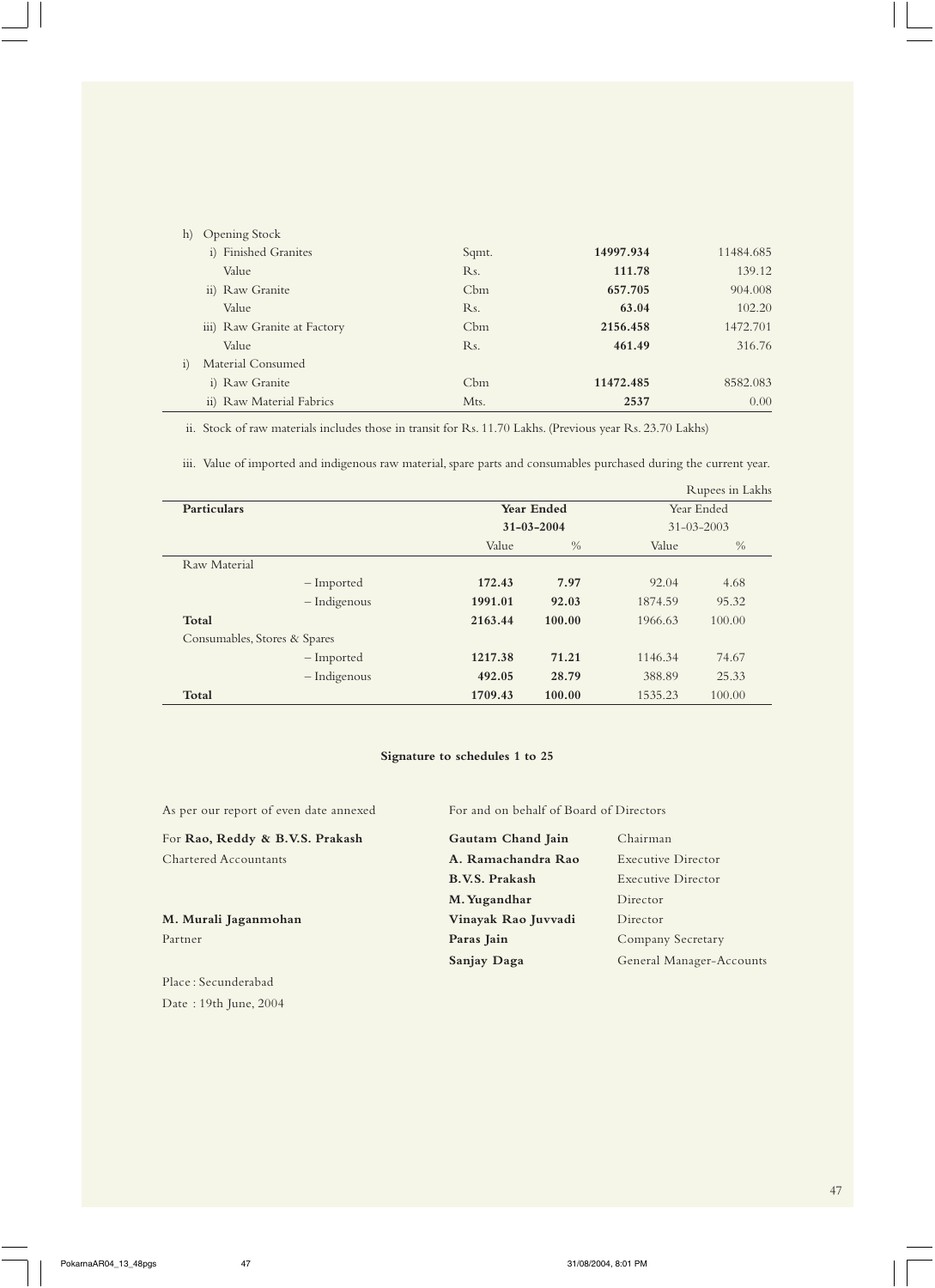## CASH FLOW STATEMENT FOR THE YEAR ENDED MARCH 31, 2004

......•......

|           |                                                              |                |              | Rupees in Lakhs |
|-----------|--------------------------------------------------------------|----------------|--------------|-----------------|
|           |                                                              |                | Year Ended   | Year Ended      |
|           |                                                              | Schedule       | 31.03.2004   | 31.03.2003      |
| ${\bf A}$ | <b>Cash Flow from Operating Activities</b>                   |                |              |                 |
|           | Net Profit Before Tax                                        |                | 1750.17      | 2047.87         |
|           | Adjustment to reconcile profit before tax to cash provided   |                |              |                 |
|           | <b>By Operating Activities</b>                               |                |              |                 |
|           | Depreciation                                                 |                | 336.19       | 247.10          |
|           | <b>Interest Expenses</b>                                     |                | 397.40       | 375.38          |
|           | Miscellaneous expenditure written off                        |                | 3.60         | 3.59            |
|           | Profit/Loss on Sale of Asset                                 |                | 6.57         | 1.68            |
|           | Interest Income                                              |                | (13.96)      | (14.43)         |
|           | Dividend Income                                              |                | (2.95)       |                 |
|           | Provision for Doubtful Debts                                 |                | 60.95        | 0.00            |
|           | Operating Profit before working capital changes              |                | 2537.97      | 2661.19         |
|           | Changes in Current Assets and Liabilities                    |                |              |                 |
|           | Decrease (Increase) in Sundry Debtors                        |                | (726.51)     | (2010.47)       |
|           | Decrease (Increase) in Inventories                           |                | 31.43        | (225.62)        |
|           | Decrease (Increase) in Loans & Advances                      | $\mathbf{1}$   | (146.81)     | (172.83)        |
|           | Increase (Decrease) in Current Liabilities                   | $\overline{2}$ | 257.06       | (114.89)        |
|           | Cash Generated from operations                               |                | 1953.14      | 137.38          |
|           | Income Taxes paid during the year                            | 3              | (172.21)     | (83.98)         |
|           | Cash flow before extra-ordinary items                        |                | 1780.93      | 53.40           |
|           | Net cash flow generated by operating Activities              |                | 1780.93      | 53.40           |
| <b>B.</b> | <b>Cash Flow from Investing Activities</b>                   |                |              |                 |
|           | Purchase of Fixed Assets                                     | $\overline{4}$ | (3766.72)    | (1193.79)       |
|           | Sale proceeds of Fixed Assets                                |                | 2.15         | 10.10           |
|           | Capital work in progress                                     |                | 460.84       | 26.89           |
|           | Interest Income                                              |                | 13.96        | 14.43           |
|           | Dividend Income                                              |                | 2.95         |                 |
|           | Preoperative Expenses                                        |                | (48.00)      |                 |
|           | Decrease (Increase) in Investments                           |                | $\mathbf{0}$ | 18.50           |
|           | Net Cash used in investing Activities                        |                | (3334.82)    | (1123.87)       |
|           | C. Cash Flow from Financing Activities                       |                |              |                 |
|           | Proceeds from issue of share capital                         |                |              |                 |
|           | Increase in Bank and Other Borrowings                        |                | 2289.11      | 1678.44         |
|           | Dividends and Corporate dividend Tax                         | 5              | (349.77)     | (217.03)        |
|           | Interest paid                                                |                | (397.40)     | (375.38)        |
|           | Net Cash generated from financing Activities                 |                | 1541.94      | 1086.03         |
|           | Net increase (decrease) in cash and cash Equivalents         |                | (11.95)      | 15.56           |
|           | Cash and Cash equivalents as at 01.04.2003 (Opening Balance) |                | 463.61       | 448.05          |
|           | Cash and Cash equivalents as at 31.03.2004                   |                |              |                 |
|           | (Closing Balance)                                            |                | 451.66       | 463.61          |
|           | Notes on the statement of Cash Flows                         | 6              |              |                 |

This is Cash Flow Statement referred to in our report of even date.

As per our report of even date annexed For and on behalf of Board of Directors

| For Rao, Reddy & B.V.S. Prakash | Gautam Chand Jain     | Chairman                 |
|---------------------------------|-----------------------|--------------------------|
| <b>Chartered Accountants</b>    | A. Ramachandra Rao    | Executive Director       |
|                                 | <b>B.V.S. Prakash</b> | Executive Director       |
|                                 | M. Yugandhar          | Director                 |
| M. Murali Jaganmohan            | Vinayak Rao Juvvadi   | Director                 |
| Partner                         | Paras Jain            | Company Secretary        |
|                                 | <b>Sanjay Daga</b>    | General Manager-Accounts |
| Place: Secunderabad             |                       |                          |

48

Date : 19th June, 2004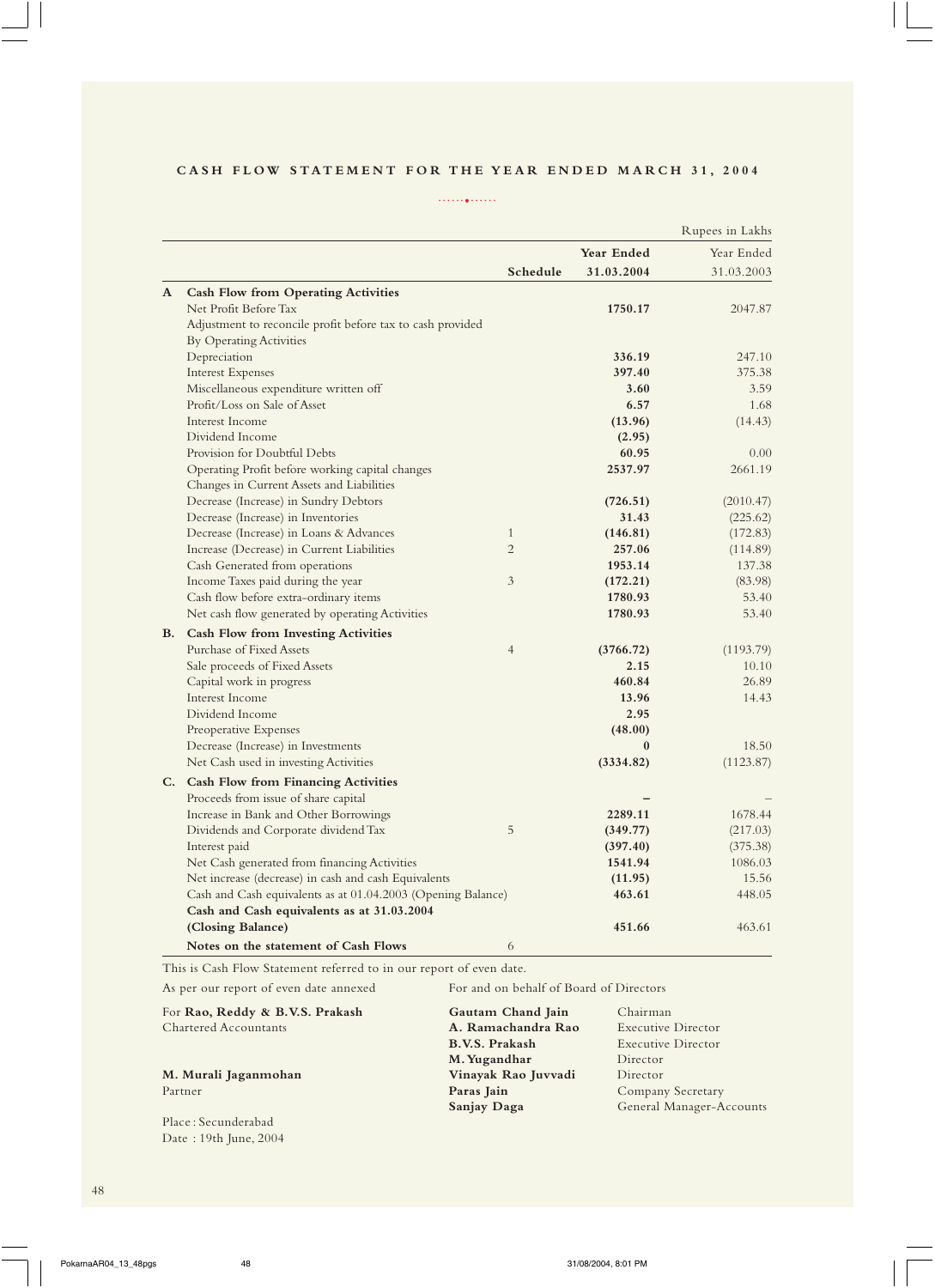## SCHEDULES TO THE STATEMENT OF CASH FLOWS FOR THE YEAR **ENDED MARCH 31, 2004**

#### ......•......

|    |                                                                  |            | Rupees in Lakhs |
|----|------------------------------------------------------------------|------------|-----------------|
|    |                                                                  | Year Ended | Year Ended      |
|    |                                                                  | 31.03.2004 | 31.03.2003      |
| 1. | Change in loans and advances during the year                     |            |                 |
|    | As per Balance Sheet                                             | 706.91     | 590.84          |
|    | Less: Advance Income Taxes separately considered                 | 47.75      | 78.49           |
|    | Less: Opening balance considered                                 | 512.35     | 339.52          |
|    | Total                                                            | 146.81     | (172.83)        |
| 2. | Change in current liabilities and provisions during the year     |            |                 |
|    | As per the Balance Sheet                                         | 1219.51    | 1257.28         |
|    | Add/Less: Provisions separately considered                       |            |                 |
|    | in the cash flow statement                                       |            |                 |
|    | Income Tax                                                       | 115.00     | 165.00          |
|    | Dividends                                                        |            | 217.03          |
|    | Dividend Tax                                                     |            | 27.80           |
|    | Less: Opening balance considered                                 | 847.45     | 962.34          |
|    | Total                                                            | 257.06     | (114.89)        |
| 3. | Income tax paid during the year                                  |            |                 |
|    | Charge as per the Profit and Loss account                        | 232.81     | 185.02          |
|    | Less: Provision for Deferred Tax                                 | 79.86      |                 |
|    | Less: Increase in Advance Income Tax                             | 30.74      | (42.53)         |
|    | Add: Increase in Income tax provision                            | 50.00      | (143.57)        |
|    | Total                                                            | 172.21     | (83.98)         |
| 4. | Purchase of fixed assests and change in capital-work-in-progress |            |                 |
|    | As per the Balance Sheet                                         |            |                 |
|    | Additions to Fixed Assets                                        | 3766.72    | 1193.79         |
|    | Changes in Capital-work-in-progress                              |            |                 |
|    | Add: Opening Capital-work-in-progress                            | 468.38     | 495.27          |
|    | Less: Closing Capital work-in-progress                           | 7.54       | 468.38          |
|    | Total                                                            | 460.84     | 26.89           |
| 5. | Dividend paid                                                    |            |                 |
|    | Opening Dividend with tax                                        | 244.84     | 124.02          |
|    | Add: Provision during the Year                                   | 244.84     | 337.85          |
|    | Less: Provision including Corporate Dividend Tax                 | 139.91     | 244.84          |
|    | Total                                                            | 349.77     | (217.03)        |

#### **6. Notes on The Statement of Cash Flows**

- a) Cash flows are reported using the indirect method, whereby profit before tax is adjusted for the effects of transactions of a non-cash nature and any deferrals or accruals of past or future cash receipts or payments. The cash flows from regular revenue generating, financing, and investing activities of the company are segregated. Cash flows in foreign currencies are accounted at average monthly exchange rates that approximate the actual rates of exchange prevailing at the dates of transactions.
- b) The previous figures have been recast/restated, wherever necessary, to confirm to the current year's presentation.